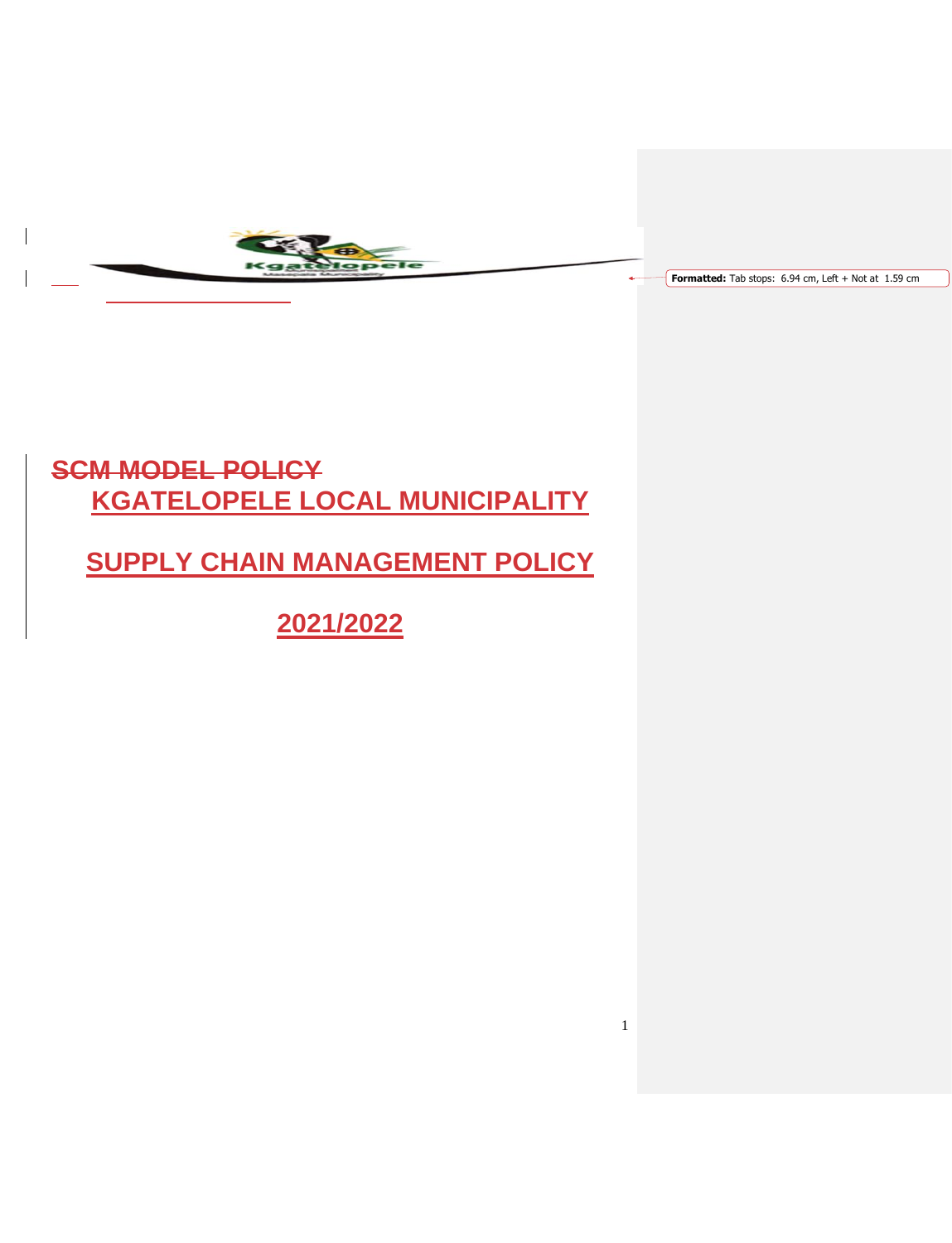Council resolves in terms of section 111 of the Local Government Municipal Finance Management Act (No. 56 of 2003), to adopt the following proposal as the Supply Chain Management Policy of the municipality.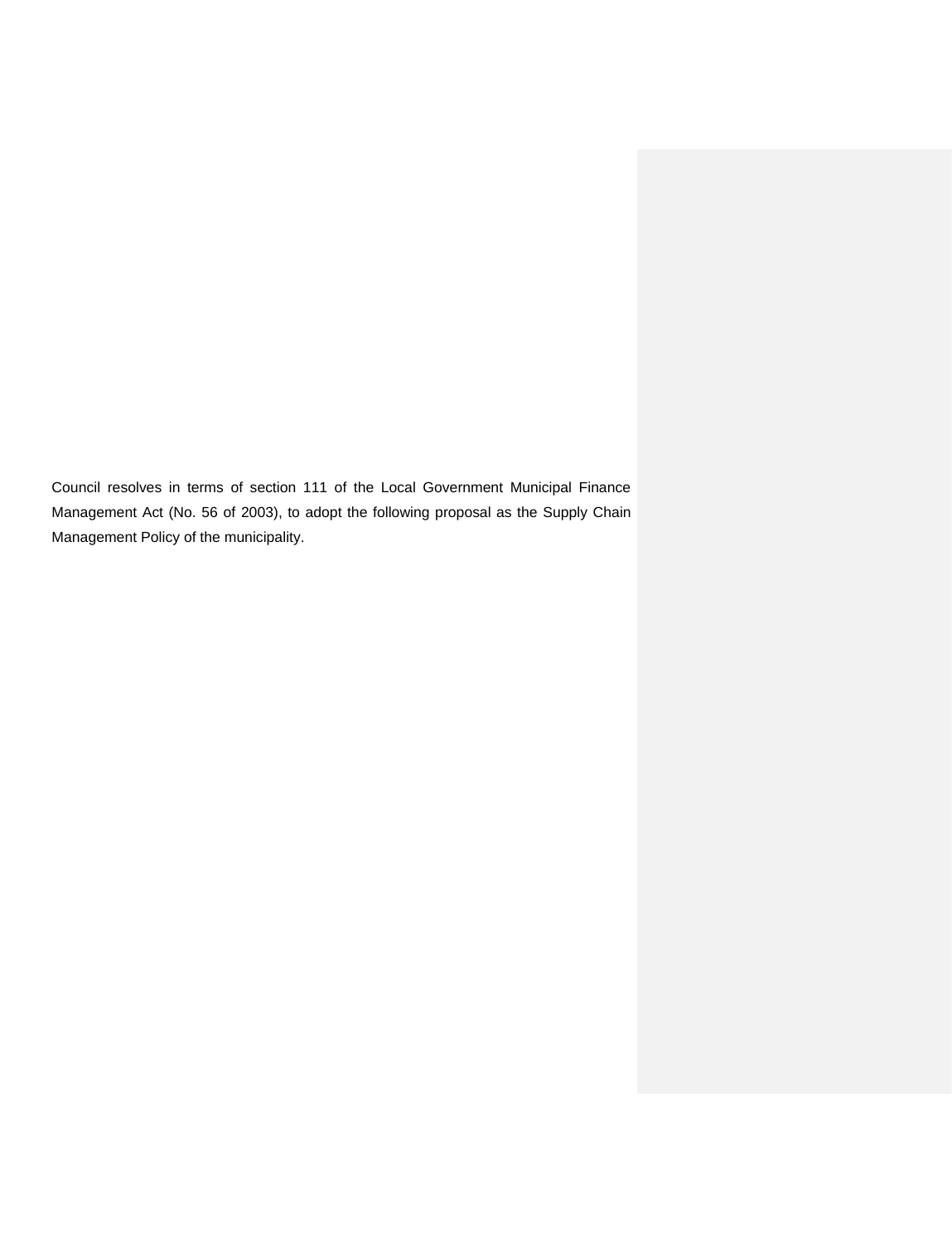# **TABLE OF CONTENTS**

# **Contents**

| 1. |                                                              |  |
|----|--------------------------------------------------------------|--|
|    |                                                              |  |
|    | IMPLEMENTATION OF SUPPLY CHAIN MANAGEMENT POLICY  11         |  |
| 2. |                                                              |  |
| 3. | AMENDMENT OF THE SUPPLY CHAIN MANAGEMENT POLICY  12          |  |
| 4. | DELEGATION OF SUPPLY CHAIN MANAGEMENT POWERS AND             |  |
|    |                                                              |  |
| 5. |                                                              |  |
| б. |                                                              |  |
| 7. |                                                              |  |
| 8. | TRAINING OF SUPPLY CHAIN MANAGEMENT OFFICIALS  16            |  |
|    |                                                              |  |
|    |                                                              |  |
|    |                                                              |  |
|    |                                                              |  |
|    |                                                              |  |
|    | 11. FRAMEWORK FOR INFRASTRUCTURE PROCUREMENT  18             |  |
|    |                                                              |  |
|    |                                                              |  |
|    |                                                              |  |
|    |                                                              |  |
|    | 15. GENERAL PRECONDITIONS FOR CONSIDERATION OF WRITTEN       |  |
|    |                                                              |  |
|    |                                                              |  |
|    |                                                              |  |
|    |                                                              |  |
|    |                                                              |  |
|    | 20. PROCEDURES FOR PROCURING GOODS OR SERVICES THROUGH       |  |
|    | WRITTEN OR VERBAL QUOTATIONS AND FORMAL WRITTEN PRICE        |  |
|    |                                                              |  |
|    |                                                              |  |
|    |                                                              |  |
|    |                                                              |  |
|    |                                                              |  |
|    | 25. PROCEDURE FOR HANDLING, OPENING AND RECORDING OF BIDS 39 |  |
|    |                                                              |  |
|    |                                                              |  |
|    |                                                              |  |
|    |                                                              |  |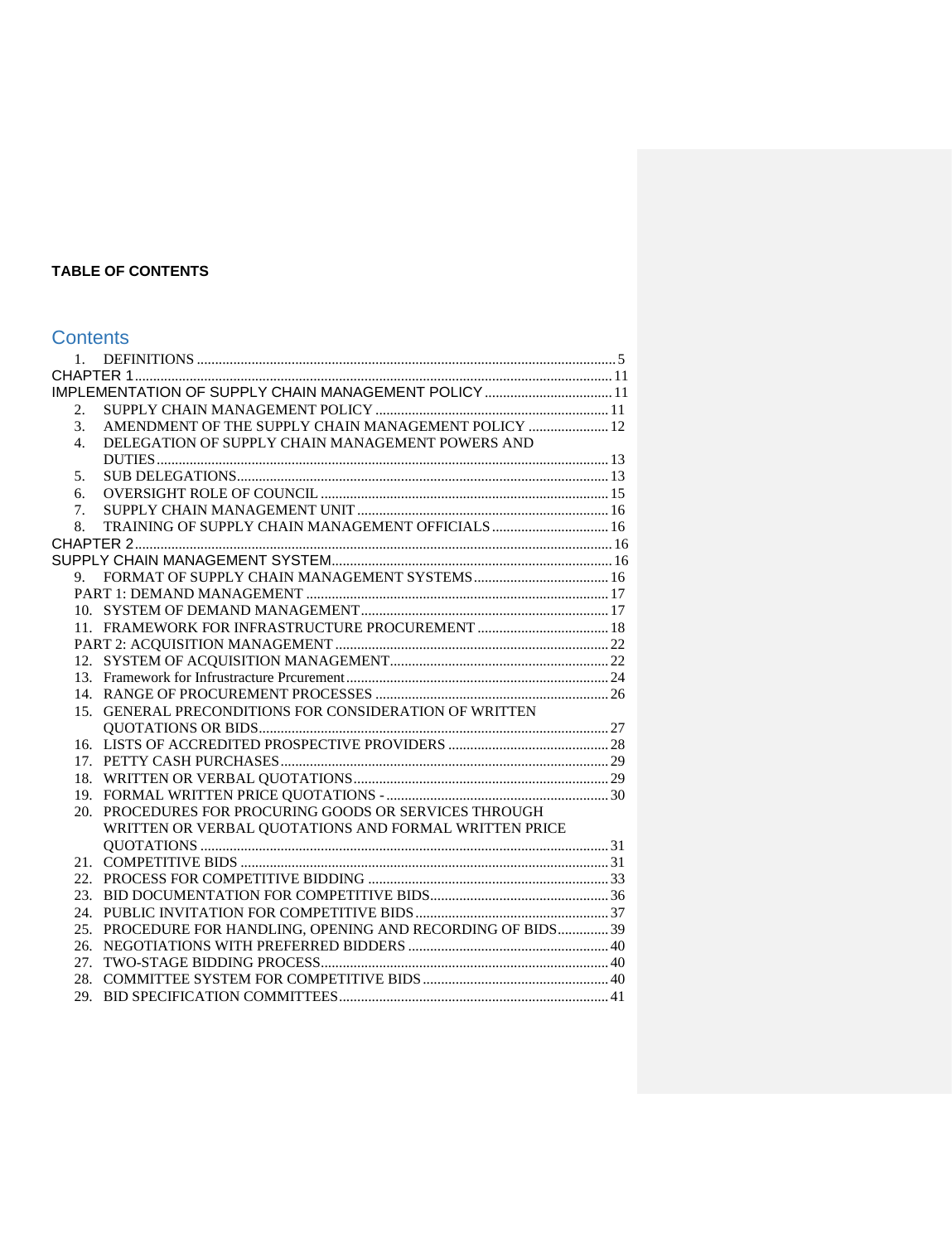| 31. |                                                             |  |
|-----|-------------------------------------------------------------|--|
| 32. |                                                             |  |
| 33. |                                                             |  |
| 34. | PROCUREMENT OF GOODS AND SERVICES UNDER CONTRACTS           |  |
|     |                                                             |  |
| 35. | PROCUREMENT OF GOODS NECESSITATING SPECIAL SAFETY           |  |
|     |                                                             |  |
| 36. |                                                             |  |
| 37. |                                                             |  |
|     | 38. DEVIATION FROM, AND RATIFICATION OF MINOR BREACHES OF,  |  |
|     |                                                             |  |
| 39. |                                                             |  |
|     | 40. COMBATING OF ABUSE OF SUPPLY CHAIN MANAGEMENT SYSTEM 50 |  |
|     | PART 3: LOGISTICS. DISPOSAL. RISK AND PERFORMANCE           |  |
|     |                                                             |  |
|     |                                                             |  |
|     |                                                             |  |
|     |                                                             |  |
|     |                                                             |  |
|     |                                                             |  |
|     | 45. PROHIBITION ON AWARDS TO PERSONS WHOSE TAX MATTERS ARE  |  |
|     |                                                             |  |
| 46. | PROHIBITION ON AWARDS TO PERSONS IN THE SERVICE OF THE      |  |
|     |                                                             |  |
| 47. | AWARDS TO CLOSE FAMILY MEMBERS OF PERSONS IN THE            |  |
|     |                                                             |  |
| 48. |                                                             |  |
| 49. | INDUCEMENTS, REWARDS, GIFTS AND FAVOURS TO                  |  |
|     | MUNICIPALITIES, OFFICIALS AND OTHER ROLE PLAYERS 57         |  |
| 50. |                                                             |  |
| 51. |                                                             |  |
| 52. | RESOLUTION OF DISPUTES, OBJECTIONS, COMPLAINTS AND          |  |
|     |                                                             |  |
| 53. | CONTRACTS PROVIDING FOR COMPENSATION BASED ON               |  |
|     |                                                             |  |
| 54. |                                                             |  |
| 55. |                                                             |  |
| 56. |                                                             |  |
| 57. |                                                             |  |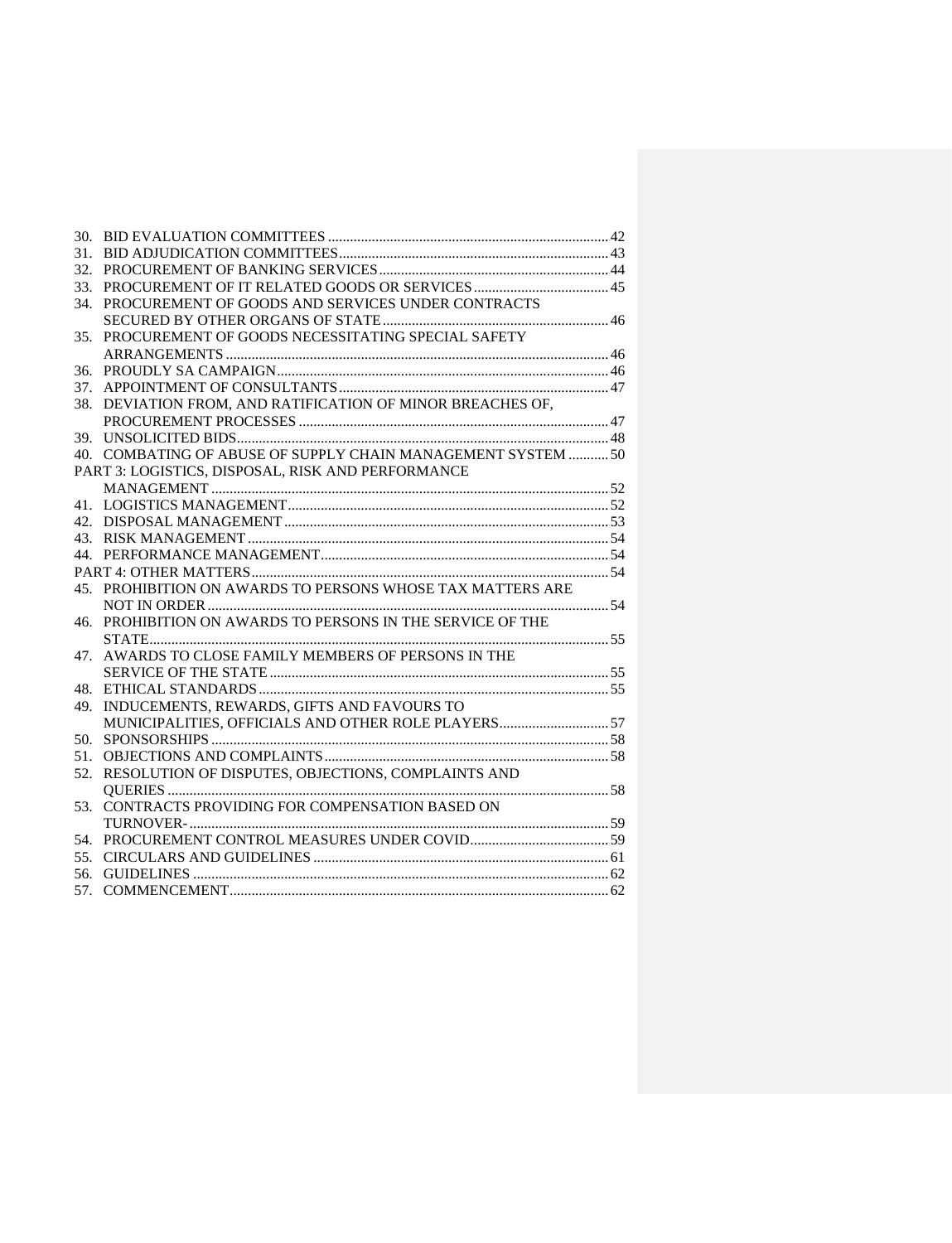## <span id="page-4-0"></span>**1. DEFINITIONS**

In this Policy, unless the context otherwise indicates, a word or expression to which a meaning has been assigned in the Act has the same meaning as in the Act, and –

**"Municipality"** means the Name of municipalityKgatelopele Local Mmunicipality **"Municipal entity"** has the meaning assigned to it by Section 1 of the Municipal systems Act, 2000.

"**Other applicable legislation**" means any other legislation applicable to municipal supply chain management, including -

- the Preferential Procurement Policy Framework Act, 2000 (Act No. 5 of 2000);
- the Broad-Based Black Economic Empowerment Act, 2003 (Act No. 53 of 2003); and
- the Construction Industry Development Board Act, 2000 (Act No.38 of 2000);

## **"In the service of the state"** means to be -

- a) a member of
	- i. any municipal council;
	- ii. any provincial legislature; or
	- iii. the National Assembly or the National Council of Provinces;
- b) a member of the board of directors of any municipal entity;
- c) an official of any municipality or municipal entity;
- d) an employee of any national or provincial department, national or provincial public entity or constitutional institution within the meaning of the Public Finance Management Act, 1999 (Act No of 1999);
- e) a member of the accounting authority of any national or provincial public entity; or
- f) an employee of Parliament or a provincial legislature;

"**Sole Provider**"-means a provider of specialized or exclusive goods/services who has a sole distribution / patent /manufacturing rights and copy rights.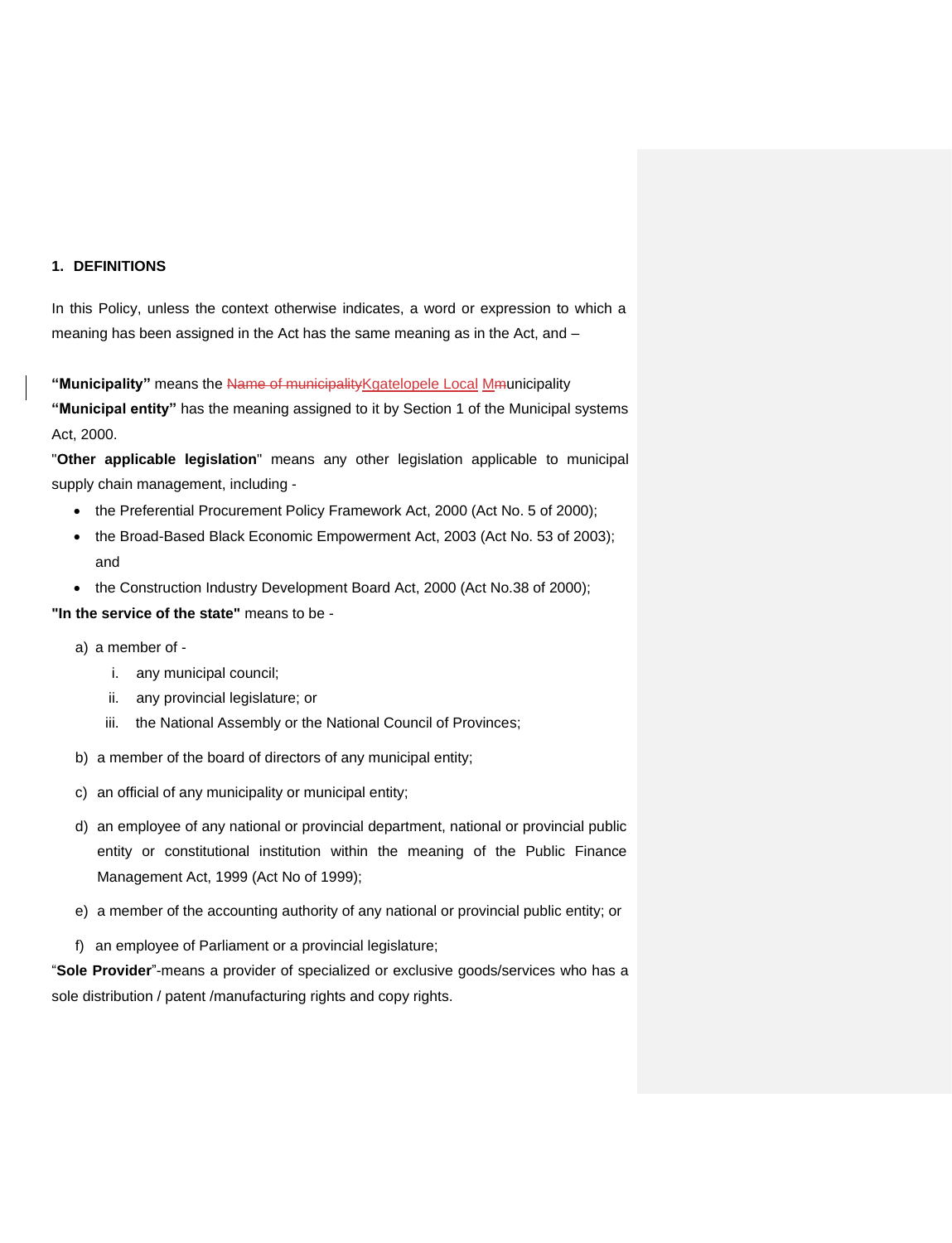**"Senior manager"** means an executive director appointed in terms of section 56 of the Municipal Systems Act, 2000 or an acting executive director appointed by the Accounting Officer.

**"The Act"** means the Local Government: Municipal Finance Management Act, 2003 (Act No. 56 of 2003);

"**All applicable taxes**" includes value-added tax, pay as you earn, income tax, unemployment insurance fund contributions and skills development levies;

**"The regulations"** means the Local Government: Municipal Finance Management Act, 2003, Municipal Supply Chain Management Regulations published by Government Notice 10684 of 2017;

**"B-BBEE"** – means broad based black economic empowerment as defined in section 1 of the Broad-Based Black Economic Empowerment Act;

**"B-BBEE STATUS LEVEL OF CONTRIBUTOR** – means the B-BBEE status of an entity in terms of a code of good practice on black economic empowerment issued in terms of section 9(1) of the Broad Based Black Economic Empowerment Act; "Black People"**;** has the meaning assigned to it in section 1 of the Broad Based Black Economic Empowerment Act;

**Black Designated Groups** – has the meaning assigned to it in the codes of good practice issued in terms of section 9(1) of the Broad Based Black Economic Empowerment Act;

**Broad Based Black Economic Empowerment Act** – means the Broad-Based Black Economic Empowerment Act, 2003 (Act No. 53 of 2003)

**Co-Operative** – means a co-operative registered in terms of section 7 of the Cooperatives ACT, 2005 (Act No. 14 of 2005);

**Designated Group** means –

- a) black designated groups;
	- i. black people;
- ii. women;
- iii. people with disabilities, or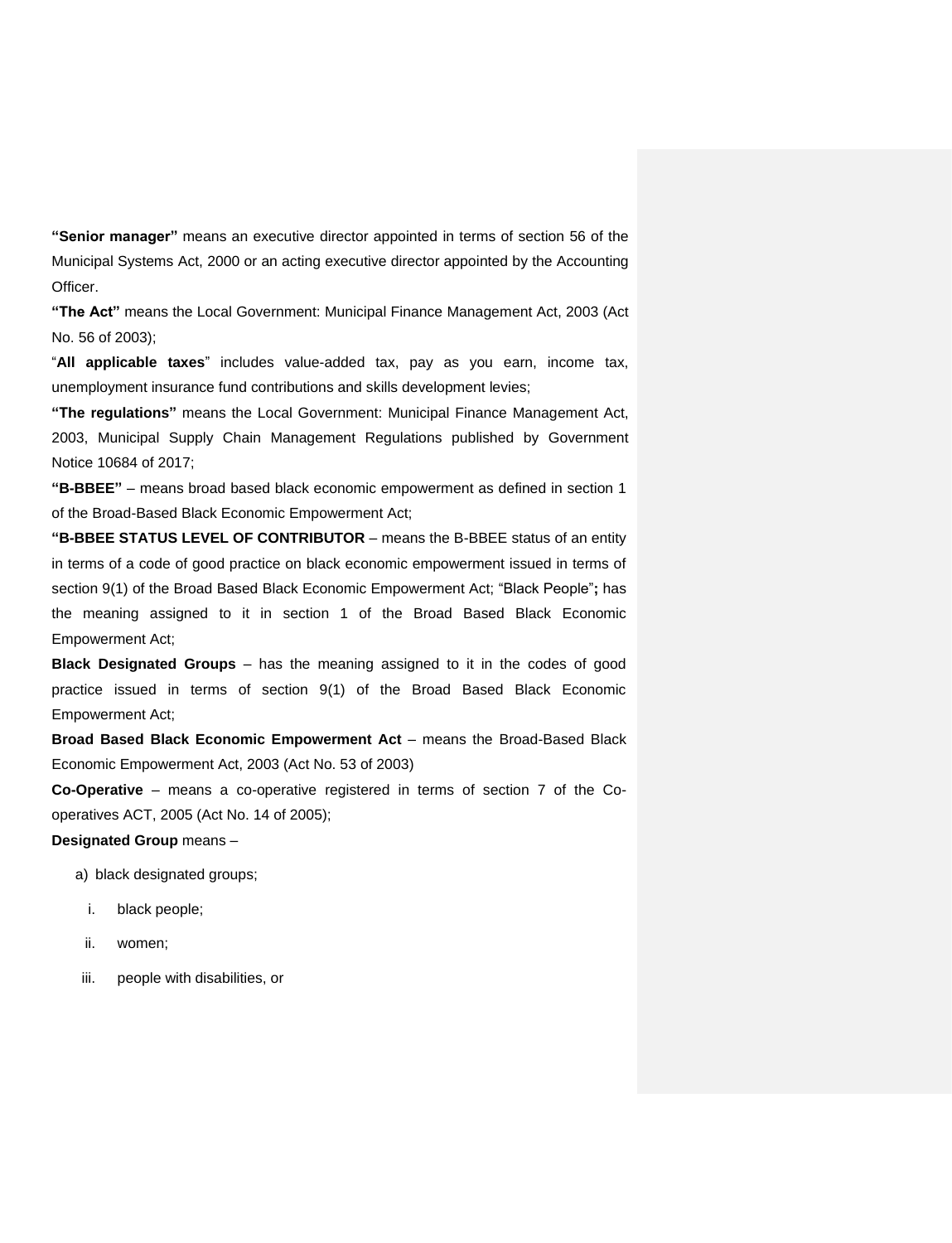iv. small enterprises, as defined in section 1 of the National Small Enterprise Act, (Act No. 102 of 1996);

**"Designated Sector"** – means a sector, sub-sector or industry or product designated in terms of regulation 8(1) (a)

**"EME"** means and exempted of the micro enterprise in terms of a code of good practice on black economic empowerment issued in terms of section 9(1) of the Broad-Based Black Economic Empowerment Act;

**"Functionality"** – means the ability of a tenderer to provide goods or services in accordance with specifications as set out in the tender documents;

**"Military Veteran"** – has the meaning assigned to it in section 1 of the Military Veterans Act, 2011 (Act No. 18 of 2011);

**"National Treasury"** has the meaning assigned to it in section 1 of the Public Finance Management Act, 1999 (Act No. 1 of 1999);

**"People with Disabilities"** - has the meaning assigned to it in section 1 of the Employment Equity Act, 1998 (Act No. 55 of 1998);

**"Price"** – includes all applicable taxes less all unconditional discounts,

## **"Proof of B-BBEE Status Level of Contributor"** – means –

- a) the B-BBEE status level certificate issued by an authorised body or person:
- b) a sworn affidavit as prescribeds by the B-BBEE Codes of Good Practice, or
- c) any other requirement prescribed in terms of the Broad-Based Black Economic Empowerment Act;

**"QSE"** – means a qualifying small business enterprise in terms of code of good practice on black economic empowerment issued in terms of section 9(1) of the Broad-Based Black Economic Empowerment Act;

**"Rural Area"** - means

- a) a sparsely populated area in which people farm or depend on natural resources, including villages and small towns that are dispersed through the area; or
- b) an area including a large settlement which depends on migratory labour and remittances and government social grants for survival, and may have a traditional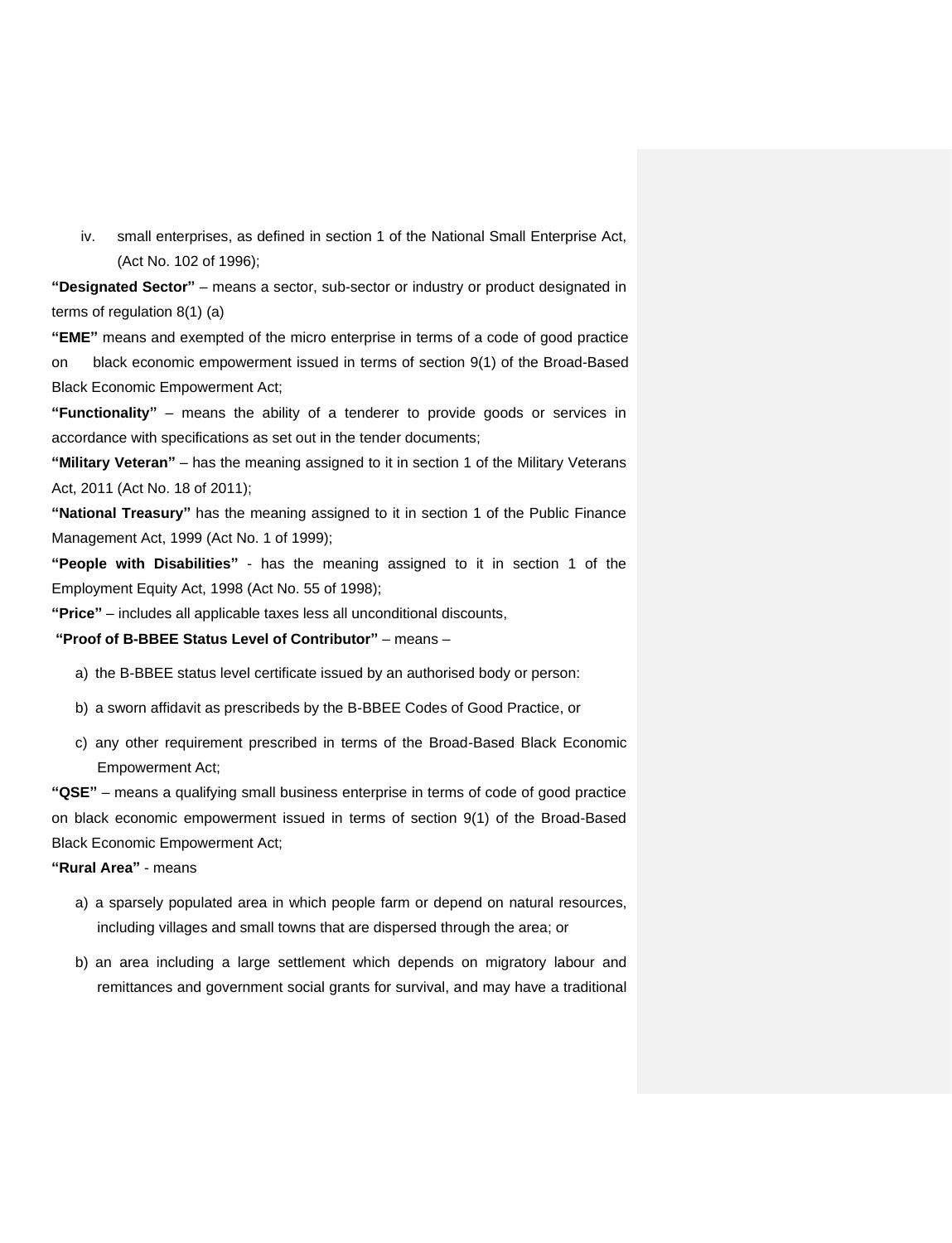land tenure system.

**"Stipulated Minimum Threshold"** – means the minimum threshold stipulated in terms of regulation 8 (1) (b);

"Township" – means an urban living area that any time from the late 19<sup>th</sup> century until 27 April 1994, was reserved for black people, including areas developed for historically disadvantaged individuals post 27 April 1994;

**"Treasury"** – has the meaning assigned to it in section 1 of the Public Finance Management Act, 1999 (Act No. 1 of 1999); and

**"Youth"** – has the meaning assigned to it in section 1 of the National Youth Development Agency Act, 2008 (Act No. 54 of 2008)

"**Accredited"** means goods / services that are officially recognized, are generally accepted or having a guaranteed quality.

**"Competitive bid"** means a bid in terms of a competitive bidding process;

**"Competitive bidding process"** means a competitive bidding process referred to in paragraph 14 (1) (d) of this Policy;

**"Accounting officer"** means the Accounting Officer referred to in section 60 of the Municipal Finance Management Act, No. 56 of 2003, in relation to a municipal entity, means the official referred to in section 93, and includes a person acting as the accounting officer.

**"Accredited Agent'** means a provider who is authorized to deliver certain goods / services and can be trading in a specific area, however, an accredited agent is not a sole provider.

**"Emergency procurement"** emergency cases are cases where immediate action is necessary in order to avoid dangerous or risky situation (life threatening) or misery such as floods or fires.

**"Exceptional / urgent cases"** exceptional cases are cases where early delivery is of critical importance and the invitation of competitive bids is either impossible or impractical. However a lack of proper planning should not be constituted as an urgent case subject to the approval of the Accounting Officer. The nature of the urgency and the details of the justifiable procurement must be recorded and the AO to approve.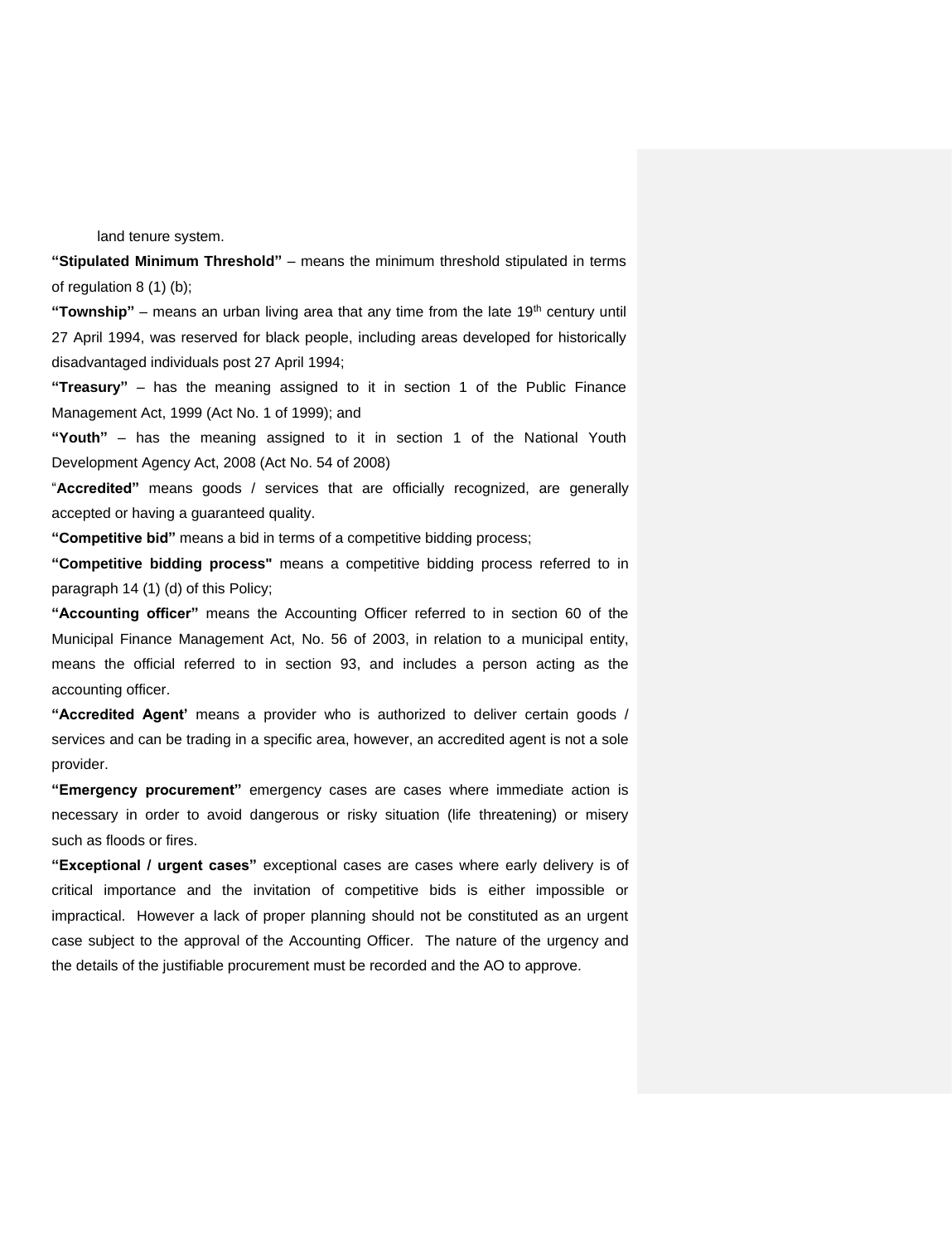**"Final award"**, in relation to bids or quotations submitted for a contract, means bids or quotations submitted for a contract, means the final decision on which-bid or quote to accept;

"**Written or verbal quotations**" means quotations referred to in paragraph 14 (1)(b) of this Policy

**"Formal written price quotation"** means quotations referred to in paragraph 14 (1) (c) of this Policy;

**"Fruitless and wasteful expenditure"**- is defined in section 1 of the MFMA as follows: expenditure made in vain and would have been avoided had reasonable care been exercised;

**"Irregular expenditure**"- as contemplated in MFMA section 32 and refers to the;

- Municipal Finance Management Act, Act56 of 2003, and its regulations
- Municipal Systems Act, Act 32 of 2000, and its regulations
- Public Office-Bearers Act, Act20 of 1998, and its regulations; and
- The municipality's supply chain management policy, and any by-laws giving effect to that policy.

**"Long term contract"** means a contract with a duration period exceeding one year;

**"List of accredited prospective providers"** means the list of accredited prospective providers which the municipality must keep in terms of paragraph 16 of this policy;

**"Central Supplier Database (CSD)"**- is a single database to serve as the source of all supplier information for all spheres of government. The purpose of centralising government's supplier database is to reduce duplication of effort and cost for both supplier and government while enabling electronic procurement processes.

**"e-Tender Publication Portal"** - facilitates all government institutions to publish their tenders, corrigendum and award notices on a single platform. This portal gives FREE access to public sector tender opportunities in South Africa.

**"Transversal contract**" means a contract arranged for more then one dept/mun or for more than one level of government eg. National and Provincial Government.

**"Treasury guidelines"** means any guidelines on supply chain management issued by the Minister in terms of section 168 of the Act;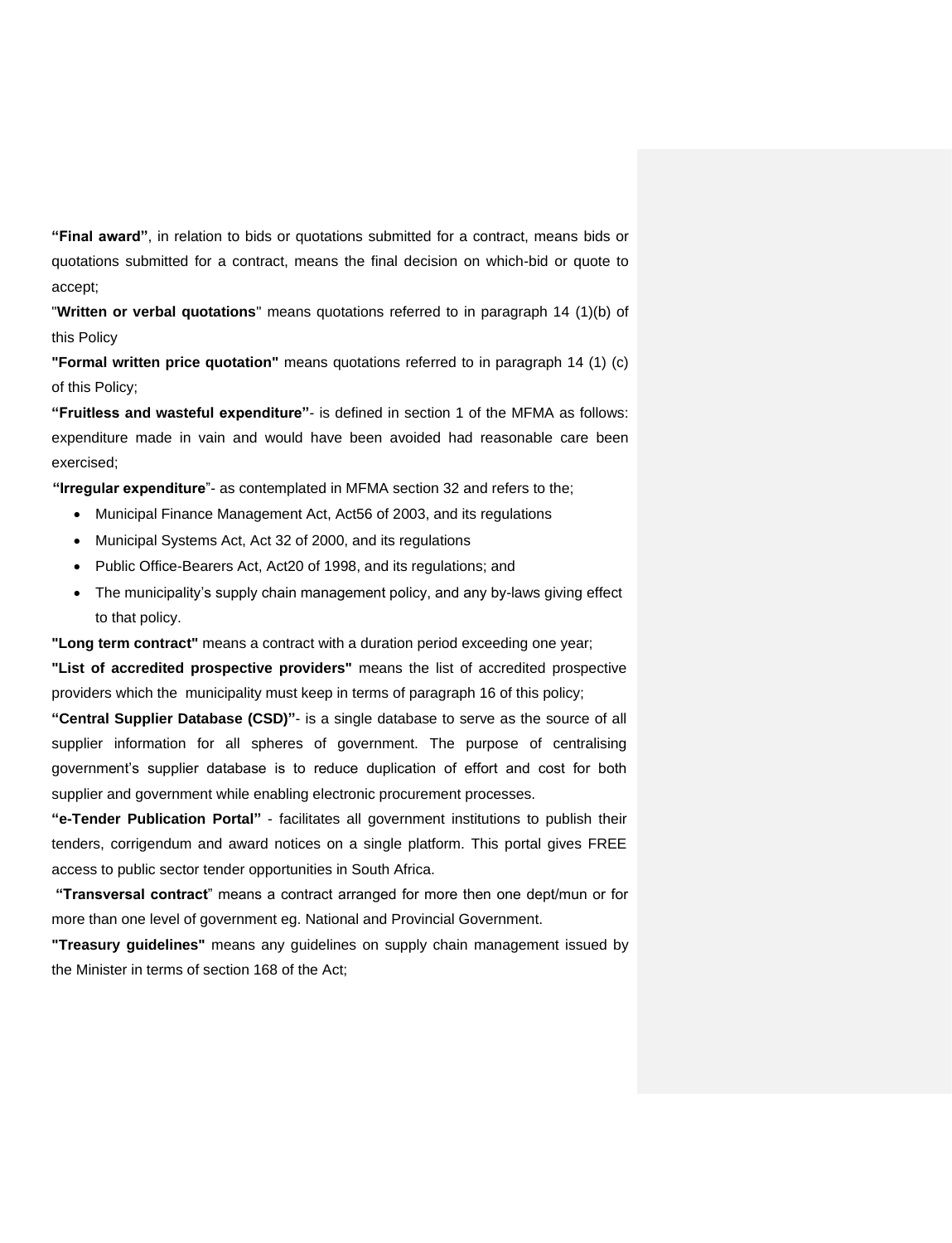**"Unauthorized expenditure" -** means any expenditure incurred by a municipality otherwise than in accordance with section 15 or 11 [3] of MFMA and includes-

a) overspending of the total amount appropriated in the municipality's approved budget;

- b) overspending of the total amount appropriated for a vote in the approved budget;
- c) expenditure from a vote unrelated to the department or functional area covered by the vote;
- d) expenditure of money appropriated for a specific purpose, otherwise than for that specific purpose;
- e) spending of an allocation referred to in paragraph [b], [c] or [d] of the definition of "allocation" otherwise than in accordance with any conditions of the allocation; or
- f) a grant by the municipality otherwise than in accordance with the MFMA.

**Formatted:** Not Highlight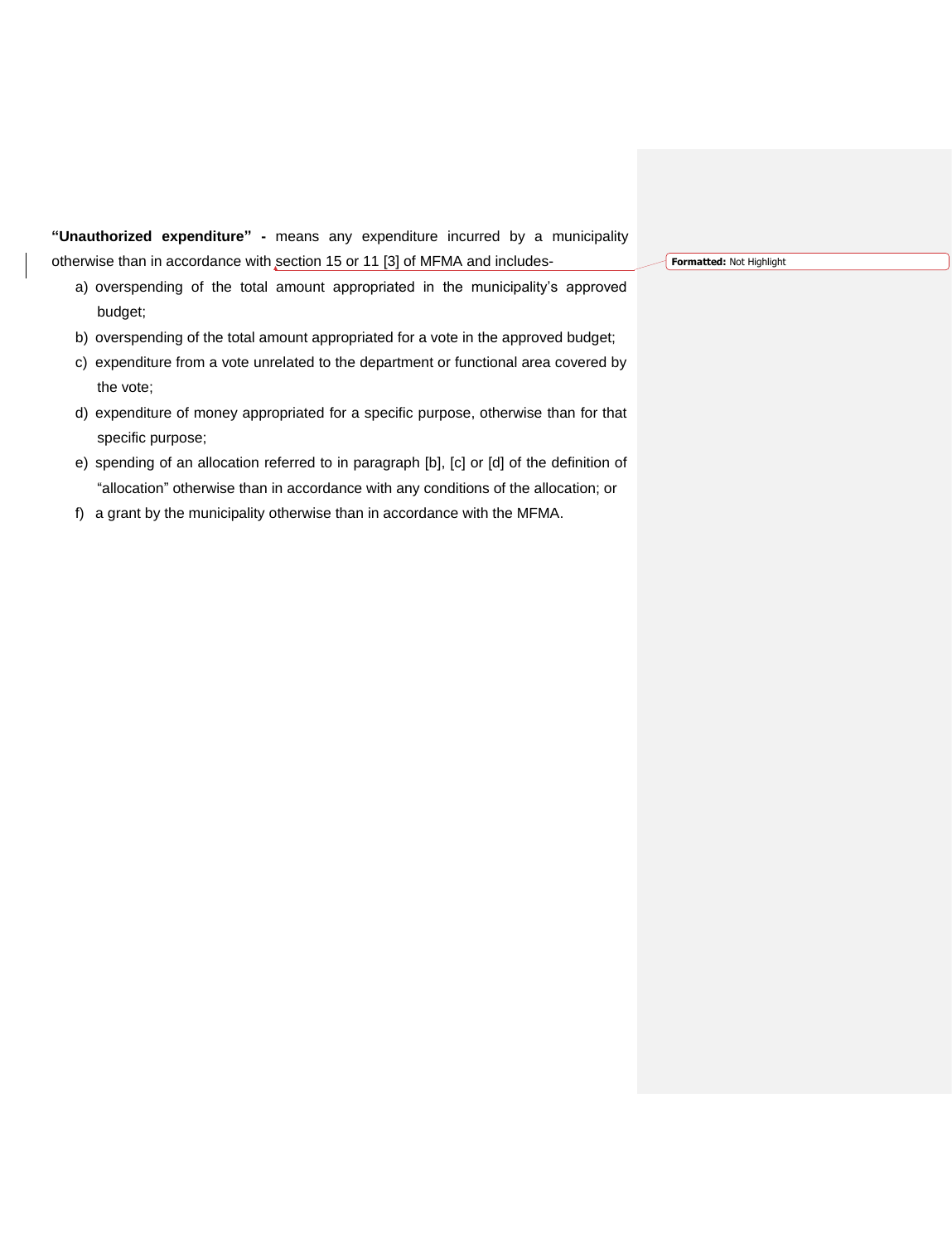# <span id="page-10-0"></span>**CHAPTER 1 IMPLEMENTATION OF SUPPLY CHAIN MANAGEMENT POLICY**

## <span id="page-10-2"></span><span id="page-10-1"></span>**2. SUPPLY CHAIN MANAGEMENT POLICY**

- 2.1. All officials and other role players in the supply chain management system of the municipality must implement this Policy in a way that
	- a) gives effect to
		- i. section 217 of the Constitution; and
		- ii. Part 1 of Chapter 11 and other applicable provisions of the Act;
	- b) is fair, equitable, transparent, competitive and cost effective;
	- c) complies with
		- i. the Regulations; and
		- ii. any minimum norms and standards that may be prescribed in terms
	- of section 168 of the Act;

d) is consistent with other applicable legislation;

- Broad Based Black Economic Empowerment Act [B-BBEEA];
- Corruption Act, 1998 anti-corruption measures and practices;
- Competition Law and Regulations;
- Promotion of Administrative Justice Act, 2000;
- National Archives of South Africa Act, 1996;
- National Small Business Act;
- Construction Industry Development Board Act, 2000 [Act no 38 of 2000].
- Preferential Procurement Policy Framework Act

e) does not undermine the objective for uniformity in supply chain management systems between organs of state in all spheres; and

f) is consistent with national economic policy concerning the promotion of investments and doing business with the public sector.

*2.2.* The municipal entity must, in addition to complying with subparagraph (1), apply this Policy, to the extent determined by the parent municipality, in a way that and that is consistent with the supply chain management policy of the municipality.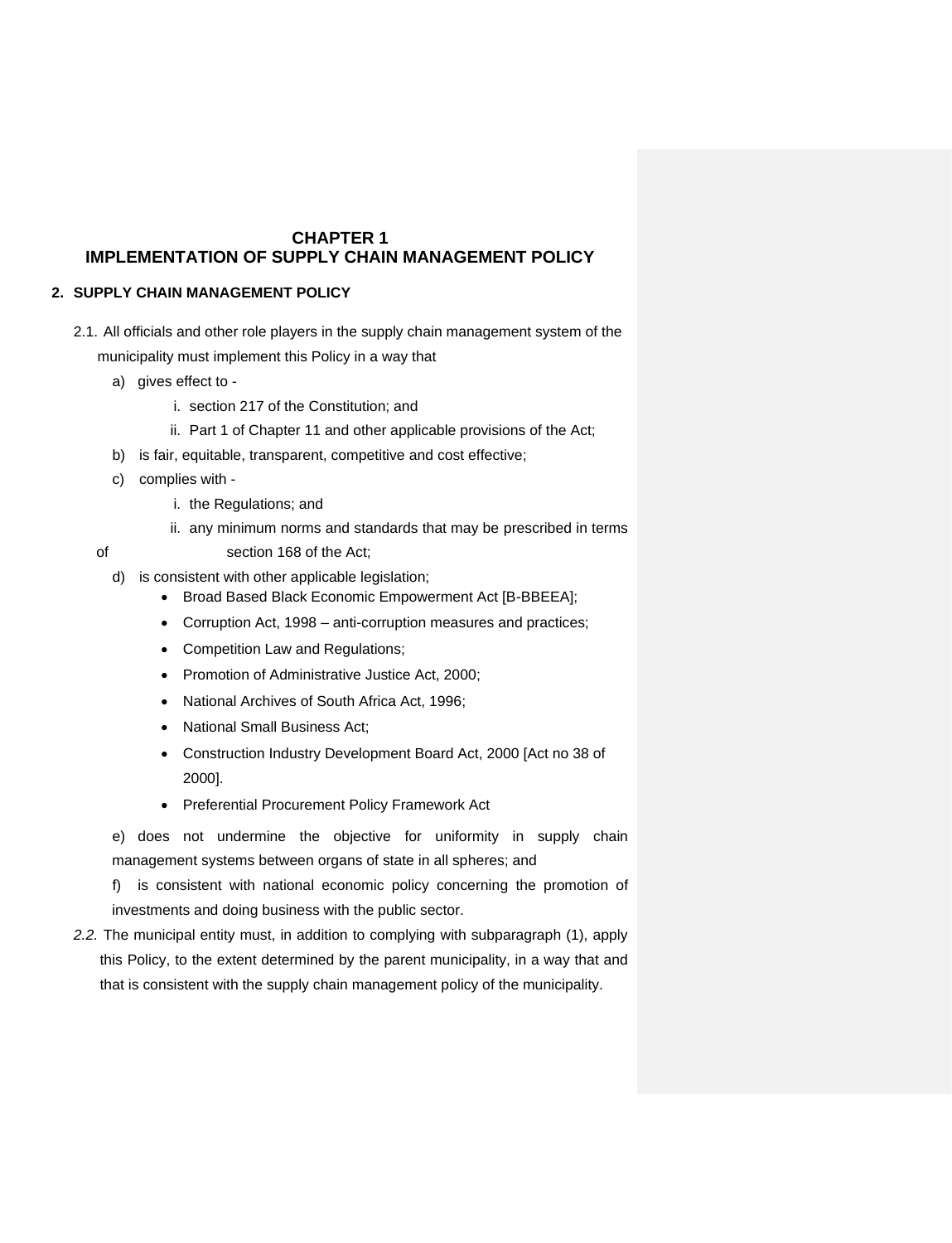- 2.3. This Policy applies when the municipality
	- a) procures goods or services;
	- b) disposes goods no longer needed;
	- c) selects contractors to provide assistance in the provision of municipal services otherwise than in circumstances where Chapter 8 of the Municipal Systems Act applies; or
	- d) selects external mechanisms referred to in section 80 (1) (b) of the Municipal Systems Act for the provision of municipal services in circumstances contemplated in section 83 of that *Act.*
- 2.4. This Policy, except where provided otherwise, does not apply in respect of the procurement of goods and services contemplated in section 110(2) of the Act, including
	- a) water from the Department of Water Affairs or a public entity, another municipality or a municipal entity; and
	- b) electricity from Eskom or another public entity, another municipality or a municipal entity.

# <span id="page-11-0"></span>**3. AMENDMENT OF THE SUPPLY CHAIN MANAGEMENT POLICY**

- 3.1. The accounting officer must
	- a) at least annually review the implementation of this Policy; and
	- b) when the accounting officer considers it necessary, submit proposals for the amendment of this Policy to the council.
- *3.2.* If the accounting officer submits proposed amendments to the council that differs from the model policy issued by the National Treasury, the accounting officer must
	- a) ensure that such proposed amendments comply with the Regulations; and
	- b) report any deviation from the model policy to the National Treasury and the relevant provincial treasury.
- 3.3. When amending this supply chain management policy, the need for uniformity in supply chain practices, procedures and forms between organs of state in all spheres, particularly to promote accessibility of supply chain management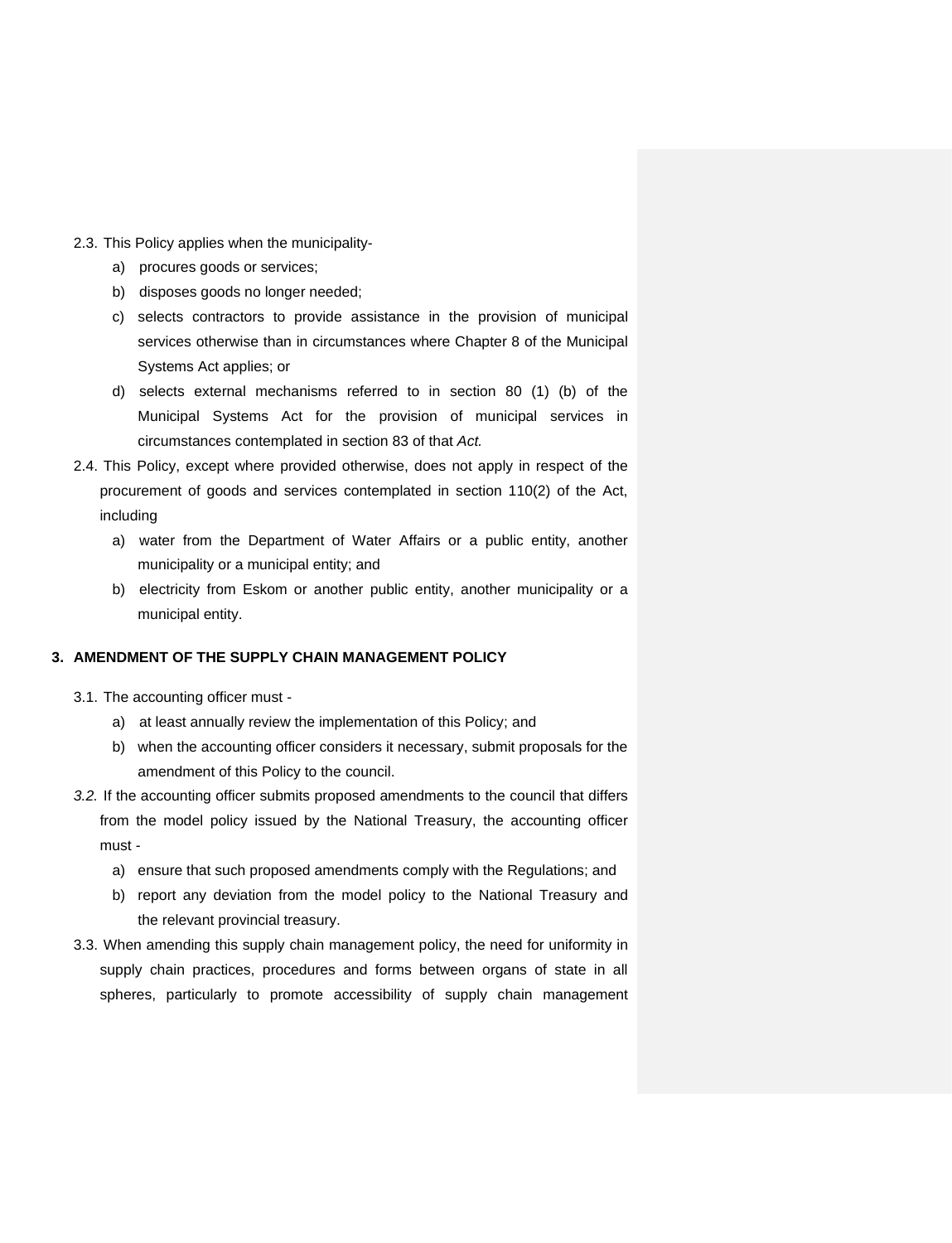systems for small businesses must be taken into account.

## <span id="page-12-0"></span>**4. DELEGATION OF SUPPLY CHAIN MANAGEMENT POWERS AND DUTIES**

- 4.1. The council hereby delegates all powers and duties to the accounting officer which are necessary to enable the accounting officer
	- a) to discharge the supply chain management responsibilities conferred on accounting officers in terms of
		- i. Chapter 8 or 10 of the Act; and
		- ii. this Policy;
	- b) to maximise administrative and operational efficiency in the implementation of this Policy;
	- c) to enforce reasonable cost effectivecost-effective measures for the prevention of fraud, corruption, favouritism and unfair and irregular practices in the implementation of this Policy; and
	- d) to comply with his or her responsibilities in terms of section 115 and other applicable provisions of the Act.
- 4.2. Sections 79 and 106 of the Act apply to the sub delegation of powers and duties delegated to an accounting officer in terms of subparagraph (1).
- 4.3. The accounting officer may not sub delegate any supply chain management powers or duties to a person who is not an official of the municipality or to a committee which is not exclusively composed of officials of the municipality.
- 4.4. This paragraph may not be read as permitting an official to whom the power to make final awards has been delegated, to make a final award in a competitive bidding process otherwise than through the committee system provided for in paragraph 28 of this Policy.

## <span id="page-12-1"></span>**5. SUB DELEGATIONS**

5.1. The accounting officer may in terms of section 79 or 106 of the Act sub delegate any supply chain management powers and duties, including those delegated to the accounting officer in terms of this Policy, but any such sub delegation must be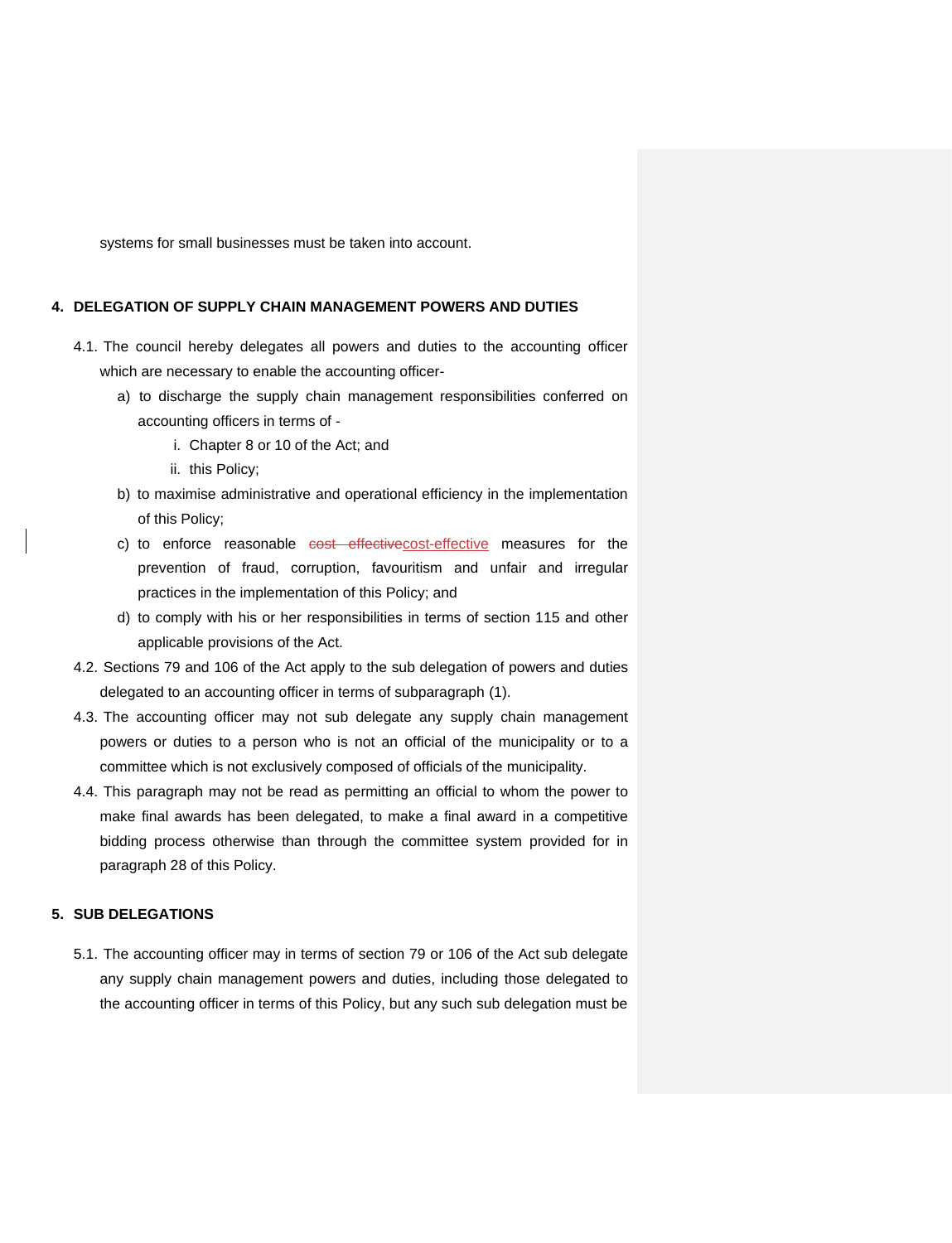consistent with subparagraph (2) of this paragraph and paragraph 4 of this Policy.

- 5.2. The power to make a final award
	- a) above R 10 million (VAT included) may not be sub delegated by the accounting officer;
	- b) above R2 million (VAT included), but not exceeding R10 million (VAT included), may be sub delegated but only to –
		- iii. the chief financial officer;
		- iv. a senior manager; or
		- v. a bid adjudication committee comprises of:
			- Chief Financial Officer
				- Head Infrastructure
				- Head Social Development
				- Head Institutional Development
	- c) not exceeding R2 million (VAT included) may be sub delegated but only to
		- i. the chief financial officer;
		- ii. a senior manager;

–

- iii. a manager- directly accountable to the chief financial officer or a senior manager; or –
- iv. a bid adjudication committee comprises of:
	- Chief Financial Officer or any other senior manager.
	- Head Infrastructure
	- Head Social Development
	- Head Institutional Development
- 5.3. An official or bid adjudication committee to which the power to make final awards has been sub delegated in accordance with subparagraph (2) must within five days of the end of each month submit to the official referred to in subparagraph (4) a written report containing particulars of each final award made by such official or committee during that month, including
	- a) the amount of the award;
	- b) the name of the person to whom the award was made; and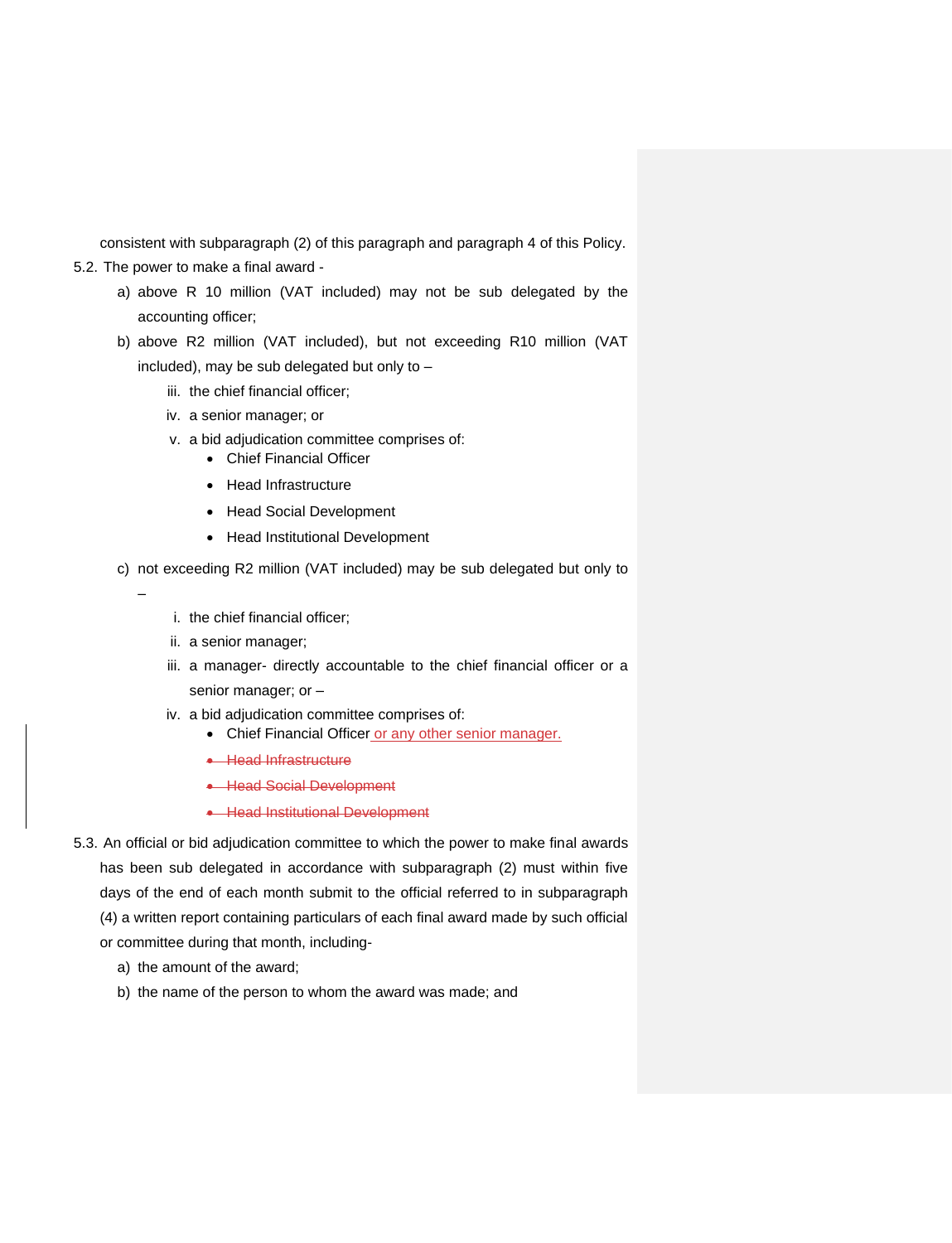- c) the reason why the award was made to that person.
- 5.4. A written report referred to in subparagraph (3) must be submitted
	- a) to the accounting officer, in the case of an award by
		- i. the chief financial officer;
		- ii. a senior manager; or
		- iii. a bid adjudication committee of which the chief financial officer or a senior manager is a member; or
	- b) to the chief financial officer or the senior manager responsible for the relevant bid; in the case of an award by
		- i. a manager referred to in subparagraph (2)(c)(iii); or·
		- ii. a bid adjudication committee of which the chief financial officer or a senior manager is not a member.
- 5.5. Subparagraphs (3) and (4) of this policy do not apply to procurements out of petty cash.
- 5.6. This paragraph may not be interpreted as permitting an official to whom the power to make final awards has been sub delegated, to make a final award in a competitive bidding process otherwise than through the committee system provided for in paragraph 26 of this Policy.
- 5.7. No supply chain management decision-making powers may be delegated to an advisor or consultant.

# <span id="page-14-0"></span>**6. OVERSIGHT ROLE OF COUNCIL**

- 6.1. The council reserves its right to maintain oversight over the implementation of this Policy.
- 6.2. For the purposes of such oversight the accounting officer must
	- a)
- i. within 30 days of the end of each financial year, submit a report on the implementation of this Policy and the supply chain management policy to the council of the municipality.
- ii. whenever there are serious and material problems in the implementation of this Policy, immediately submit a report to the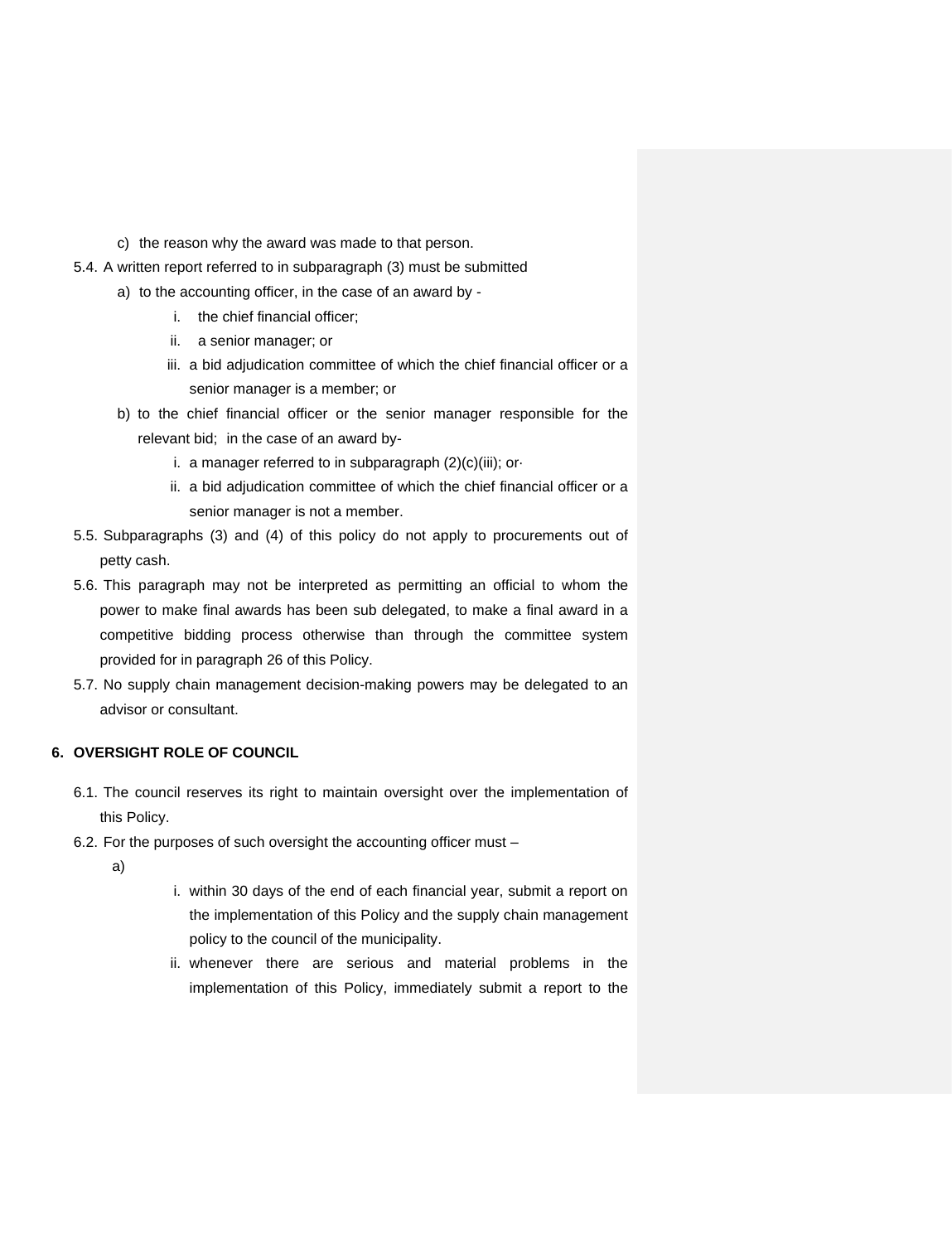council, who must then submit the report to the accounting officer of the municipality for submission to the council

- 6.3. The accounting officer must, within 10 days of the end of each quarter, submit a report on the implementation of the supply chain management policy to the mayor.
- 6.4. The reports must be made public in accordance with section 21A of the Municipal Systems Act.

#### <span id="page-15-0"></span>**7. SUPPLY CHAIN MANAGEMENT UNIT**

- 7.1. A supply chain management unit is hereby established to implement this Policy.
- 7.2. The supply chain management unit operates under the direct supervision of the chief financial officer or an official to whom this duty has been delegated in terms of section 82 of the Act.

## <span id="page-15-1"></span>**8. TRAINING OF SUPPLY CHAIN MANAGEMENT OFFICIALS**

8.1. The training of officials involved in implementing this Policy should be in accordance with any Treasury guidelines on supply chain management training.

# **CHAPTER 2 SUPPLY CHAIN MANAGEMENT SYSTEM**

# <span id="page-15-4"></span><span id="page-15-3"></span><span id="page-15-2"></span>**9. FORMAT OF SUPPLY CHAIN MANAGEMENT SYSTEMS**

- 9.1. This Policy provides systems for
	- iii. demand management;
	- iv. acquisition management;
	- v. logistics management;
	- vi. disposal management;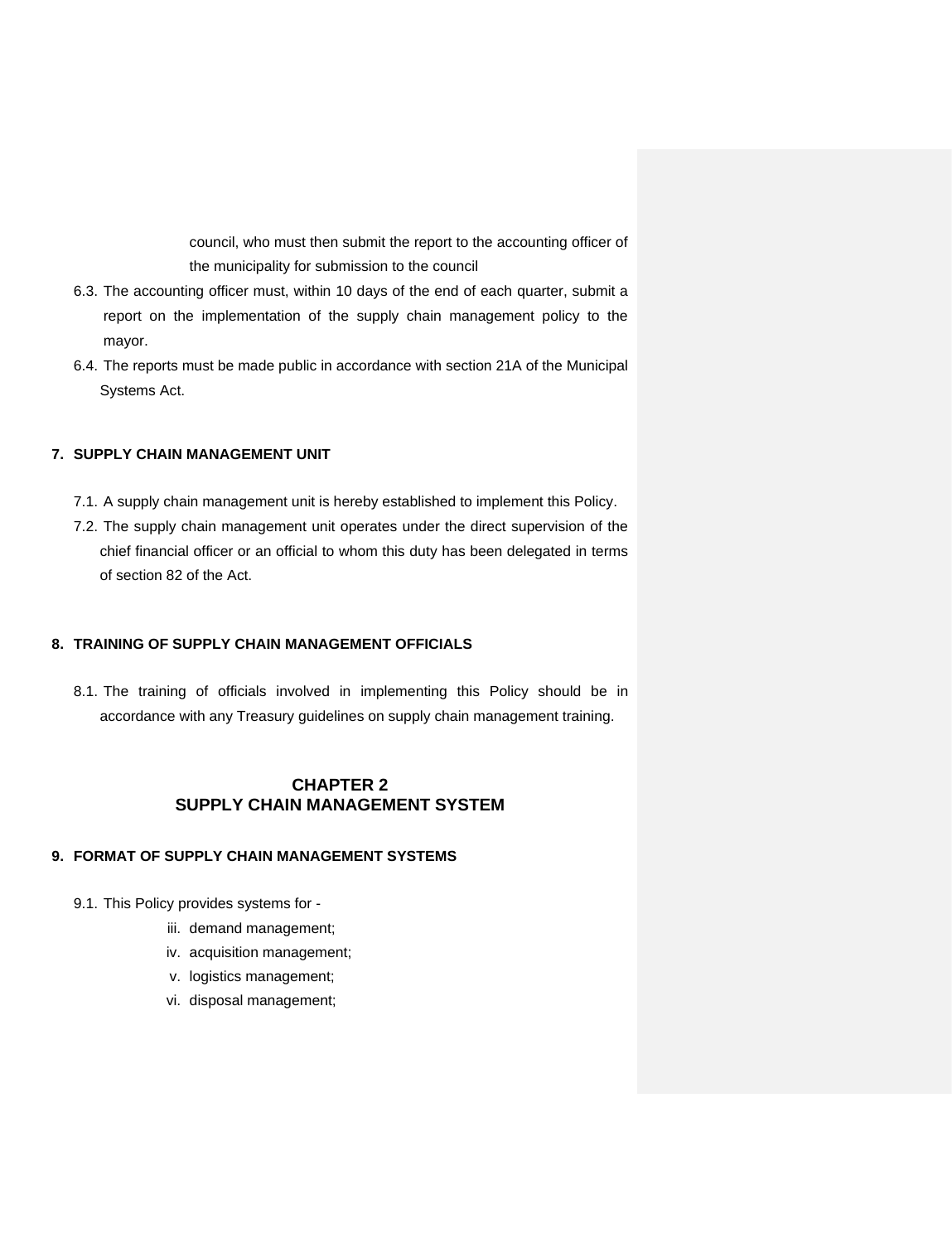- b) risk management; and
	- vii. performance management.
	- viii. asset management
	- ix. Contract Management

# <span id="page-16-0"></span>**PART 1: DEMAND MANAGEMENT**

#### <span id="page-16-1"></span>**10. SYSTEM OF DEMAND MANAGEMENT**

- 10.1. The accounting officer must establish and implement an appropriate demand management system in order to ensure that the resources required by the municipality support its operational commitments and its strategic goal outlined in the Integrated Development Plan
- 10.2. The demand management system must
	- a) include timely planning and management processes to ensure that all goods and services required by the municipality are quantified, budgeted for and timely and effectively delivered at the right locations and at the critical delivery dates, and are of the appropriate quality and quantity at a fair cost;
	- b) take into account any benefits of economies of scale that may be derived in the case of acquisitions of a repetitive nature; and
	- c) provide for the compilation of the required specifications to ensure that its needs are met.
	- d) to undertake appropriate industry analysis and research to ensure that innovations and technological benefits are maximized.
	- e) The municipality must compile a Procurement Plan containing all planned procurement for the financial year in respect of the procurement of goods, services and infrastructure projects which exeed R 200 000 [all applicable taxes included] per case as described in the Supply Chain Management Guide for Accounting Officers. The procurement plan must be finalized on the 1 July every year. The relevant information should preferably be furnished in the format contained in the MFMA Circular 62 (Annexure A and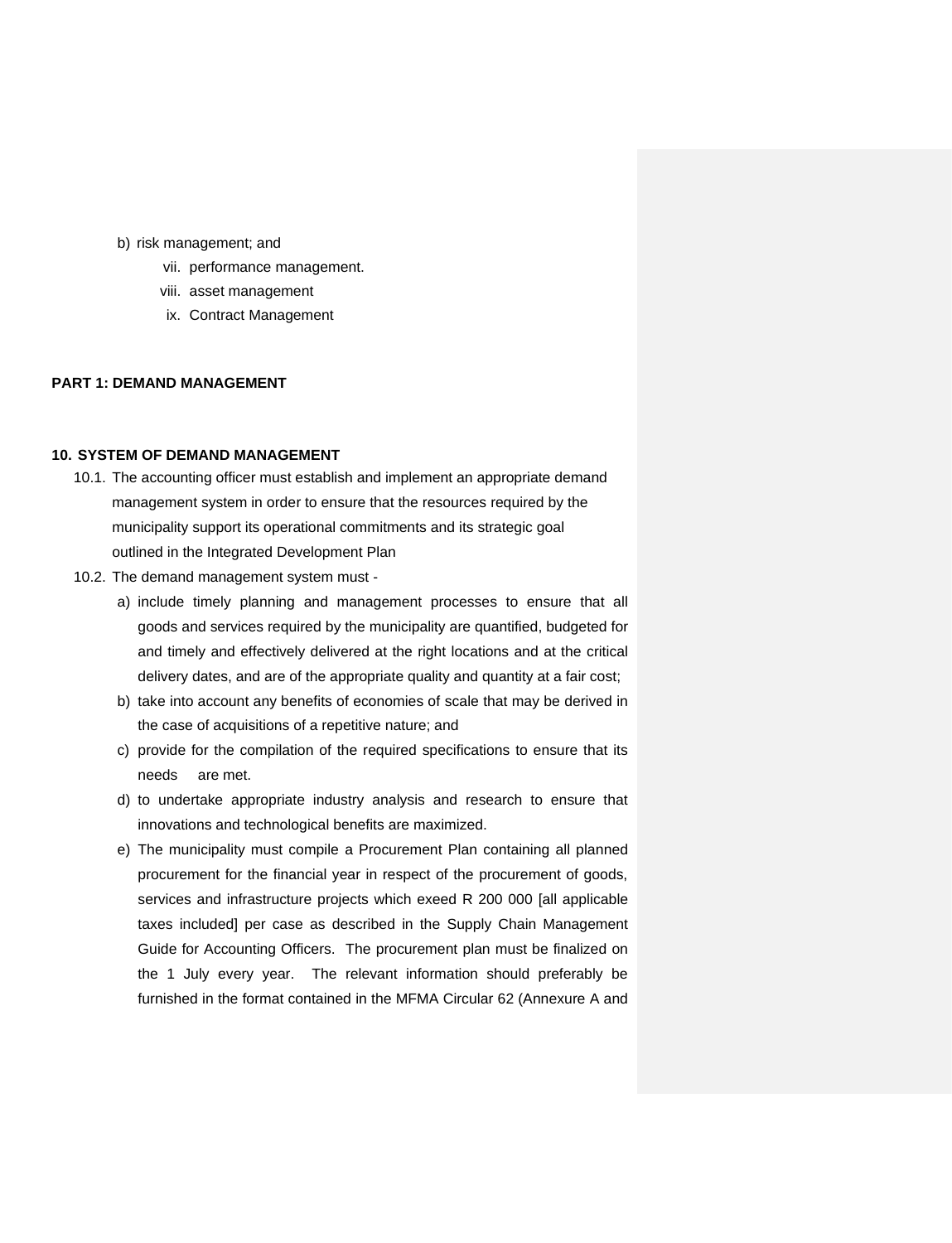#### <span id="page-17-0"></span>**11. FRAMEWORK FOR INFRASTRUCTURE PROCUREMENT**

The framework for infrastructure procurement outlines the minimum infrastructure procurement policy requirements for municipal planning and implementation.

The strategic direction set in the Integrated Development Plan (IDP) informs the framework for infrastructure procurement. For example, procurement strategies must be aligned to the municipality's developmental and internal transformation needs, as specified in the IDP.

#### 11.1. Minimum Requirement for Infrastructure Procurement

- a) Infrastructure procurement must be undertaken in accordance with all applicable Infrastructure Procurement related legislation and this Framework.
- b) Infrastructure procurement must be implemented in accordance with the institutional Supply Chain Management System, which promotes differentiated procurement for infrastructure.
- c) Infrastructure procurement must be implemented in accordance with the procurement gates prescribed in paragraph 11.
- d) The Accounting Officer must ensure that a budget is available for the duration of the project, in line with MFMA provisions for capital and operating budgets.
- e) The Accounting Officer must ensure that cash flow management processes are in place to meet payment obligations within the time periods specified in the contract.
- f) Procurement gates provided in paragraph 11 of this policy must be used, as appropriate, to:
	- i. Authorise commencement of activities that lead to the next control gate;
	- ii. Confirm conformity with requirements; and/or

B).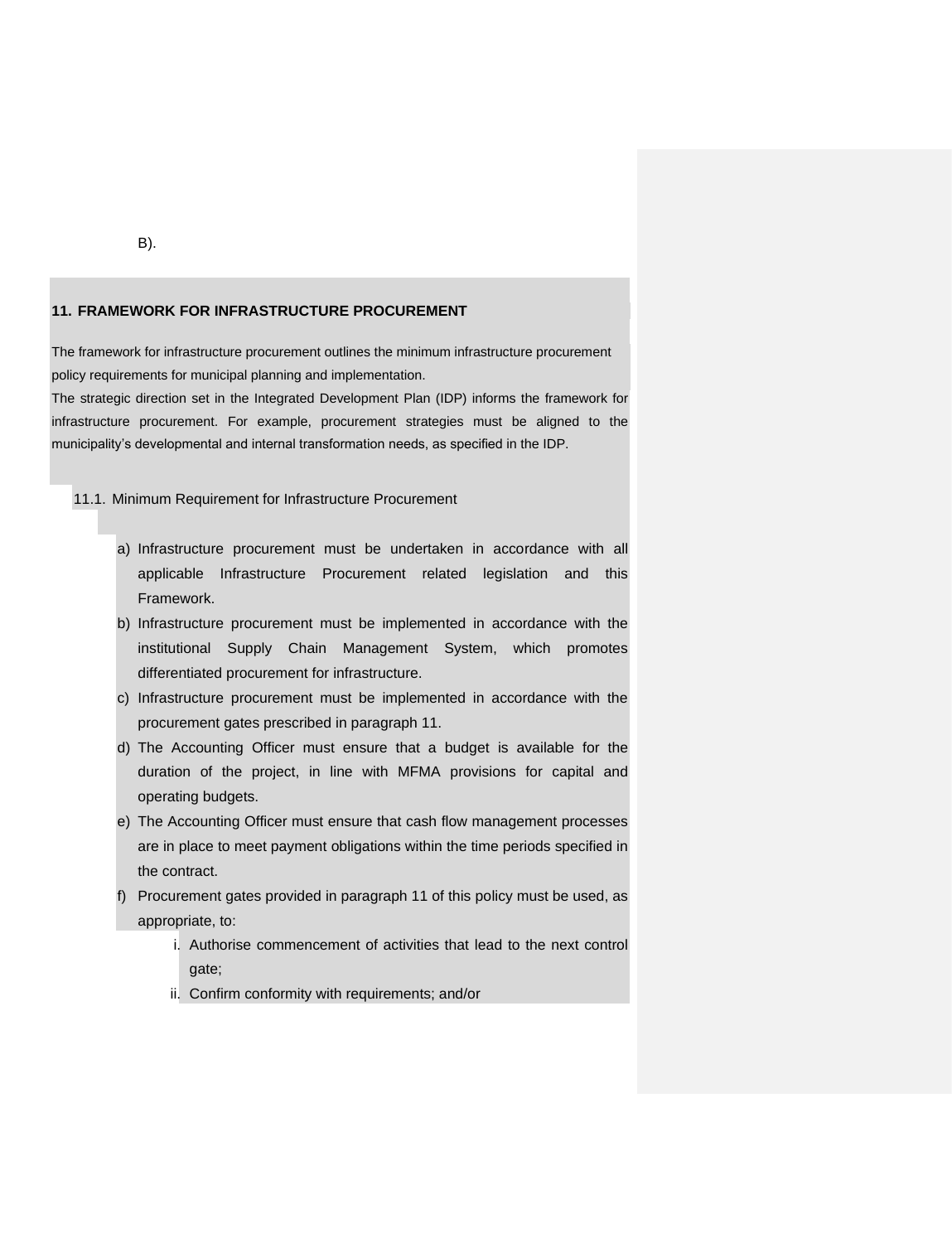## iii. Provide information

- g) The authorisation to proceed to the next procurement gate must be given by a delegated person or body. The delegated person or body must be able to apply relevant built environment knowledge and skill to achieve the intended results required at the relevant procurement gate. The level of detail contained in the documentation on which a decision to proceed to the next procurement gate is made, must be sufficient to enable an informed decision.
- h) The Accounting Officer must develop and implement effective and efficient emergency procurement procedures, including relevant approval delegation, in compliance with relevant legislation.
- i) The Accounting Officer must develop and implement an effective and efficient infrastructure disposal policy in line with the Municipal Asset Transfer Regulations. The institution may consider disposal strategies aligned to their internal disposal policy, prior to proceeding with the procurement strategy.
- j) The Accounting Officer must keep records of Procurement Gate Approvals, in a manual or electronic format, with the following minimum requirements:
	- i. Procurement gate;
	- ii. Delegated person/s or body;
	- iii. Date on which the approval request was received;
	- iv. Date on which the approval was actioned; and
	- v. Signature of the delegated person or body.
- k) All assets must be recorded in the municipal asset register as required by the GRAP standards.

### 11.2. Infrastructure Procurement Gates (PG1)

a) Initiate a procurement process;

**(***See Annexure C: In order for the initiation to be completed, and the decision to proceed with procurement is effected; the Project Stage Deliverables for Stages 1 and 2 must be completed. In the case of Mega Projects (Projects in*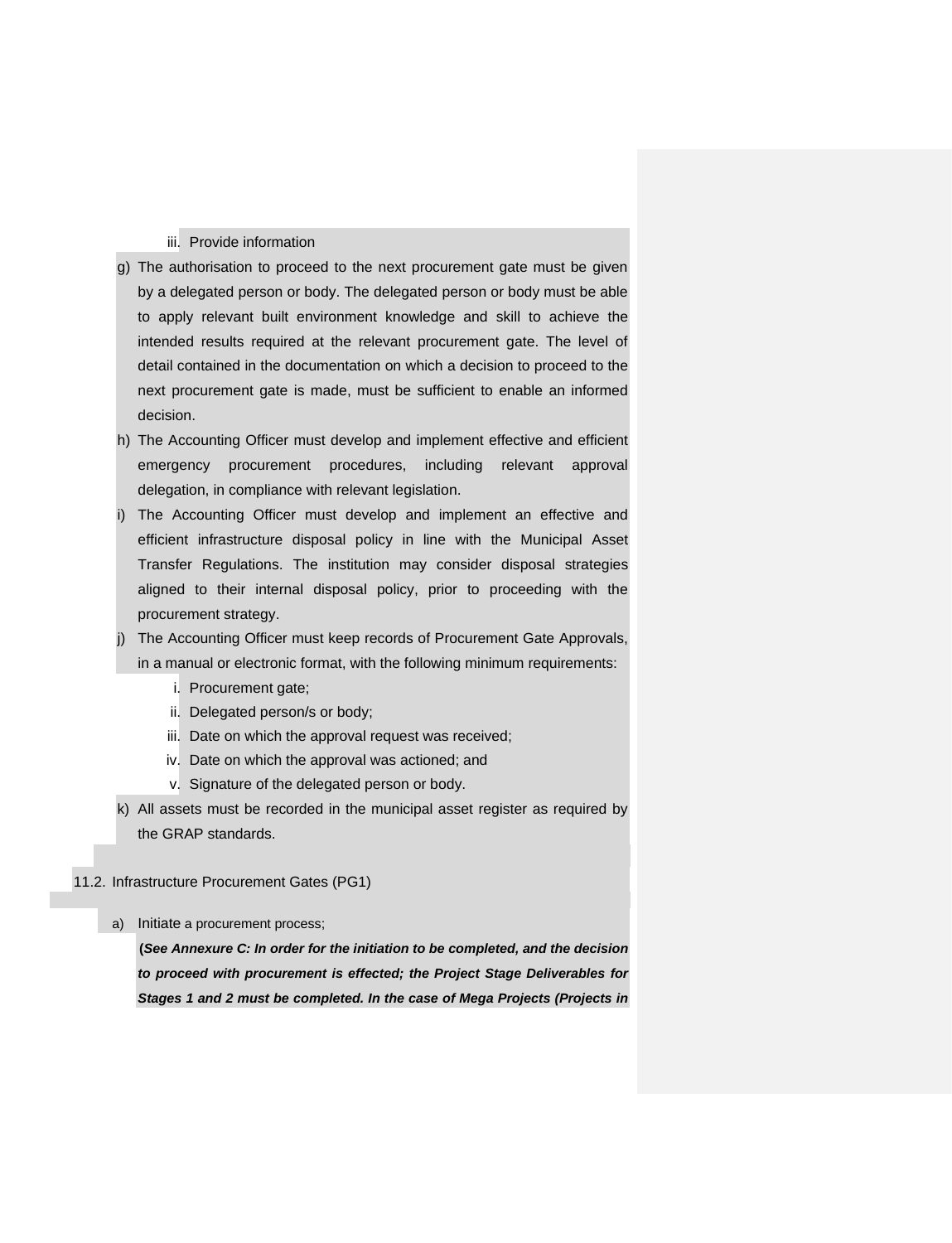*excess of R50 million) the Gateway Review requirements must be adhered to as stipulated within Annexure C***)**

11.2.1. Minimum Requirement for PG 1:

- i. Establish and clarify the procurement need, aligned to the municipality's development and transformation priorities specified in the IDP.
- ii. Determine a suitable title for the procurement, to be applied as the project description.
- iii. Prepare the broad scope of work for the procurement.
- iv. Perform market analysis.
- v. Estimate the financial value of proposed procurement and contract for budgetary purposes, based on the broad scope of work.
- vi. Confirm the budget.
- vii. Compliance with section 33 of the MFMA with respect to community and stakeholder consultation.

b) PG 1 is complete when a designated person or body makes the decision to proceed/not to proceed, with the procurement of the infrastructure.

11.3. Procurement Gate 2 for PG 2:

a) Approve procurement strategy to be adopted. **(***See Annexure C: In order for the procurement strategy to be adopted, and the decision to proceed with an approved procurement strategy; the Project Stage Deliverables for Stages 3 and 4 must be completed)*

11.3.1. Minimum Requirement for PG 2:

a) Develop a procurement strategy aligned to the institutional procurement strategy:

i. Establish contracting and pricing strategy comprising of an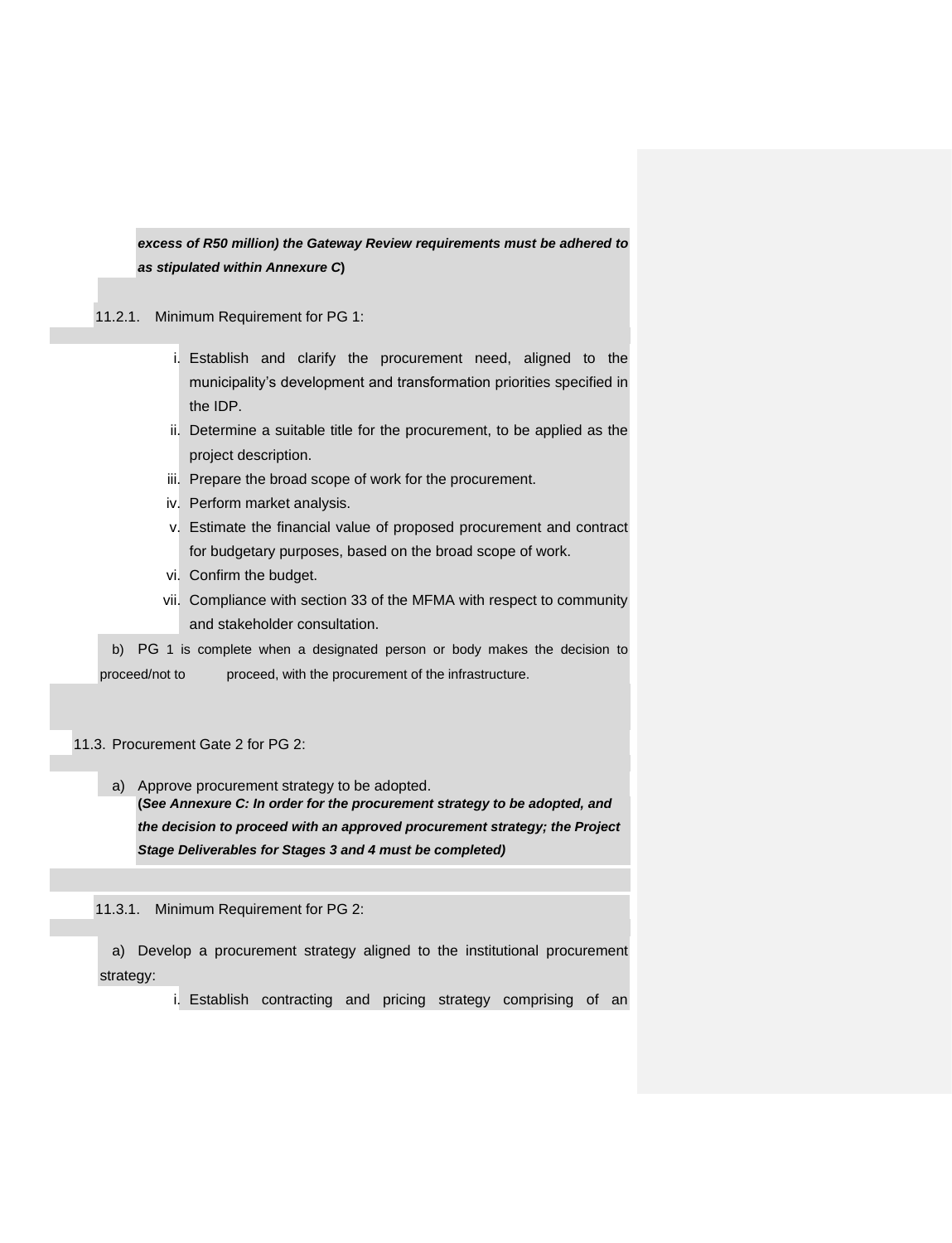appropriate allocation of responsibilities and risks; and the methodology for contractor payments.

- ii. Identify service required for works.
- iii. Decide on contracting strategy.
- iv. Decide on pricing strategy.
- v. Decide on form of contract.
- vi. Establish opportunities for promoting preferential procurement in compliance with legislative provisions and the Construction Sector Code.

b) PG 2 is complete when a delegated person or body approves the procurement strategy that is to be adopted.

- 11.4. Procurement Gate 3 (PG 3)
	- a) Approve procurement documents.
	- 11.4.1. Minimum requirements for PG 3:
		- b) Prepare procurement documents that are compatible with:
			- i. Approved procurement strategies.
			- ii. Project management design documentation.

c) PG 3 is complete when the Bid Specification Committee approves the procurement document.

## 11.5. Procurement Gate 4 (PG 4)

a) Confirm that cash flow processes are in place to meet projected contractual obligations.

11.5.1. Minimum requirement for PG 4

11.5.1.1. Confirm that cash flow processes are in place to meet contractual obligations.

11.5.1.2. Establish control measures for settlement of payments within the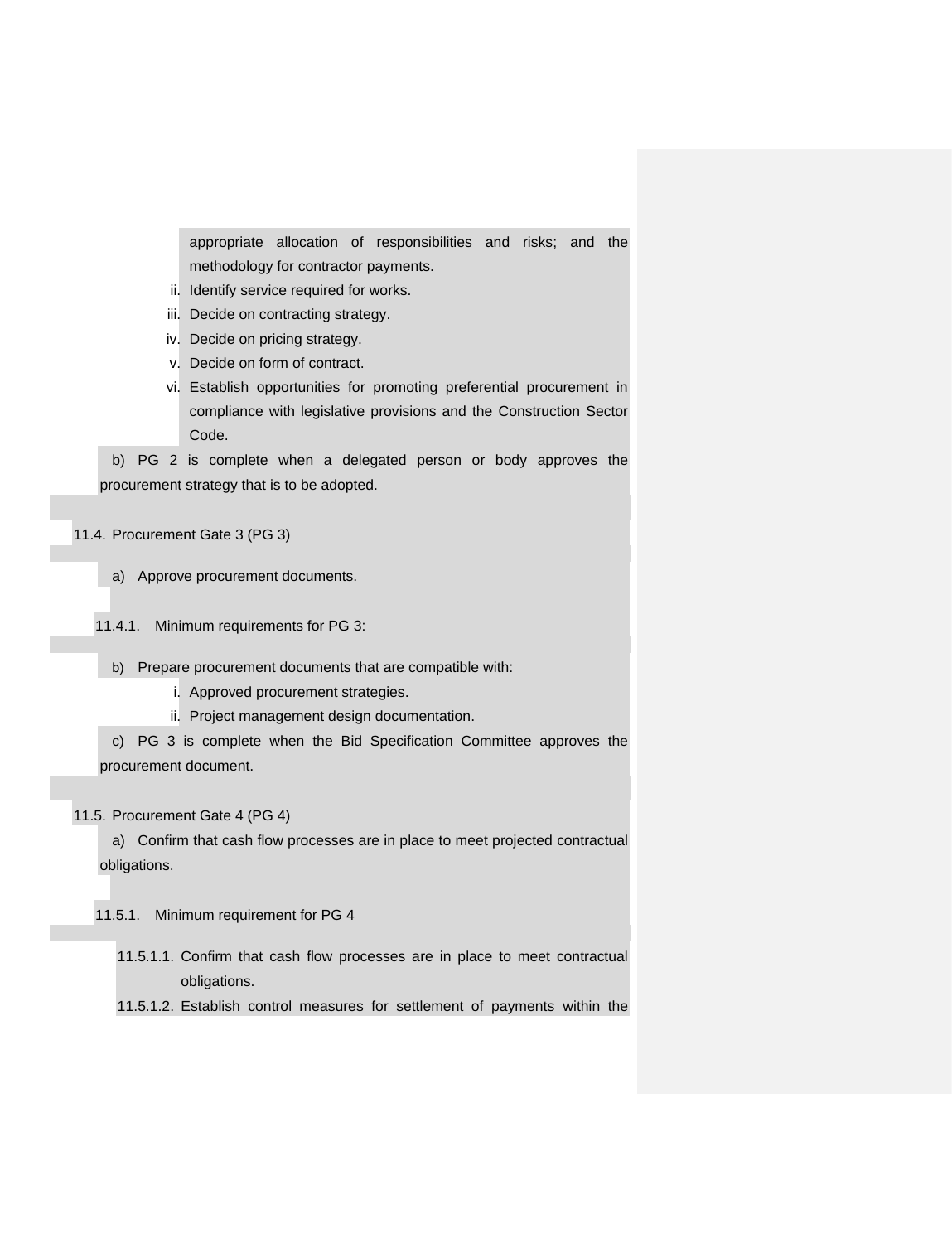time period specified in the contract.

b) PG 4 is complete when a delegated person or body confirms in writing that cash flow processes are in place; and control measures are established for the procurement to take place.

# <span id="page-21-0"></span>**PART 2: ACQUISITION MANAGEMENT**

## <span id="page-21-1"></span>**12.SYSTEM OF ACQUISITION MANAGEMENT**

- 12.1. The accounting officer must implement the system of acquisition management set out in this Part in order to ensure
	- a) that goods and services are procured by the municipality in accordance with authorised processes only;
	- b) that expenditure on goods and services is incurred in terms of an approved budget in terms of section 15 of the Act;
	- c) that the threshold values for the different procurement processes are complied with;
	- d) that bid documentation, evaluation and adjudication criteria, and general conditions of a contract, are as per National and Provincial prescripts.
	- e) that the preference point system used in accordance with the Preferential Procurement Regulations 2017.
	- f) that any Treasury guidelines on acquisition management are properly taken into account. Verification of bids in access of R10 million
	- g) Verification of bids in access of R10 million

## **Prior to advertisement**:

Verification by the CFO

The senior manager responsible for a vote must submit to the CFO

- proof that budgetary provision exists for the procurement of the goods/services and / or infrastructure projects;
	- o any ancillary budgetary implications related to the bid;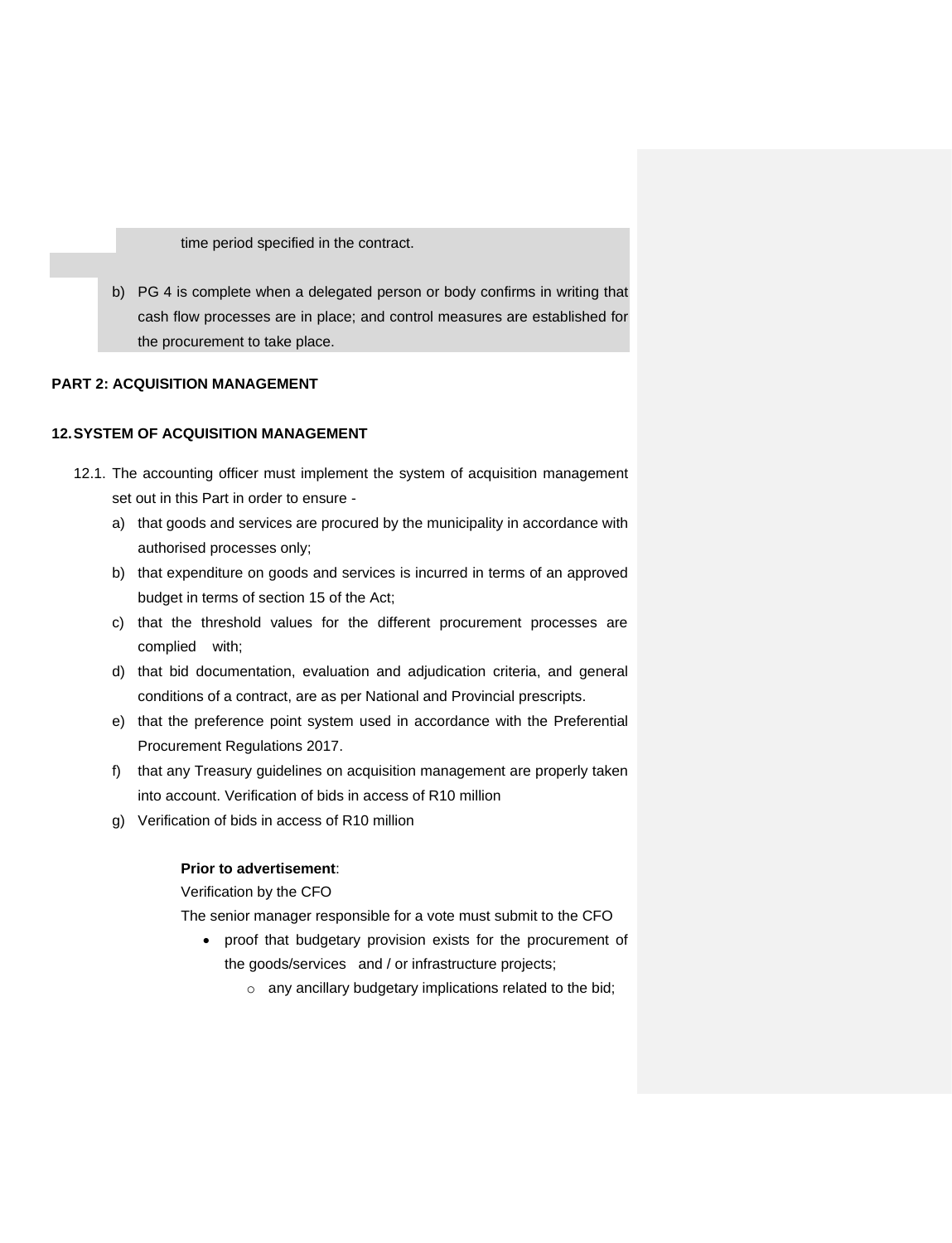o any multi -year budgetary implications;

## **Prior to the award of a bid**

Contracts above the value of R 10 million [all applicable taxes included] may only be awarded to the prefered bidder after the CFO has verified in writing that budgetary provision exists for the acquisition of the goods, infrastructure projects and /or services and that it is consistent with the Integrated Development Plan.

h) Publication of awards in respect of advertised competitive bids [above the threshold value of R 200 000]

The following information on the successful bids must be placed on the municipal website:

- Contract numbers and description of goods, services or infrastructure projects;
- Names of the successful bidders and the B-BBEE level of contribution claimed;
- Brand names and dates for completion of contracts.

## i) Functionality

Adhere to the revised guidelines when functionality is included as a criterion in the evaluation of bids [National Treasury note issued in September 2010].

- (i) Clear indication must be given in bid documents if bids will be evaluated on functionality.
- (ii) Evaluation criteria must be objective.
- (iii) The weight of each criterion, applicable values and the minimum qualifying score [for each bid on its own merit] must be indicated in the bid documents.
- (iv) Bidders failing to achieve the qualifying score for functionality must be disqualified.
- (v) Bidders achieving the minimum qualifying score must be evaluated further in terms of points for price and B-BBEE status level contribution
- (vi) Must be determined separately for each tender; and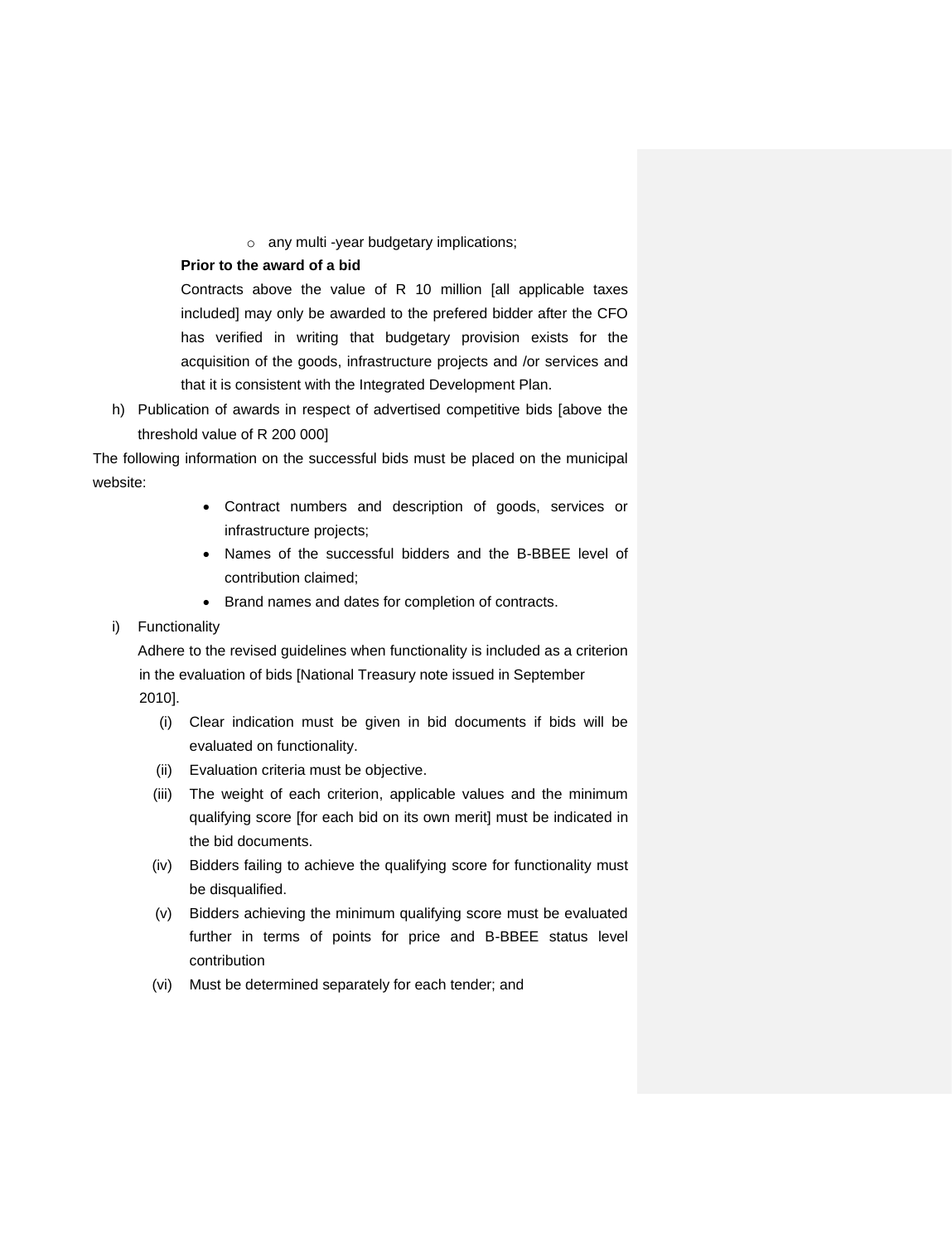- (vii) May not be so
	- low that it may jeopardise the quality of the required goods and services; or
	- high that it is unreasonably restrictive.
- (viii) Points scored for functionality must be rounded off to the nearest two decimal places.
- 12.2. When procuring goods or services contemplated in section 110(2) of the Act must make public the fact that it procures such goods and services otherwise than through its supply chain management system, including
	- a) the kind of goods or services; and
	- b) the name of the supplier.

## <span id="page-23-0"></span>**13.Framework for Infrustracture Prcurement**

The framework for infrastructure procurement outlines the minimum infrastructure procurement policy requirements for municipal planning and implementation. The strategic direction set in the Integrated Development Plan (IDP) informs the framework for infrastructure procurement. For example, procurement strategies must be aligned to the municipality's developmental and internal transformation needs, as specified in the IDP.

- 13.1. Procurement Gate 5 (PG 5)
	- a) Solicit tender offers.
	- 13.1.1. Minimum requirements for PG 5
		- (i) Invite contractors to submit tender offers.
		- (ii) Receive tender offers.
		- (iii) Record tender offers.
		- (iv) Safeguard tender offers.

b) PG 5 is complete when tender offers received are recorded and safeguarded by a delegated person from the SCM unit.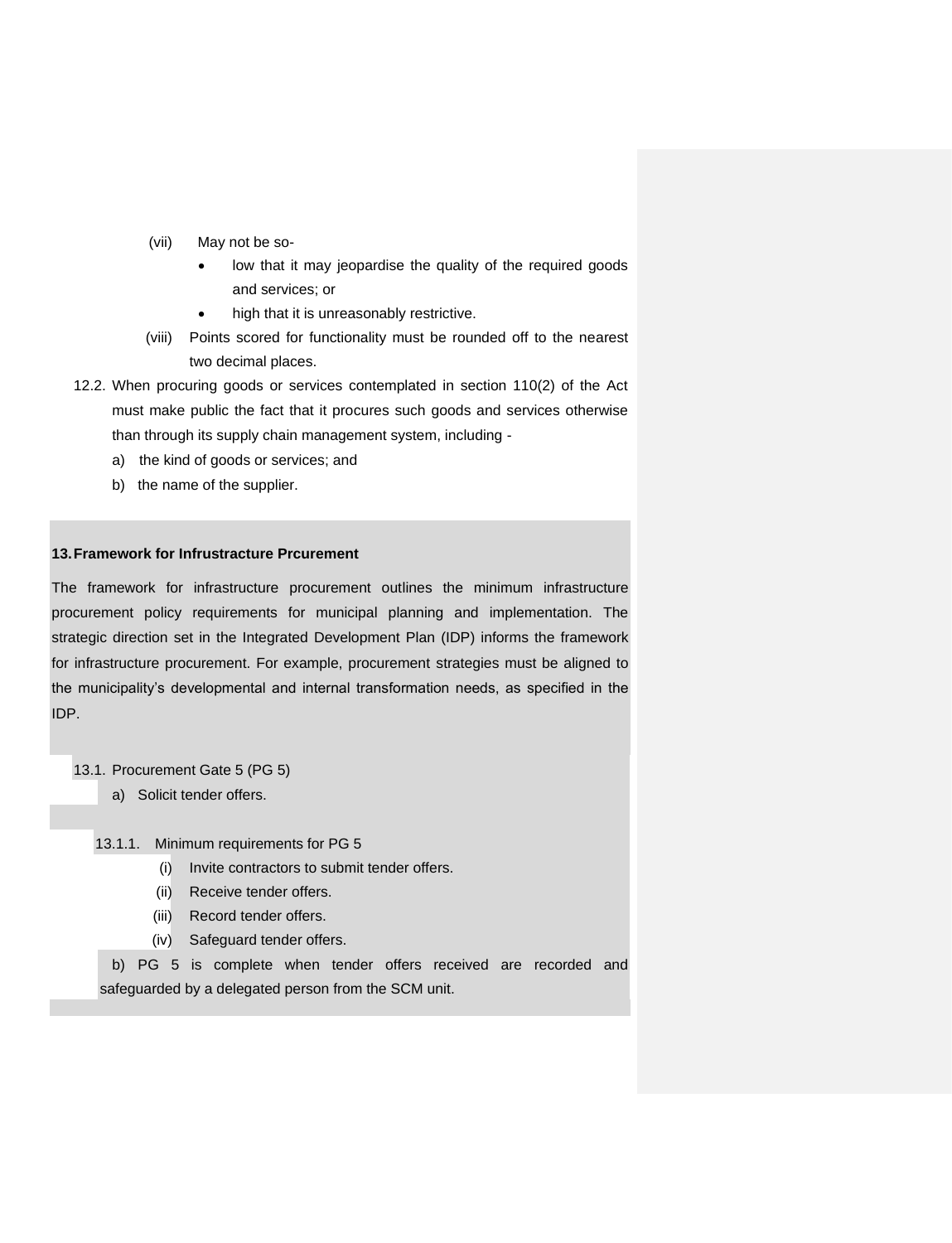## 13.2. Procurement Gate 6 (PG 6)

- a) Evaluate tender offers premised on undertakings and parameters established in procurement documents.
- 13.2.1. Minimum Requirement for PG 6:
	- (i) Determine whether tender offers are complete.
	- (ii) Determine whether tender offers are responsive.
	- (iii) Evaluate tender submissions.
	- (iv) Review minimum compliance requirements for each tender.
	- (v) Perform a risk analysis.
	- (vi) Prepare a report on tender offers received, and on their achievement of minimum compliance.
	- b) PG 6 is complete when the chairperson of the Bid Evaluation Committee approves the BEC report.
- 13.3. Procurement Gate 7 (PG 7)
	- a) Award the contract.
	- 13.3.1. Minimum Requirement for PG 7:
		- (i) Bid adjudication committee review of the BEC evaluation report.
		- (ii) Bid Adjudication Committee makes an award.
		- (iii) Accounting Officer Approval of the tender process.
		- (iv) Notify successful tenderer and unsuccessful tenderers of the outcome.
		- (v) Sign contract document.
		- (vi) Formally accept tender offer.
		- b) PG 7 is complete when the Accounting Officer, or the Bid Adjudication Committee where delegated, confirms that the tenderer has provided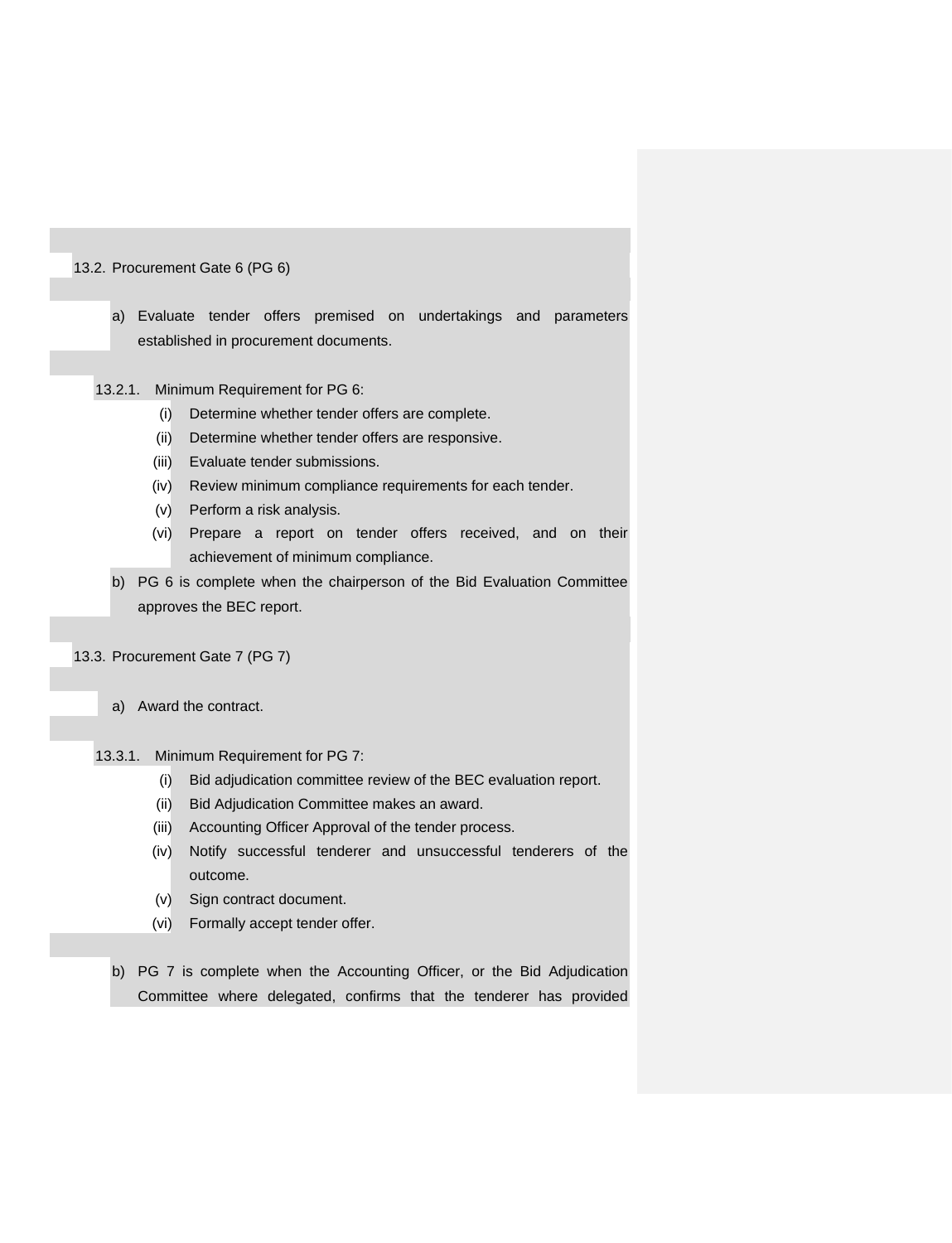evidence of complying with all requirements stated in the tender data and formally accepts the tender offer in writing, and issues the contractor with a signed copy of the contract.

## <span id="page-25-0"></span>**14.RANGE OF PROCUREMENT PROCESSES**

- 14.1. Goods and services may only be procured by way of
	- a) petty cash purchases, up to a transaction value of R2 000 (VAT included);
	- b) written or verbal quotations for procurements of a transaction value over R2 000 up to R10 000 (VAT included);
	- c) formal written price quotations for procurements of a transaction value over R10 000 up to R200 000 (VAT included); and
	- d) a competitive bidding process for-
		- (i) procurements above a transaction value of R200 000 (VAT) included); and
		- (ii) the procurement of long term contracts.

#### 14.2. The accounting officer may, in writing-

- a) lower, but not increase, the different threshold values specified in subparagraph (1); or
- b) direct that-
	- (i) written or verbal quotations be obtained for any specific procurement of a transaction value lower than R2 000 [all taxes included];
	- (ii) formal written price quotations be obtained for any specific procurement of a transaction value lower than R 10 000[all taxes included]; or
	- (iii) a competitive bidding process be followed for any specific procurement of a transaction value lower than R200 000 [all taxes included].

## 14.3.

a) Goods or services may not deliberately be split into parts or items of a lesser value merely to avoid complying with the requirements of the policy.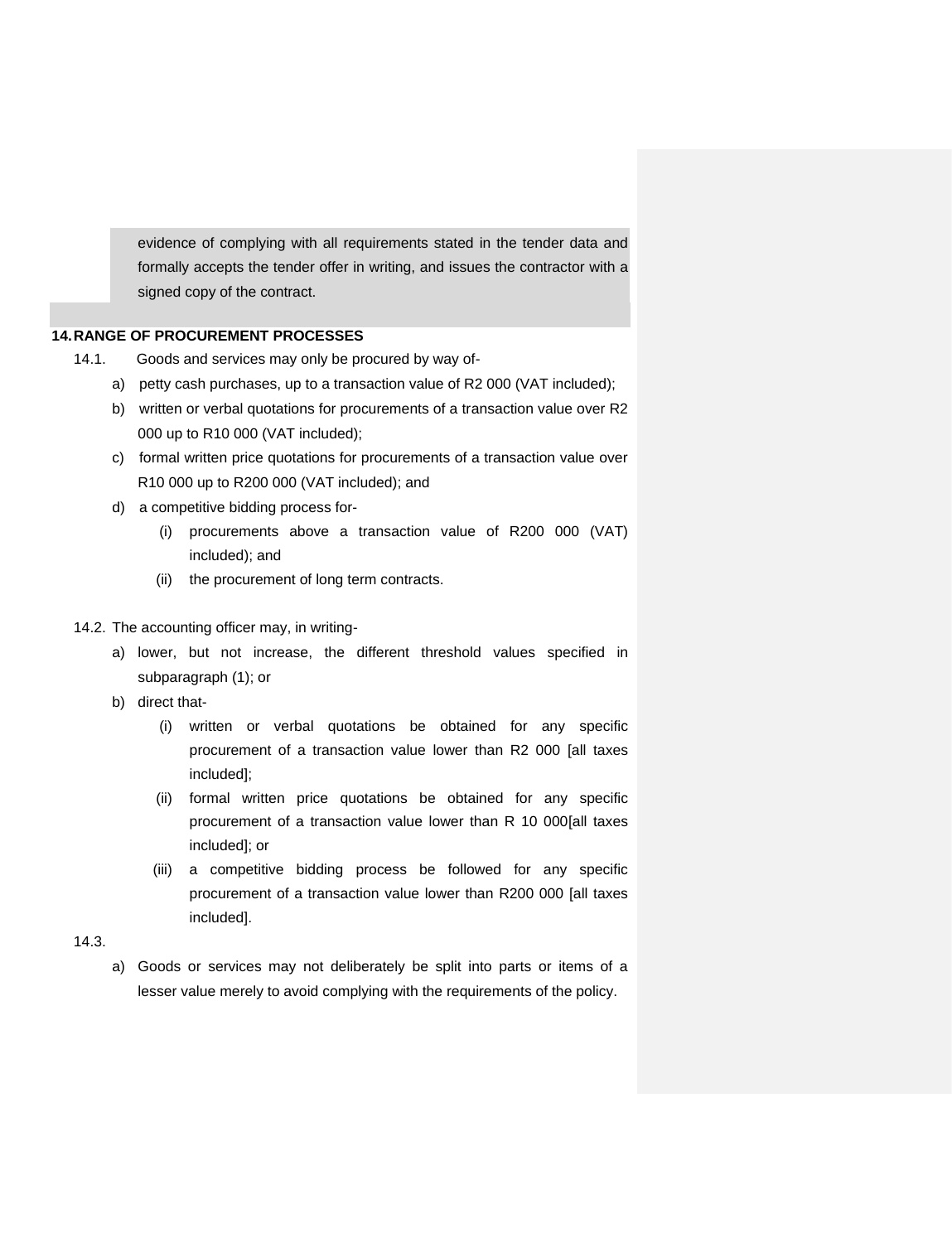b) When determining transaction values, a requirement for goods or services consisting of different parts or items must as far as possible be treated and dealt with as a single transaction.

# <span id="page-26-0"></span>**15.GENERAL PRECONDITIONS FOR CONSIDERATION OF WRITTEN QUOTATIONS OR BIDS**

- 15.1. A written quotation or bid may not be considered unless the provider who submitted the quotation or bid
	- a) has furnished that provider's
		- (i) full name;
		- (ii) identification number or company or other registration number; and
		- (iii) tax reference number and VAT registration number, if any;
		- (iv) registered on Central Supplier Database(Database (CSD) with a tax compliant status;
		- (v) check in respect of the recommended bidder whether municipal rates and taxes and municipal service charges are not in arrears for more than three [3] months; or if the bidder lives in the rural area, he or she should get proof of residence from the chief of the village of the area
		- (vi) requirements for construction and engineering related bids should be awarded according to CIDB regulations;
		- (vii) The CIDB Act requires that all projects need to be registered with the CIDB;
		- (viii) Before an award is done to a contractor, the contractor's CIDB grading must be confirmed with the CIDB website;
		- (ix) The CIDB grading designation is as follows:

| Grading designation | Less than or equal to  |
|---------------------|------------------------|
|                     | R 200 000500 000       |
|                     | R 1 000 000650 000     |
| 3                   | RR 3 000 000 2 000 000 |
|                     | R 64 000 000           |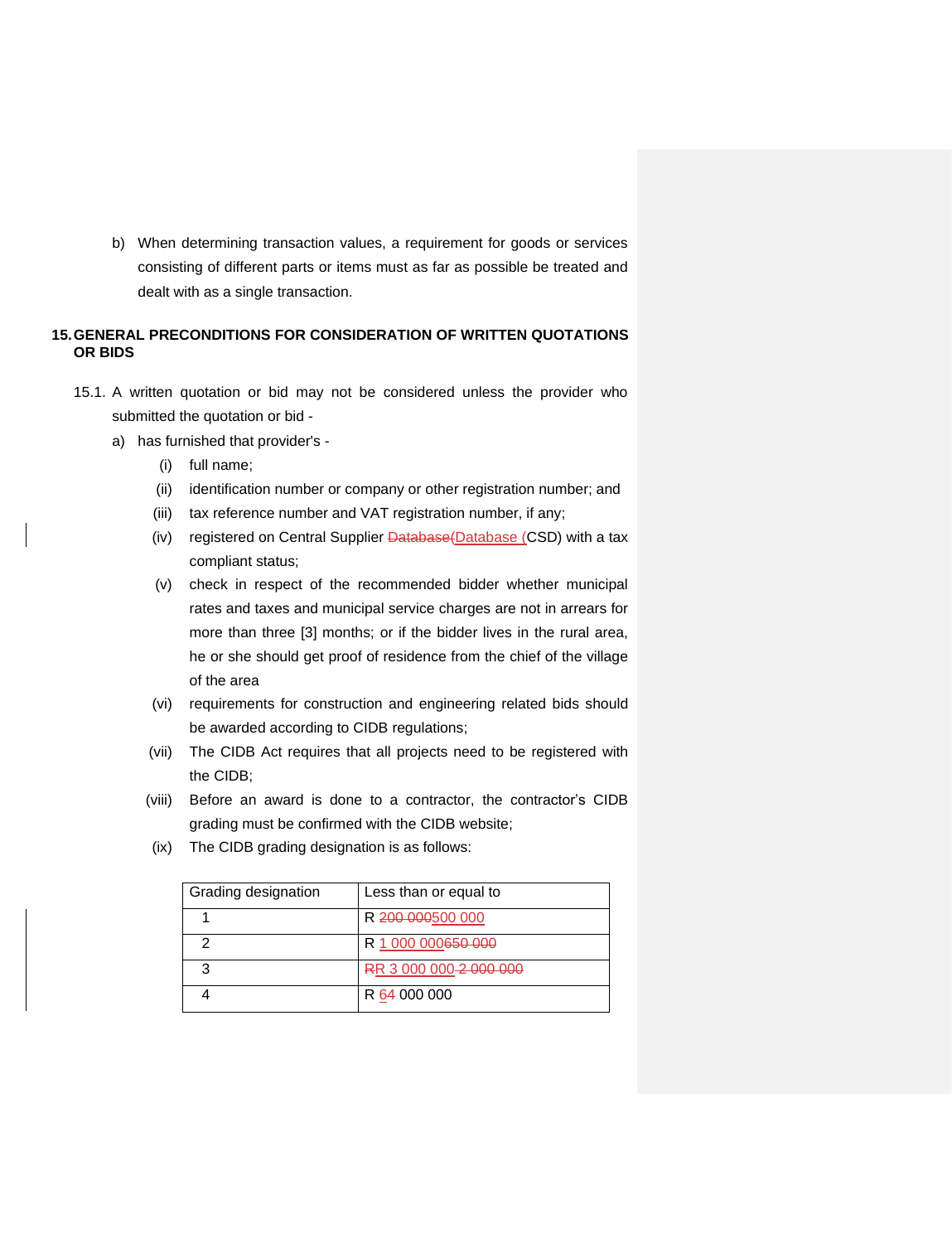| R 6-500-00010 000 000 |
|-----------------------|
| R 2043 000 000        |
| R 640 000 000         |
| R 20430 000 000       |
| No Limit              |

- a) has authorised the municipality the tomunicipality to obtain a tax clearance from the South African Revenue Services that the provider's tax matters are in order; and [the tax compliant status be verified on the Central Supplier Database(Database (CSD)] and
- b) has indicated
	- (i) whether he or she is in the service of the state, or has been in the service of the state in the previous twelve months;
	- (ii) if the provider is not a natural person, whether any of its directors, managers, principal shareholders or- stakeholder is in the service of the state, or has- been in the service of the state in the previous twelve months; or
	- (iii) whether a spouse, child or parent of the provider or of a director, manager, shareholder or stakeholder referred to in subparagraph (ii) is in the service of the state, or has been in the service of the state in the previous twelve months.

# <span id="page-27-0"></span>**16.LISTS OF ACCREDITED PROSPECTIVE PROVIDERS**

- 16.1. The accounting officer must
	- a) utilise the National Central Supplier Database(NCSD) to source accredited service providers of goods and services that must be used for procurements through written, verbal quotations, formal written price quotations and competitive bids; and
	- b) invite prospective service providers of goods and services to apply for evaluation and listing as accredited prospective service providers for subcontracting purposes; and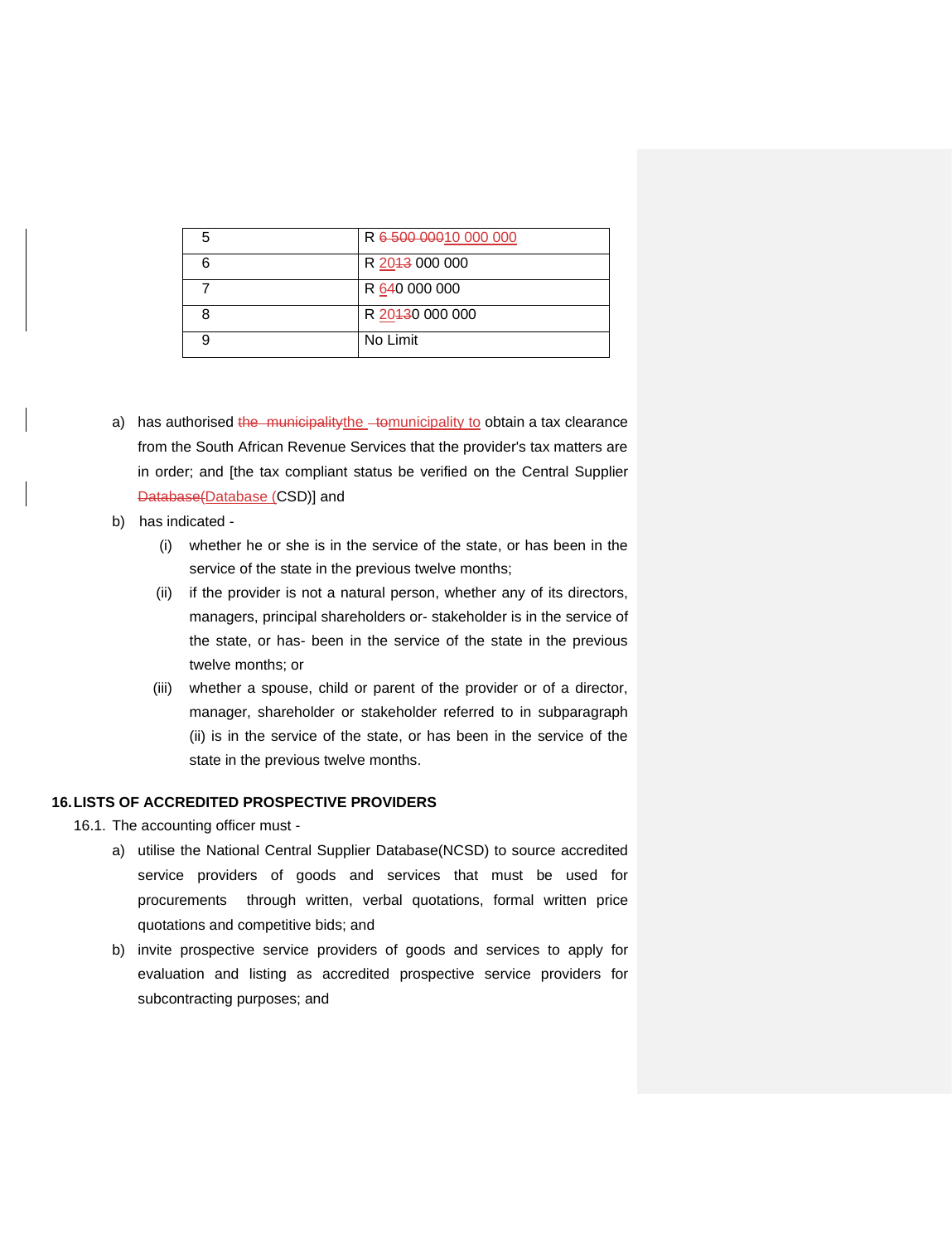- c) dis-allow the listing of any prospective provider whose name appears on the National Treasury's database as a person prohibited from doing business with the public sector.
- d) Suppliers may update their CSD status continuously;
- e) CSD is compiled per commodity and per type of service.

## <span id="page-28-0"></span>**17.PETTY CASH PURCHASES**

- 17.1. The conditions for the procurement of goods by means of petty cash purchases referred to in paragraph 14 (1) (a) of this Policy, are as follows –
	- a) council determine the terms on which a manager may delegate responsibility for petty cash to an official reporting to the manager;
	- b) council determine the maximum number of petty cash purchases or the maximum amounts per month for each manager;
	- c) council determine any types of expenditure from petty cash purchases that are excluded, where this is considered necessary; and
	- d) a monthly reconciliation report from each manager must be provided to the chief financial officer, including –
		- (i) the total amount of petty cash purchases for that month; and
		- (ii) receipts and appropriate documents for each purchase.

# <span id="page-28-1"></span>**18.WRITTEN OR VERBAL QUOTATIONS**

- 18.1. The conditions for the procurement of goods or services through written or verbal quotations are as follows:
	- a) Quotations must be obtained from at least three different providers preferably from, but not limited to, providers whose names are listed on the CSD.
	- b) quotations must be approved on a rotation basis.
	- c) to the extent feasible, providers must be requested to submit such quotations in writing
	- d) if it is not possible to obtain at least three quotations, the reasons must be recorded and reported quarterly to the accounting officer or another official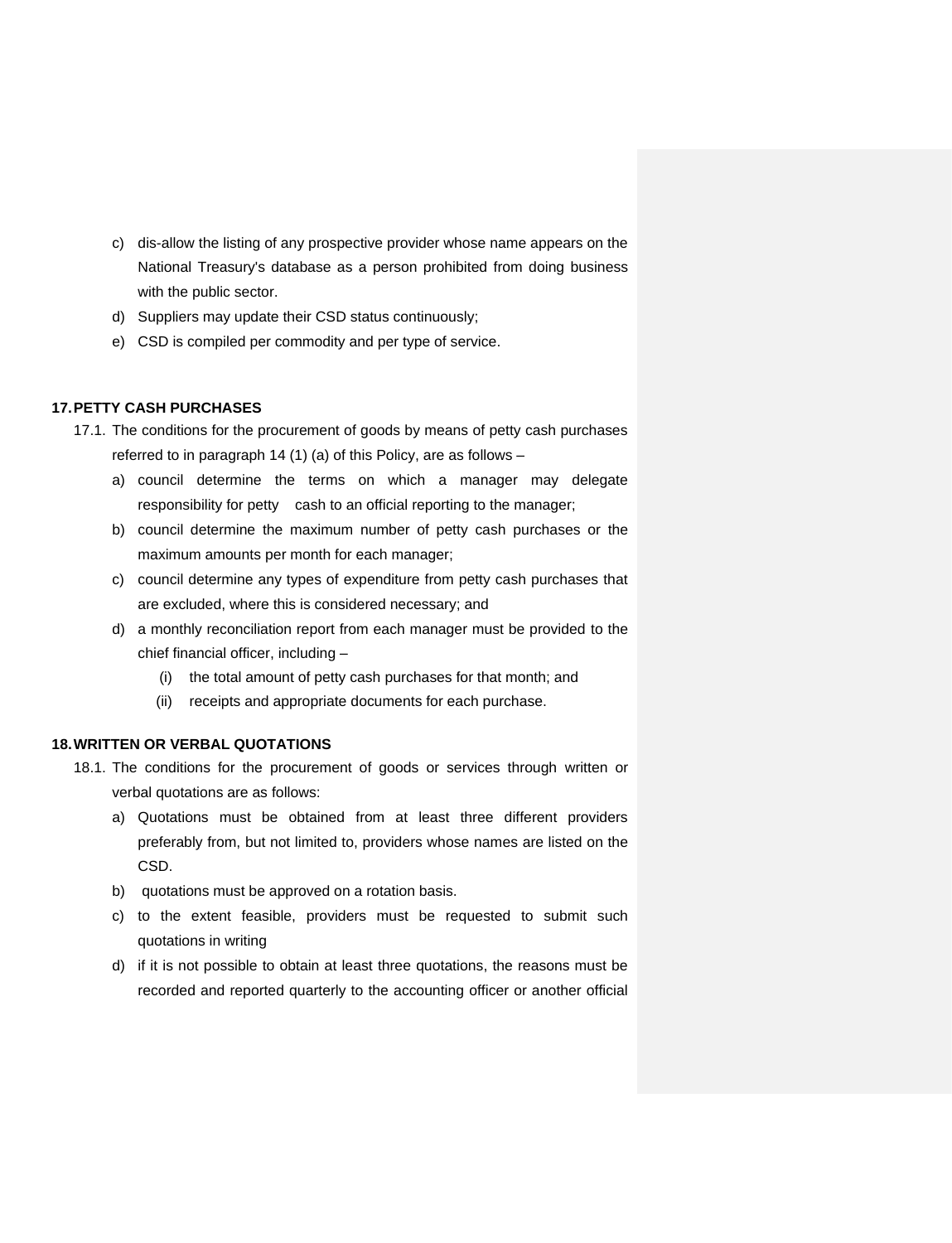designated by the accounting officer;

- e) the accounting officer must record the names of the potential providers requested to provide such quotations with their quoted prices; and
- f) if a quotation was submitted verbally, the order may be placed only against written confirmation by the selected provider:
- g) The municipality will investigate and utilize various other options to advertise bids/quotations viz. community boards, the library, public buildings, police station, etc. This is to ensure that the municipality tried to obtain at least three quotations.
- h) In cases where there are only a few suppliers for certain goods eg. vehicle repairs, fuel outlets, etc. the municipality will then use these suppliers on a rotation basis. This practice will only be utilized in exceptional cases. As soon as more suppliers become available, such goods / services will be provided via the normal scm quotations.

#### <span id="page-29-0"></span>**19.FORMAL WRITTEN PRICE QUOTATIONS -**

- 19.1. The conditions for the procurement of goods or services through formal written price quotations, are as follows:
	- a) quotations must be obtained in writing from at least three different providers whose names are listed on Central Supplier Database
	- b) if it is not possible to obtain at least three quotations, the reasons must be recorded and approved by the chief financial officer or an official designated by the chief financial officer, and
	- c) the accounting officer must record the names of the potential providers and their written quotations.
- 19.2. A designated official referred to in subparagraph (1) (c) must within three days of the end of each month report to the chief financial officer on any approvals given during that month by that official in terms of that subparagraph.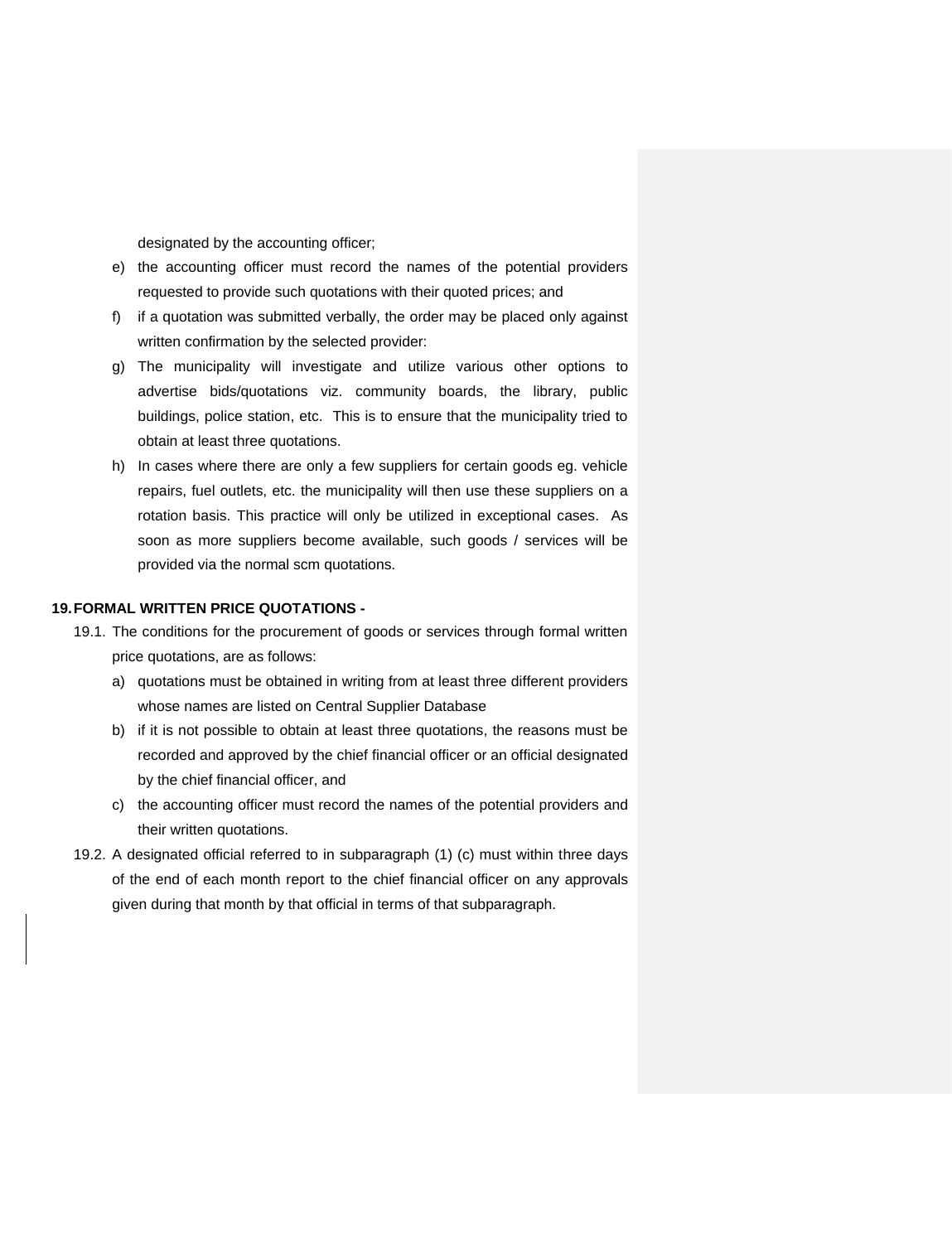## <span id="page-30-0"></span>**20.PROCEDURES FOR PROCURING GOODS OR SERVICES THROUGH WRITTEN OR VERBAL QUOTATIONS AND FORMAL WRITTEN PRICE QUOTATIONS**

- 20.1. The procedure for the procurement of goods or services through written or verbal quotations or formal written price quotations, is as follows:
	- a) the accounting officer must promote ongoing competition amongst providers by inviting providers to submit quotations on a rotation basis.
	- b) all requirements in excess of R30 000 (VAT included) that are to be procured by means of formal written price quotations must, in addition to the requirements of paragraph 17(19), be advertised for at least seven days on the website and an official notice board of the municipality the ;municipality;
	- c) offers received must be evaluated on a comparative basis taking into account unconditional discounts;
	- d) the accounting officer or chief financial officer must on a monthly basis be notified in writing of all written or verbal quotations and formal written price quotations accepted by an official acting in terms of a sub delegation;
	- e) offers below R30 000 (VAT included) must be awarded based on compliance to specifications and conditions of contract, ability and capability to deliver the goods and services and lowest price;
	- f) acceptable offers, which are subject to the preference points system (PPPFA and PPR 2017), must be awarded to the bidder who's offer is according to specificationsto specifications, has the has the ability to deliver and is compliant with all the other requirements and requirements and scored the highest points.
	- g) Minimum requirements for proper record keeping must be complied with.

## <span id="page-30-1"></span>**21.COMPETITIVE BIDS**

- 21.1. Goods or services above a transaction value of R200 000 (VAT included) and long term contracts may only be procured through a competitive bidding process, subject to paragraph 12 (2) and 15 of this Policy.
- 21.2. No requirement for goods or services above an estimated transaction value of R200 000 (VAT included), may deliberately be split into parts or items of lesser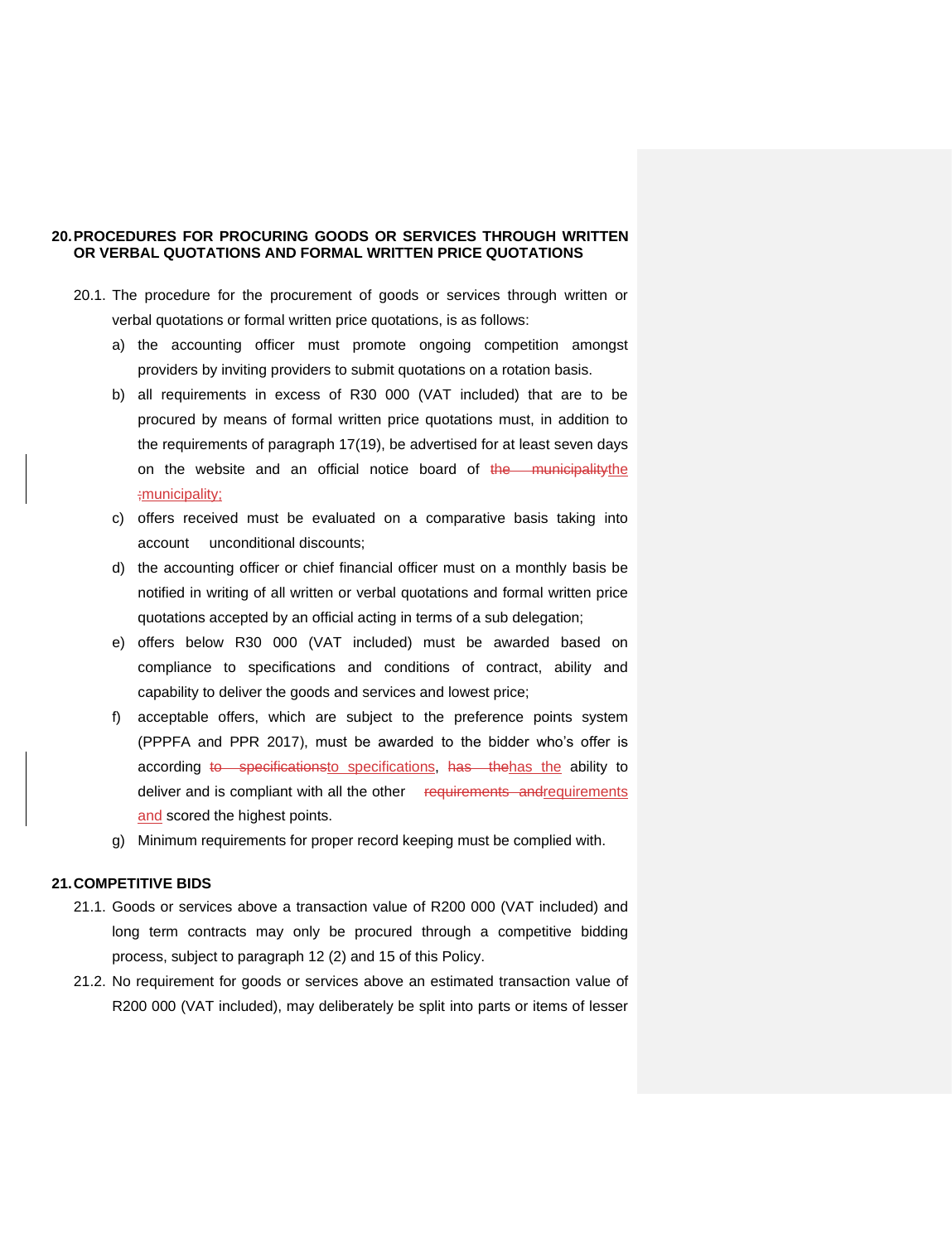value merely for the sake of procuring the goods or services otherwise than through a competitive bidding process.

|               | B-BBEE Status Level of   Number of points [80 / 20] | Number of points [90/10] |
|---------------|-----------------------------------------------------|--------------------------|
| Contributer   |                                                     |                          |
|               | 20                                                  | 10                       |
| 2             | 18                                                  | 9                        |
| 3             | 14                                                  | 6                        |
| 4             | 12                                                  | 5                        |
| 5             | 8                                                   | 4                        |
| 6             | 6                                                   | 3                        |
| 7             | 4                                                   | $\mathcal{P}$            |
| 8             | 2                                                   | 1                        |
| Non compliant | $\Omega$                                            | 0                        |
| Contributer   |                                                     |                          |

21.3. The 80 / 20 principle is applicable; 80 points for price and 20 points for B- BBEE status level verification certificates. The 20 points will be standard as follows;

- 21.4. The points scored for price must be added to the points scored for B-BBEE status level of contribution to obtain the bidder's total points scored out of 100. A bid must not be disqualified from the bidding process if the bidder does not submit a certificate substantiating the B-BBEE status level of contribution or is a non-compliant contributor. Such a bidder will score 0 out of a maximum of 10 or 20 points for B-BBEE status.
- 21.5. The 80/20 point system is applicable from R30 000 [all taxes included] up to R50 million [all taxes included]
- 21.6. The 90/10 point system is applicable to bids invited exceeding R 50 million [all taxes included]
- 21.7. The specification committee will make proposals if functionality points need to be used and the evaluation committee will approve a variation in the point system for a specific bid.
- 21.8. For construction procurements the CIDB Act and Regulations are to be used for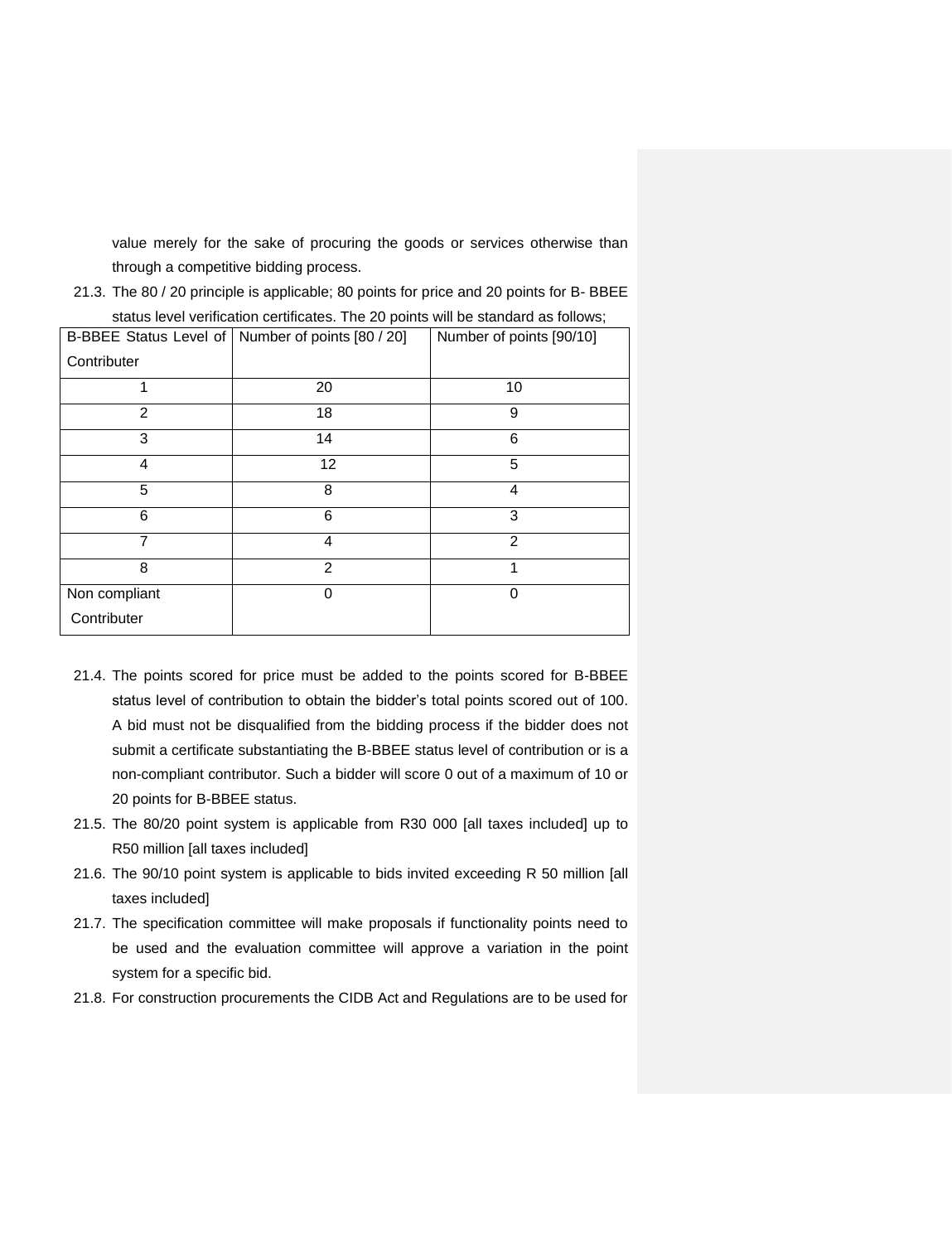quotations/ bids.

### <span id="page-32-0"></span>**22.PROCESS FOR COMPETITIVE BIDDING**

22.1. The procedures for the following stages of a competitive bidding process are as follows:

- a) Compilation of bidding documentation as detailed in paragraph 21(23);
- b) Public invitation of bids as detailed in paragraph 22(24);
- c) Site meetings or briefing sessions as detailed in paragraph 22(24);
- d) Handling of bids submitted in response to public invitation as detailed in paragraph 23(25);
- e) Evaluation of bids as detailed in paragraph 28(30);
- f) Award of contracts as detailed in paragraph 29(31);
- g) Administration of contracts
	- (i) After approval of a bid, the accounting officer and the bidder must enter into a written agreement.
- h) Sub-contracting
	- (i) A person awarded a contract may only enter into a subcontracting arrangement with the approval of the organ of state.
	- (ii) A person awarded a contract in relation to a designated sector, may not subcontract in such a manner that the local production and content of the overall value of the contract is reduced to below the stipulated minimum threshold.
	- (iii) A person awarded a contract may not submit more than 25% of the value of the contract to any other entreprise that does not have an equal or higher B-BBEE status level of contributor than the person concerned unless the contract is subcontracted to an EME that has the capability and ability to execute the subcontract.
- 22.2. Subcontracting as condition of tender
	- a) If feasible to subcontract for a contract above R30 million, an organ of state must apply subcontracting to advance designated groups.
	- b) If an organ of state applies subcontracting as contemplated in subregulation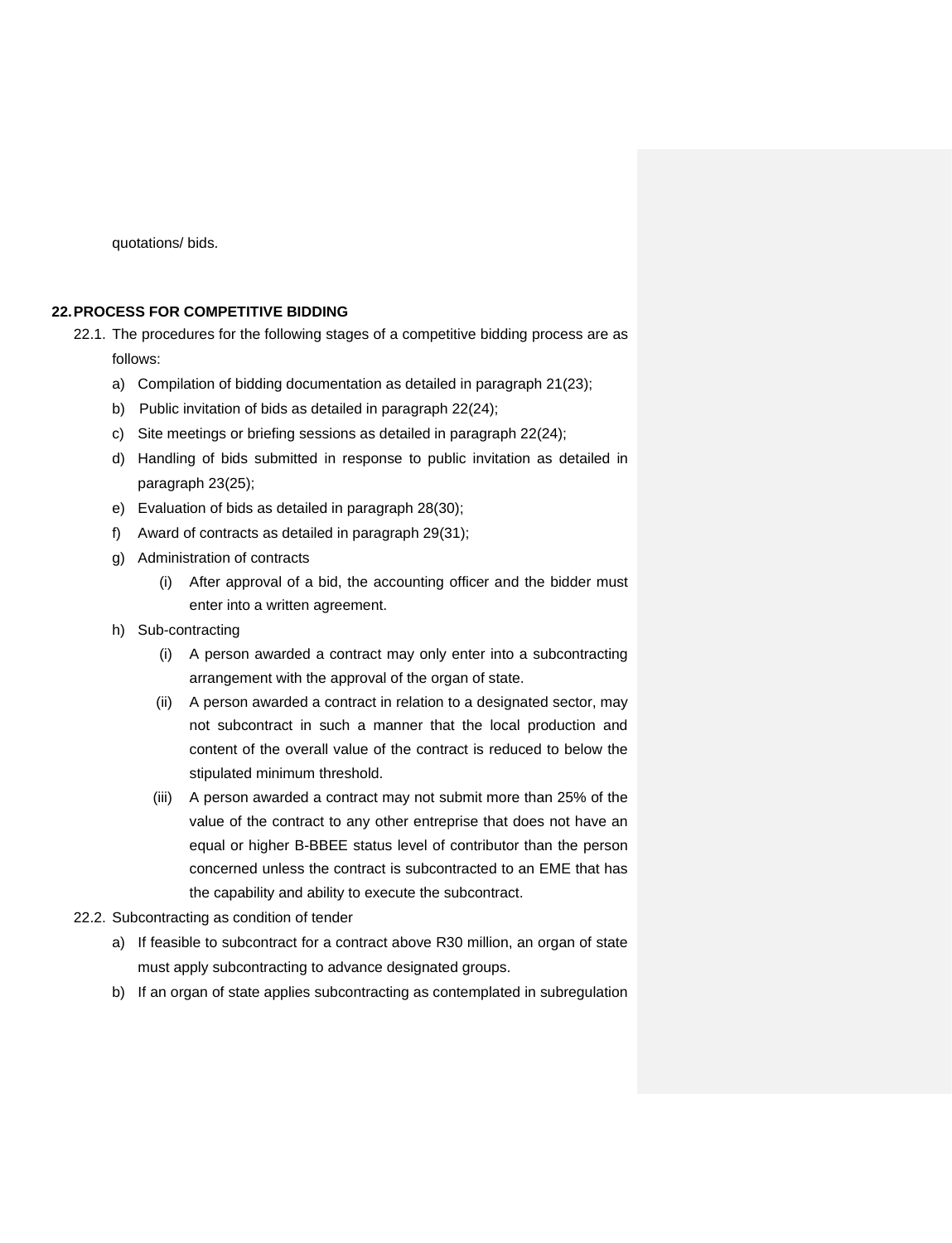(1) the organ of state must advertise the tender with a specific tendering condition that the successful tenderer must subcontract a minimum of 30% of the value of the contract to-

- (i) an EME or QSE which is at least 51% Black Owned;
- (ii) an EME or QSE which is at least 51% owned black owned by black youth;
- (iii) an EME or QSE which is at least 51% Black Women Owned;
- (iv) an EME or QSE which is at least 51% owned by black people with disabilities;
- (v) an EME or QSE which is 51% owned by black people living in rural or underdeveloped areas and / or townships;
- (vi) a Cooperative which is at least 51% owned by black people;
- (vii) an EME or QSE which is at least 51% owned by black people who are military veterans;
- (viii) The organ of state must make available the list of all suppliers registered on a database approved by national treasjury to provide the required goods or services in respect of the applicable designated groups mentioned in sub-regulation (2) from which the tenderer must select a supplier.

#### 22.3. Local production and content

- 22.3.1. The Department of Trade and Industry may, in consultation with the National Treasury
	- a) designate a sector, sub-sector or industry or product in accordance with national development and industrial policies for local production and content, where only locally produced services or goods or locally manufactured goods meet the stipulated minimum threshold for local production and content, taking into account economic and other relevant factors; and
	- b) stipulate a minimum threshold for local production and content.
- 22.3.2. An organ of state must, in the case of a designated sector, advertise the invitation to tender with a specific condition that only locally produced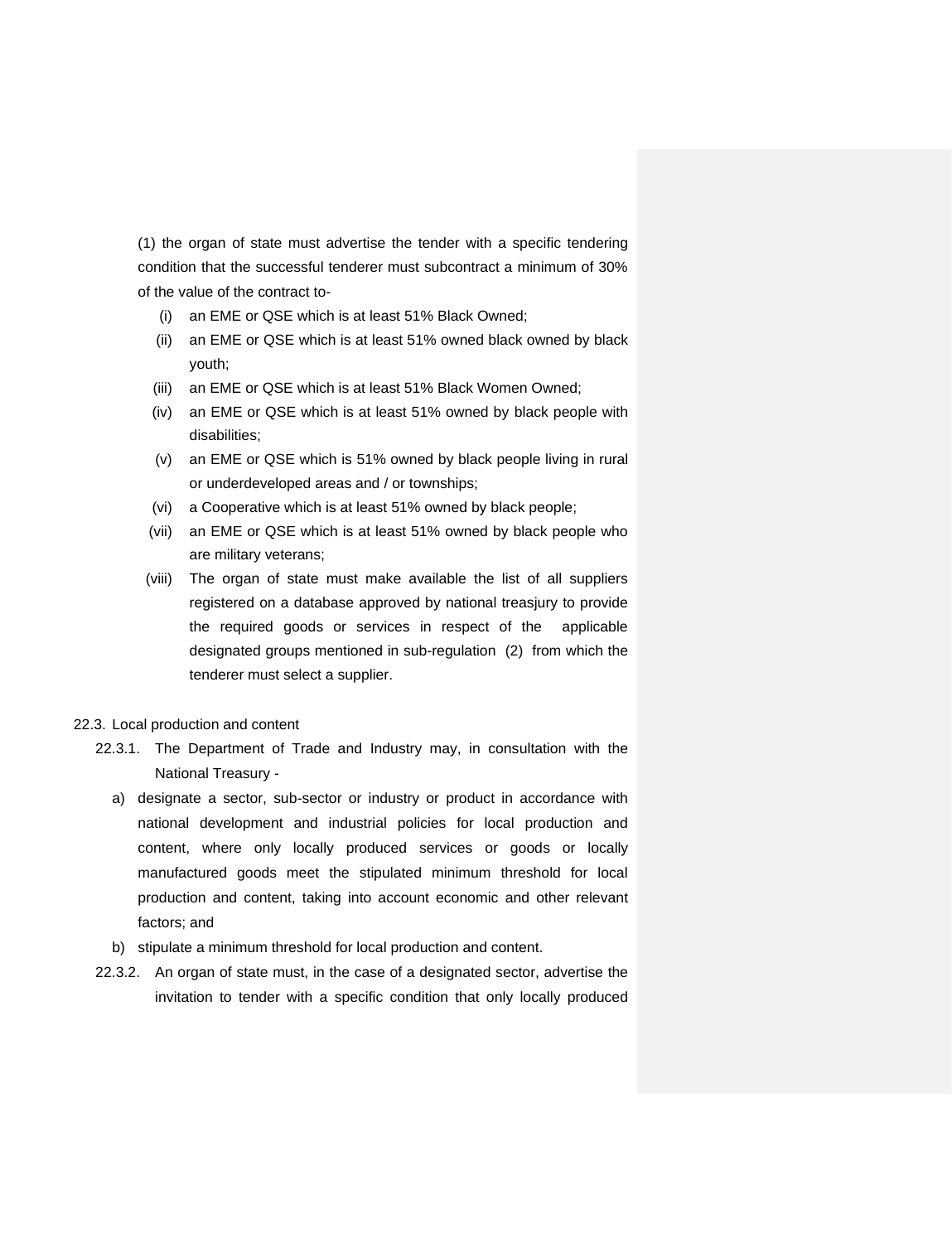goods or locally manufactured goods, meeting the stipulated miminum threshold for local production and content, will be considered.

- 22.3.3. The National Treasury must inform organs of state of any designation made in terms of regulation 8(1) through a circular,
- 22.3.4.
	- a) If there is no designated sector, an organ of state may include, as a specific condition of the tender, that only locally produced services or goods or locally manufactured goods with a stipulated minimum threshold for local production and content, will be considered.
	- b) The threshold referred to in paragraph (a) must be in accordance with the standards determined by the Department of Trade and Industry in consultation with the National Treasury.
- 22.3.5. A tender that fails to meet the minimum stipulated threshold for local production and content is an unacceptable tender.
- 22.3.6. Local Content also applicable when requesting quotations.
- 22.4. Evaluation of bids that scored equal points

In the event that two or more bids have scored equal total, the successful bid must be the one that scored the highest points for B-BBEE.

If two or more bids have equal points, including equal preference points for B-BBEE, the successful bid must be the one scoring the highest points for functionality, if functionality is part of the evaluation process.

In the event that two or more bids are equal in all respects, the award must be decided by drawing lots.

- 22.5. Cancellation and re-invitation of bids
	- (i) Addition of sub-regulation related to cancellation of tender due to material irregularities.
	- (ii) Also in addition of a provision that an organ of state may cancel a tender for the second time, only with the approval of the relevant treasury.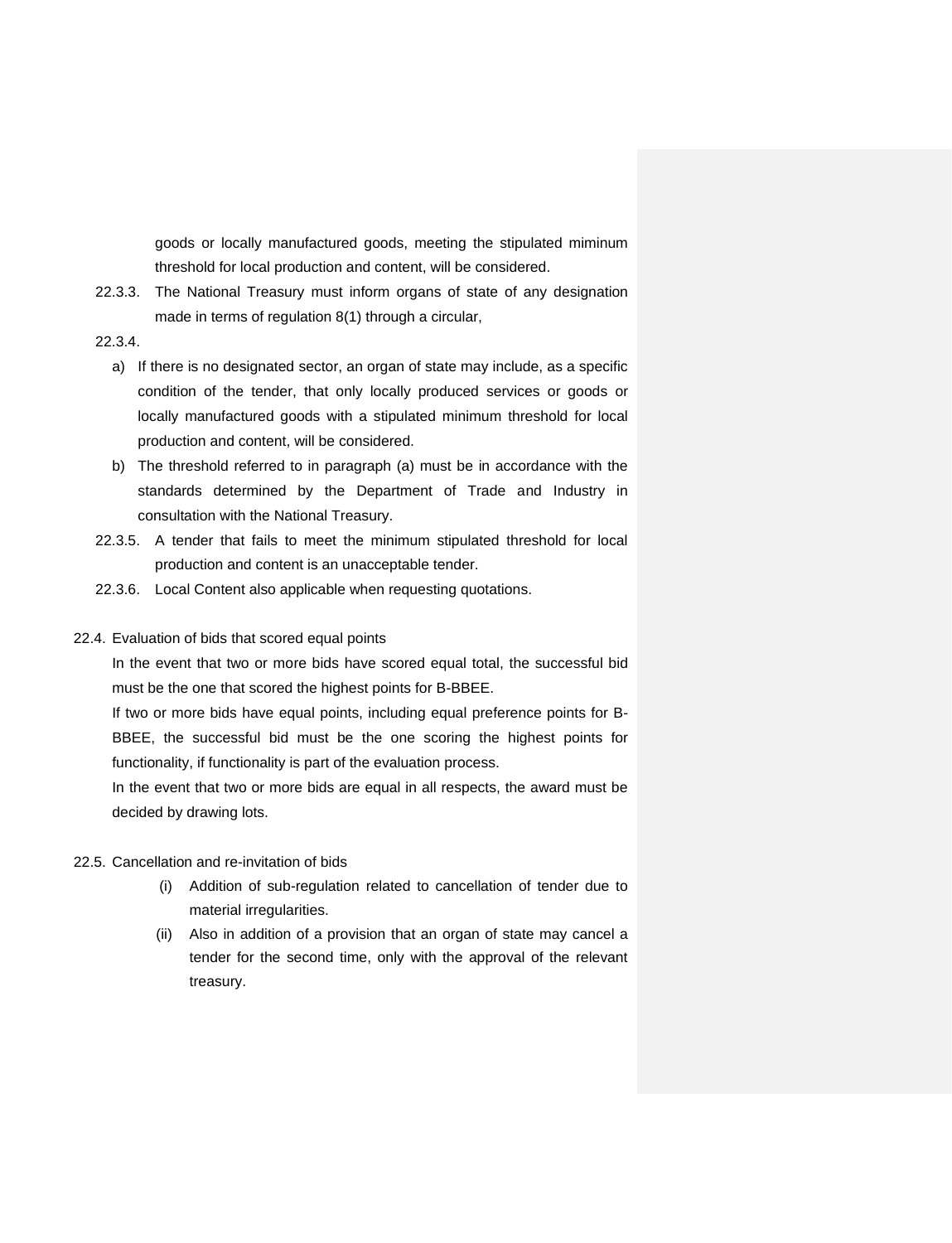#### 22.6. Awarding of contracts

A contract must be awarded to the bidder who scored the highest total number of points in terms of the preference point system. In exceptional circumstances a contract may, on reasonable and justifiable grounds be awarded to a bidder that did not score the highest number of points. The reasons for such a decision must be approved and recorded for audit purposes and must be defendable in a court of law.

#### 22.7. Sale and letting of assets

The Preferential Procurement Regulations, 2017, are not applicable to the sale and letting of assets.

In instances where assets are sold or leased, by means of a bidding process, the bid must be awarded to the bidder with the highest price

## 22.8. Proper record keeping

(i) Original l legal copies of written contracts agreements should be kept in a secure place for reference purposes.

## <span id="page-35-0"></span>**23.BID DOCUMENTATION FOR COMPETITIVE BIDS**

- 23.1. The criteria to which bid documentation for a competitive bidding process must comply, must
	- a) take into account
		- the general conditions of contract and any special conditions of contract, if specified;
		- any Treasury guidelines on bid documentation; and

the requirements of the Construction Industry Development Board, in the case of a bid relating to construction, upgrading or refurbishment of buildings or infrastructure;

- b) include the preference points system to be used , goals as contemplated in the Preferential Procurement Regulations and evaluation and adjudication criteria, including any criteria required by other applicable legislation;
- c) compel bidders to declare any conflict of interest they may have in the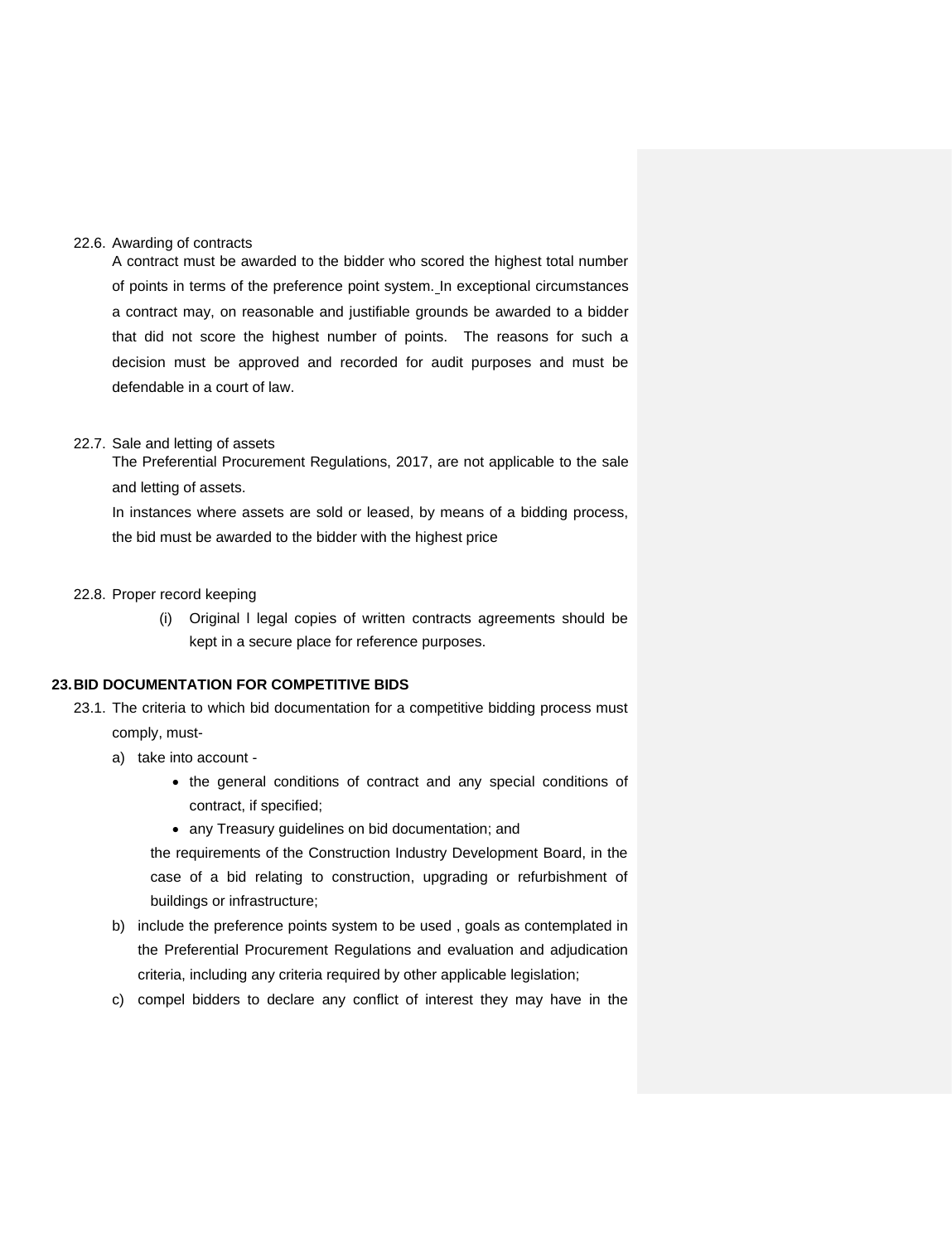transaction for which the bid is submitted;

- d) if the value of the transaction is expected to exceed R 10 million (VAT included), require bidders to furnish-
	- (i) if the bidder is required by law to prepare annual financial statements for auditing, their audited annual financial statements-
		- for the past three years; or
		- since their establishment if established during the past three years;
	- (ii) a certificate signed by the bidder certifying that the bidder has no undisputed commitments for municipal services towards a municipality or other service provider in respect of which payment is overdue for more than 30 days;
	- (iii) particulars of any contracts awarded to the bidder by an organ of state during the past five years, including particulars of any material non-compliance or dispute concerning the execution. of such contract;
	- (iv) a statement indicating whether any portion of the goods or services are expected to be sourced from outside the Republic, and, if so, what portion and whether any portion of payment from the municipality is expected to be transferred out of the Republic; and
- e) stipulate that disputes must be settled by means of mutual consultation, mediation (with or without legal representation), or, when unsuccessful, in a South African court of law.
- f) The Accounting Officer reserves the right to stipulate such a dispute to be settled utilizing a court of law preferably within the municipal boundaries or as close as possible to the municipal boundaries

#### <span id="page-36-0"></span>**24.PUBLIC INVITATION FOR COMPETITIVE BIDS**

24.1. The procedure for the invitation of competitive bids, is as follows:

a) Any invitation to prospective providers to submit bids must be by means of a public advertisement in newspapers commonly circulating locally, the website of the municipality or any other appropriate ways which include for;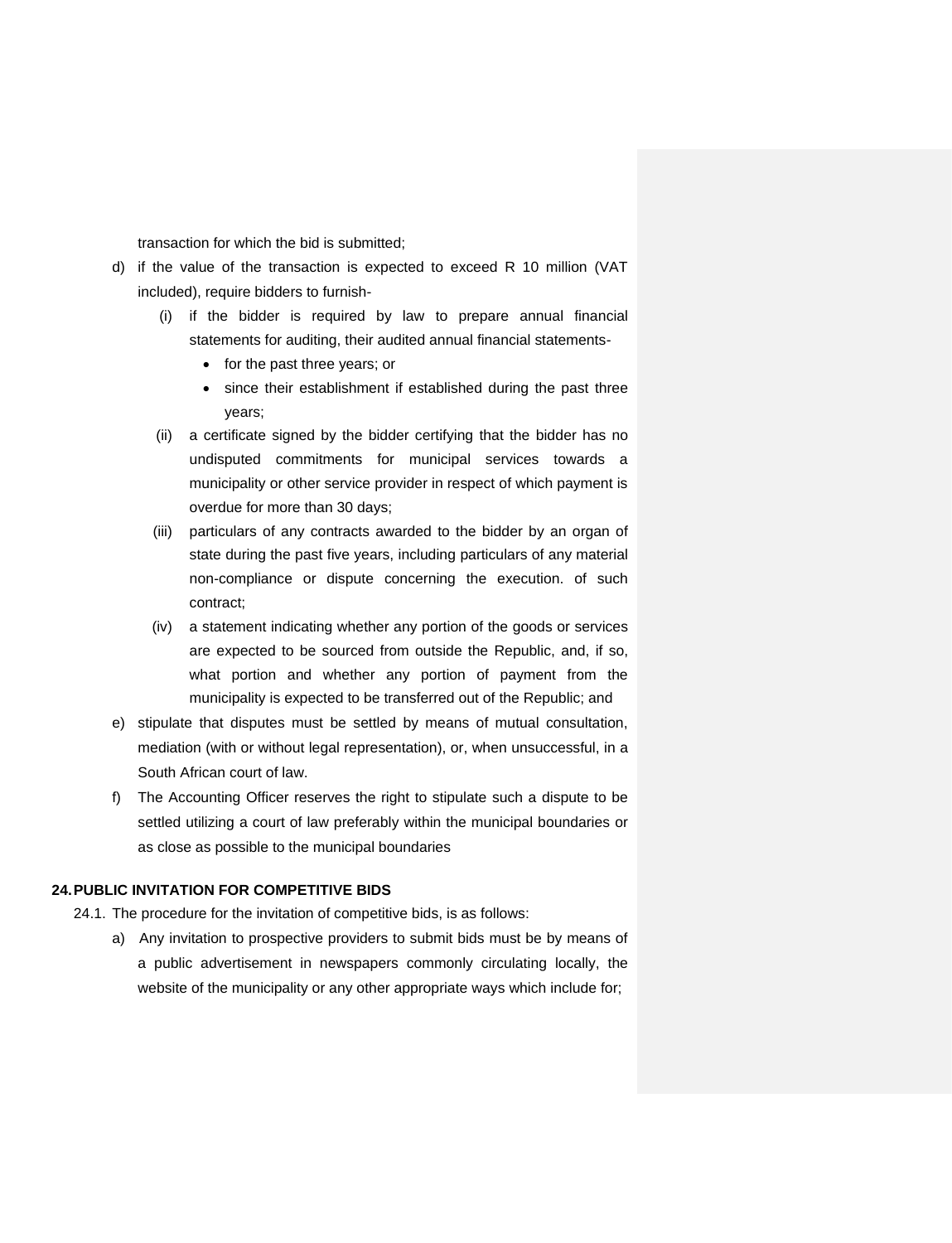## (i) GOODS AND SERVICES:

Advertisement of Bids and the Publication of notices in respect of Awards Cancelled Bids, Verification and Extension of existing contracts on the e-Tender Publiction Portal and Government Tender Bulletin; and

- (ii) WORKS AND INFRASTRUCTURE: Advertisement of Bids and the Publication of notices in respect of Awards, and cancellation of bids on the CIDB i-Tender.
- b) the information contained in a public advertisement, must include-
	- (i) the closure date for the submission of bids, which may not be less than 30 days in the case of transactions over R 10 million (VAT included), or which are of a long term nature, or 14 days in any other case, from the date on which the advertisement is placed in a newspaper, subject to subparagraph (2) of this policy;
	- (ii) a statement that bids may only be submitted on the bid documentation provided by the municipality or the bid document uploaded on the e-tender portal; and
	- (iii) date, time and venue of any proposed site meetings or briefing sessions;
- 24.2. The accounting officer may determine a closure date for the submission of bids on the grounds of urgency or emergency or any exceptional case where it is impractical or impossible to follow the official procurement process.
- 24.3. Bids submitted must be sealed.
- 24.4. Where bids are requested in electronic format, such bids must be supplemented by sealed hard copies.
- 24.5. If a municipality decides to apply pre-qualifying criteria to advance certain designated groups, that organ of state must advertise the tender with a specific tendering condition that only one or more of the following tenderers may respond –
	- 24.5.1. a tenderer having a stipulated minimum B-BBEE status level of contributor;
	- 24.5.2. an EME or QSE;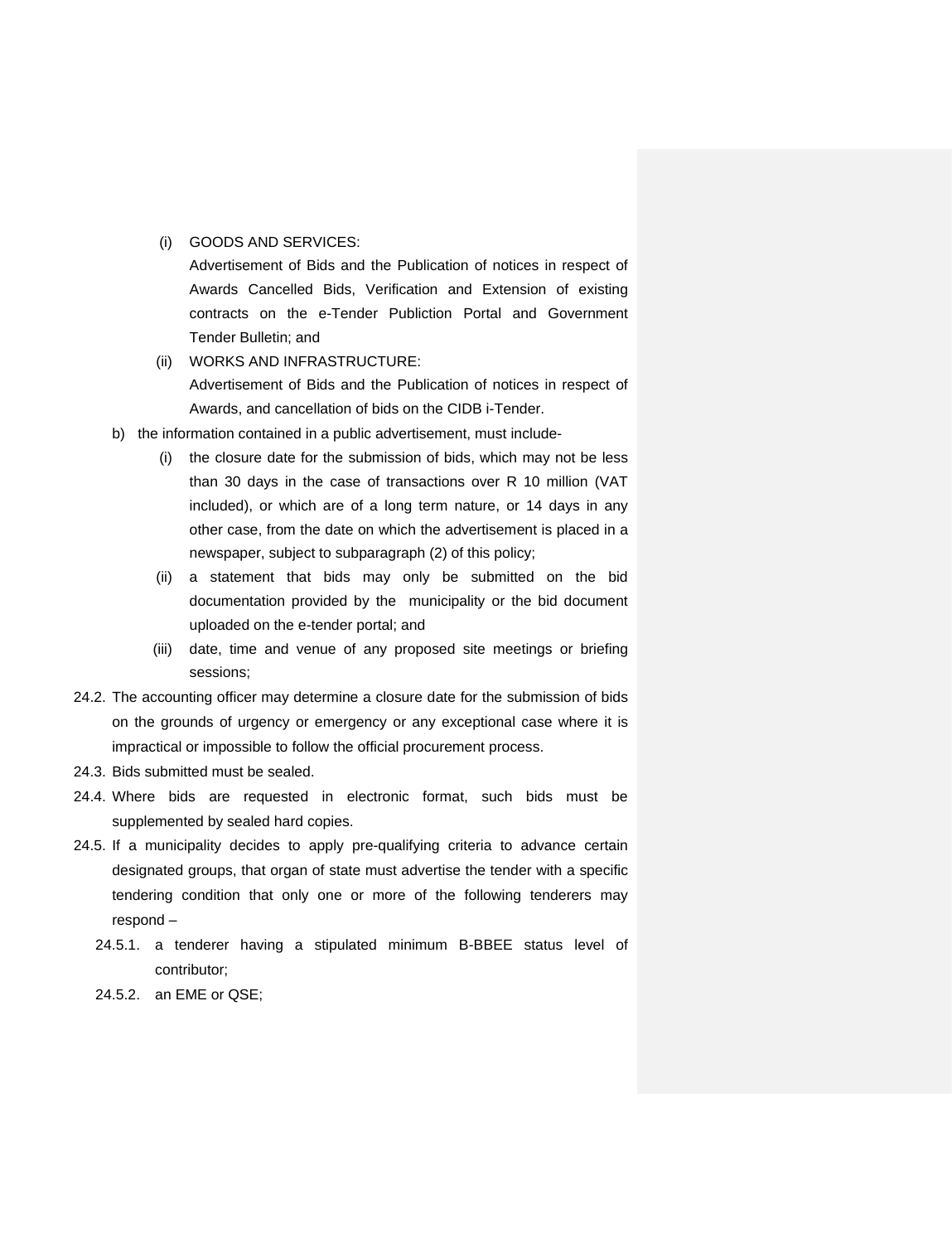- 24.5.3. a tenderer or subcontracting a minimum of 30% to
	- (i) an EME or QSE which is at least 51% owned by black people,
	- (ii) an EME or QSE which is at least 51% owned black owned by black people who are youth.
	- (iii) and EME or QSE which is at least 51% owned by black people who are women;
	- (iv) an EME or QSE which is at least 51% owned by black people with disabilities;
	- (v) an EME which is 51% owned by black people living in rural or underdeveloped areas or townships;
	- (vi) a cooperative which is at least 51% owned by black people;
	- (vii) an EME or QSE which is at least owned by black people who are military veterans;
	- (viii) and EME or QSE

## <span id="page-38-0"></span>**25.PROCEDURE FOR HANDLING, OPENING AND RECORDING OF BIDS**

- 25.1. The procedures for the handling, opening and recording of bids, are as follows:
	- a) Bids-
		- (i) must be opened only in public;
		- (ii) must be opened at the same time and as soon as possible after the period for the submission of bids has expired; and
		- (iii) received after the closing time should not be considered and returned unopened immediately.
	- b) Any bidder or member of the public has the right to request that the names of the bidders who submitted bids in time must be read out and, if practical, also each bidder's total bidding price;
	- c) No information, except the provisions in subparagraph (b), relating to the bid should be disclosed to bidders or other persons until the successful bidder is notified of the award; and
	- d) The accounting officer must-
		- (i) record in a register all bids received in time;
		- (ii) make the register available for public inspection; and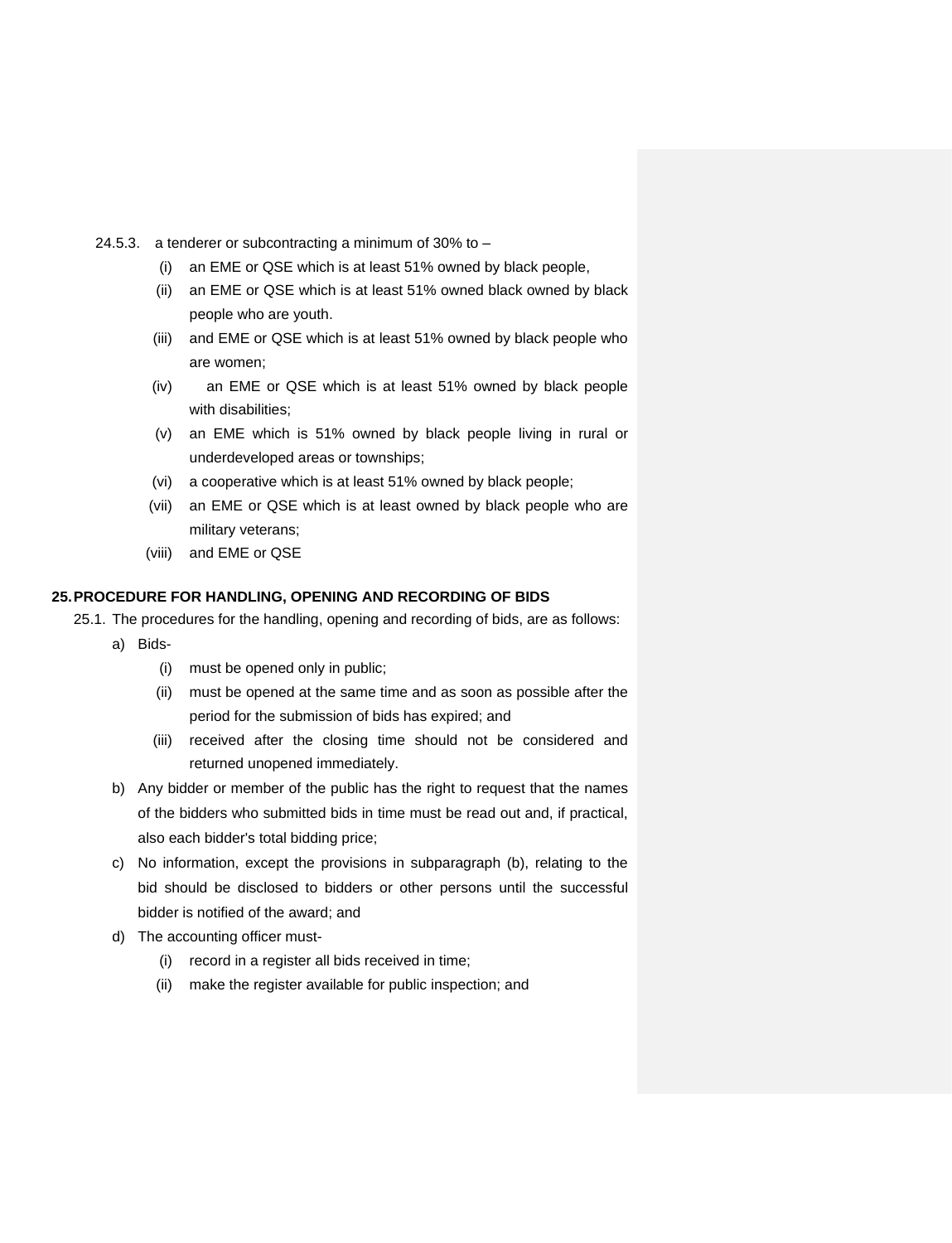(iii) publish the entries in the register and the bid results on the website.

#### <span id="page-39-0"></span>**26.NEGOTIATIONS WITH PREFERRED BIDDERS**

- 26.1. The accounting officer may negotiate the final terms of a contract with bidders identified through a competitive bidding process as preferred bidders, provided that such negotiation
	- a) does not allow any preferred bidder a second or unfair opportunity;
	- b) is not to the detriment of any other bidder; and
	- c) does not lead to a higher price than the bid as submitted.
	- d) upon approval to negotiate, the AO/AA must appoint a cross functional negotiation team, with one member appointed to be team leader.
	- e) the negotiation team leader must ensure that all members of the negotiating team are clear on the negotiation strategy and desired outcomes.
- 26.2. Minutes of such negotiations must be kept form record purposes.

#### <span id="page-39-1"></span>**27.TWO-STAGE BIDDING PROCESS**

- 27.1. A two-stage bidding process is allowed for
	- a) large complex projects;
	- b) projects where it may be undesirable to prepare complete detailed technical specifications; or
	- c) long term projects with a duration period exceeding three years.
- 27.2. In the first stage technical proposals on conceptual design or performance specifications should be invited, subject to technical as well as commercial clarifications and adjustments.
- 27.3. In the second stage final technical proposals and priced bids should be invited.

#### <span id="page-39-2"></span>**28.COMMITTEE SYSTEM FOR COMPETITIVE BIDS**

28.1. A committee system for competitive bids is hereby established, consisting of the following committees for each procurement or cluster of procurements as the accounting officer may determine: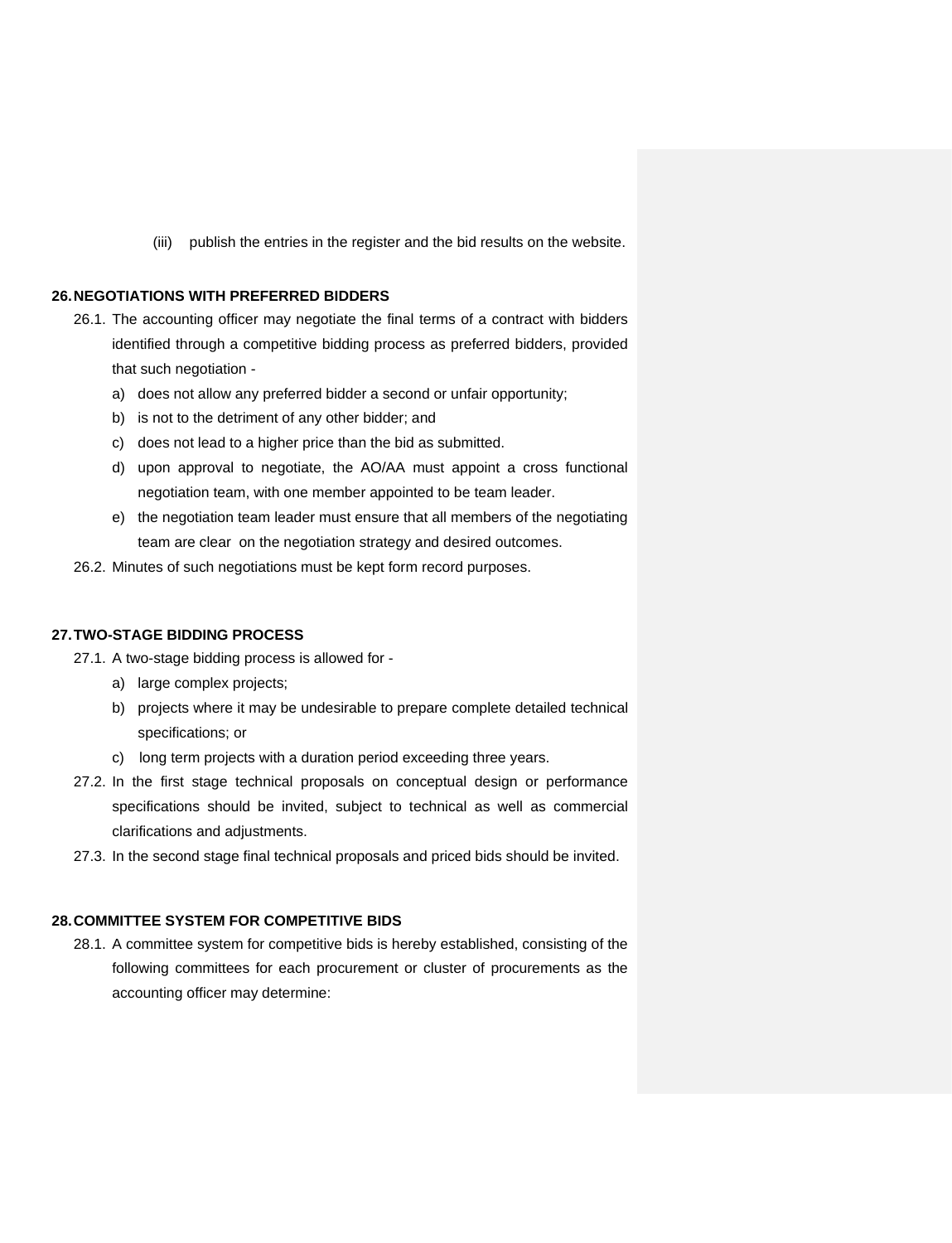- a) a bid specification committee;
- b) a bid evaluation committee; and
- c) a bid adjudication committee;
- 28.2. The accounting officer appoints the members of each committee, taking into account section 117 of the Act; and
- 28.3. A neutral or independent observer, appointed by the accounting officer, must attend or oversee a committee when this is appropriate for ensuring fairness and promoting transparency.
- 28.4. The committee system must be consistent with
	- a) paragraph 28, 29, 30 and 31 of this Policy; and
	- b) any other applicable legislation.
- 28.5. The accounting officer may apply the committee system to formal written price quotations.

#### <span id="page-40-0"></span>**29.BID SPECIFICATION COMMITTEES**

- 29.1. A bid specification committee must compile the specifications for each procurement of goods or services by the municipality.
- 29.2. Specifications
	- a) must be drafted in an unbiased manner to allow all potential suppliers to offer their goods or services;
	- b) must take account of any accepted standards such as those issued by Standards South Africa, the International Standards Organisation, or an authority accredited or recognised by the South African National Accreditation System with which the equipment or material or workmanship should comply;
	- c) must, where possible, be described in terms of performance required rather than in terms of descriptive characteristics for design;
	- d) may not create trade barriers in contract requirements in the forms of specifications, plans, drawings, designs, testing and test methods, packaging, marking or labelling of conformity certification;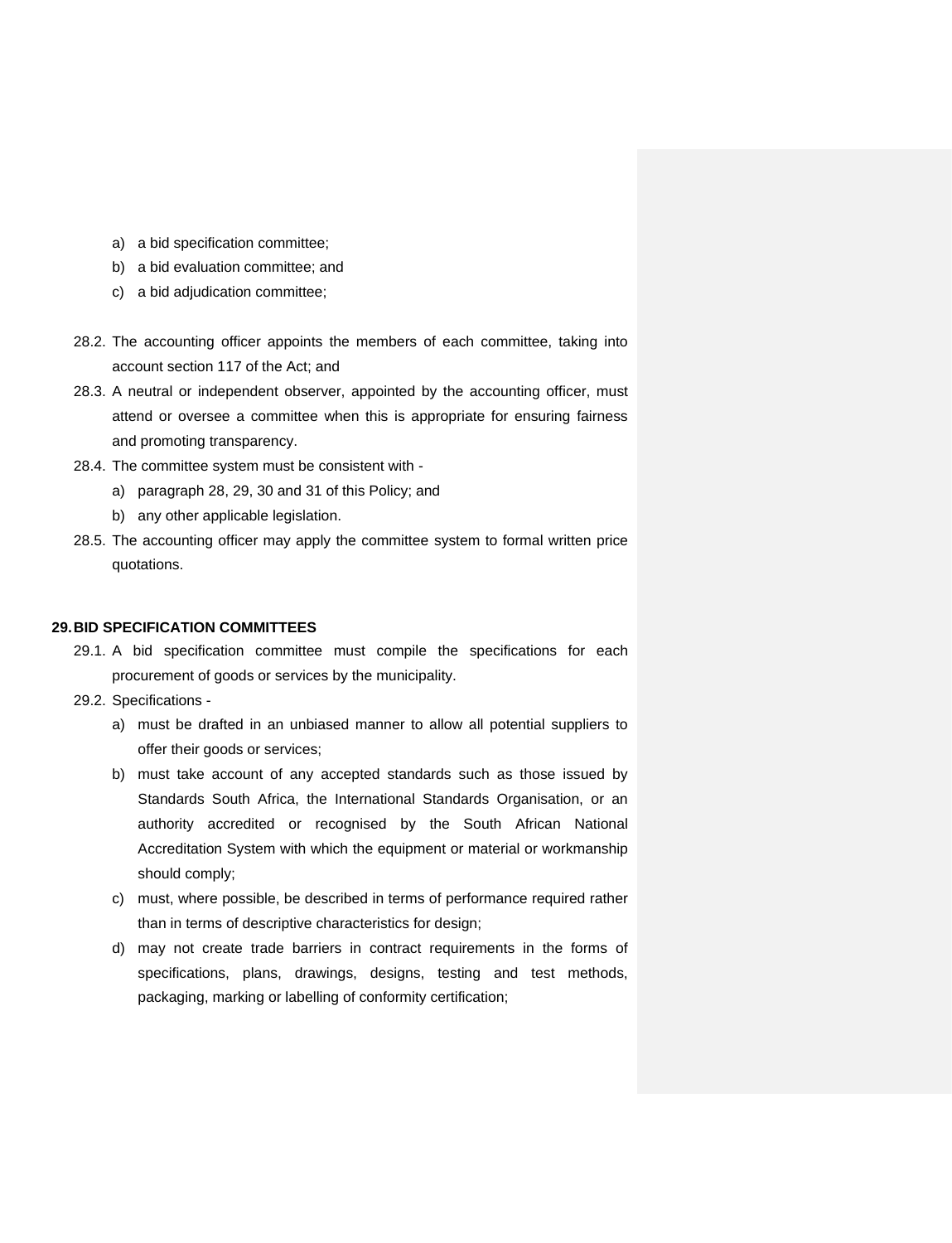- e) may not make reference to any particular trade mark, name, patent, design, type, specific origin or producer unless there is no other sufficiently precise or intelligible way of describing the characteristics of the work, in which case such reference must be accompanied by the word "equivalent";
- f) must indicate each specific goal for which points may be awarded in terms of the points system set out in the Preferential Procurement Regulations 2001; and
- g) must be approved by the accounting officer prior to publication of the invitation for bids in terms of paragraph 24 of this Policy.
- 29.3. A bid specification committee must be composed of one or more officials of the municipality preferably the manager responsible for the function involved, and may, when appropriate, include external specialist advisors.
- 29.4. No person, advisor or corporate entity involved with the bid specification committee, or director of such a corporate entity, may bid for any resulting contracts.

#### <span id="page-41-0"></span>**30.BID EVALUATION COMMITTEES**

- 30.1. A bid evaluation committee must
	- a) evaluate bids in accordance with
		- (i) the specifications for a specific procurement; and
		- (ii) the points system set out in terms of paragraph  $27(2)(f)$ .
	- b) evaluate each bidder's ability to execute the contract;
	- c) check in respect of the recommended bidder whether municipal rates and taxes and municipal service charges are not in arrears, and;
	- d) submit to the adjudication committee a report and recommendations regarding the award of the bid or any other related matter.
- 30.2. A bid evaluation committee must as far as possible be composed of
	- a) officials from departments requiring the goods or services; and
	- b) at least one supply chain management practitioner of the municipality*.*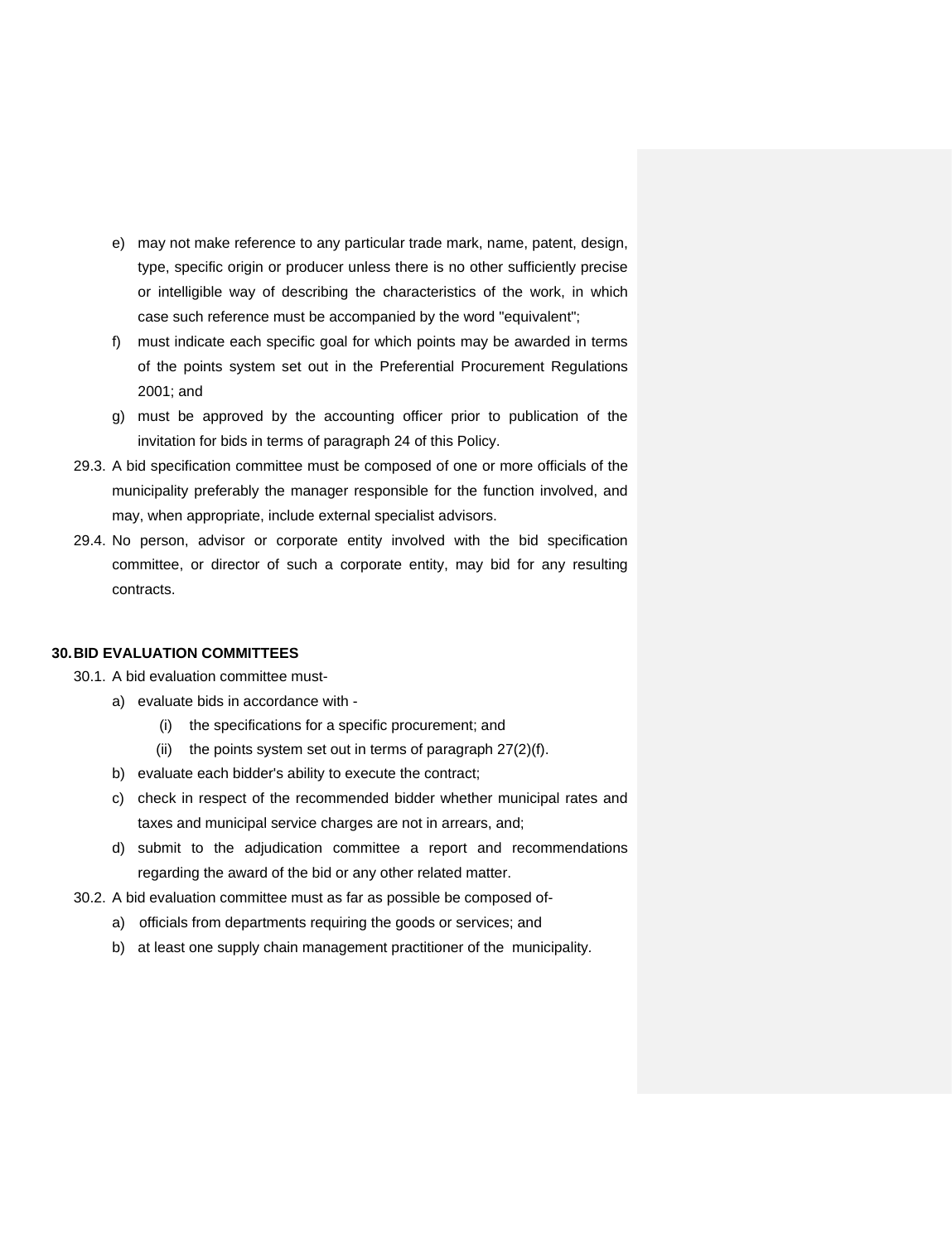## <span id="page-42-0"></span>**31.BID ADJUDICATION COMMITTEES**

31.1. A bid adjudication committee must -

- a) consider the report and recommendations of the bid evaluation committee; and
- b) either-
	- (i) depending on its delegations, make a final award or a recommendation to the accounting officer to make the final award; or
	- (ii) make another recommendation to the accounting officer how to proceed with the relevant procurement.
- 31.2. A bid adjudication committee must consist of at least four senior managers of the municipality , which must include -
	- (i) the chief financial officer or, if the chief financial officer is not available, another manager in the budget and treasury office reporting directly to the chief financial officer and designated by the chief financial officer; and
	- (ii) at least one senior supply chain management practitioner who is an official of the municipality ; and
	- (iii) a technical expert in the relevant field who is an official, and who requests the goods /services must be co-opted any way. Outside technical experts can also be co-opted, they must leave the meeting after advice has been given. Only standing committee members can be involved in final deliberation and recommendations or final approval.
	- a) Where the Bid Adjudication Committee is of the view that the tenderer is charging prices higher than the fair market price, the Bid Adjudication Committee may request for the AO/AA to subject the tender to price negotiations with the tenderers scoring the highest points (from first highest to third highest) before award is made.
- 31.3. The accounting officer must appoint the chairperson of the committee. If the chairperson is absent from a meeting, the members of the committee who are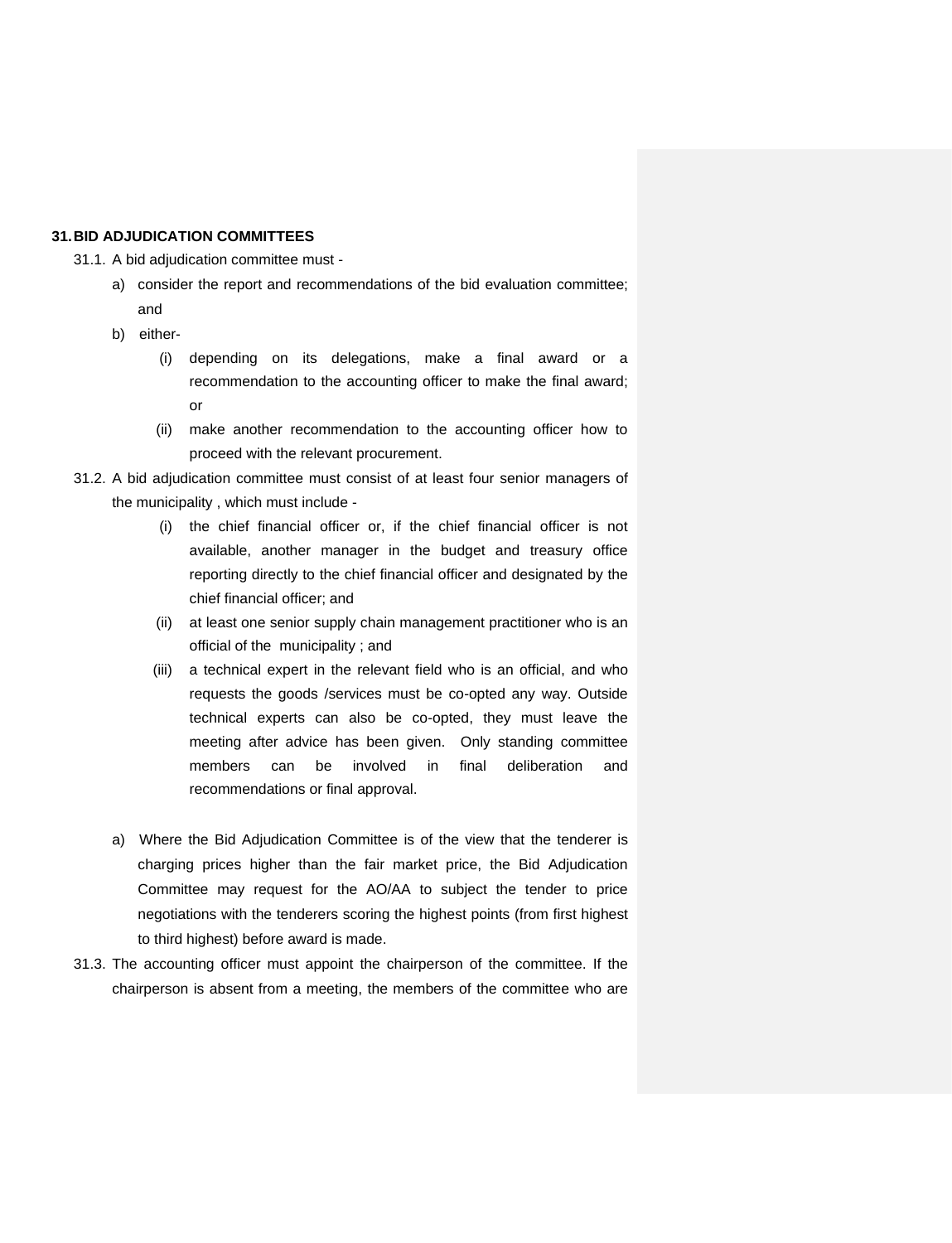present must elect one of them to preside at the meeting.

- 31.4. Neither a member of a bid evaluation committee, nor an advisor or person assisting the evaluation committee, may be a member of a bid adjudication committee.
- 31.5.
	- a) If the bid adjudication committee decides to award a bid other than the one recommended by the bid evaluation committee, the bid adjudication committee must prior to awarding the bid -
		- (i) check in respect of the preferred bidder whether that bidder's municipal rates and taxes and municipal service charges are not in arrears, and;
		- (ii) notify the accounting officer.
	- b) The accounting officer may-
		- (i) after due consideration of the reasons for the deviation, ratify or reject the decision of the bid adjudication committee referred to in paragraph (a); and
		- (ii) if the decision of the bid adjudication committee is rejected, refer the decision of the adjudication committee back to that committee for reconsideration.
- 31.6. The accounting officer may at any stage of a bidding process, refer any recommendation made by the evaluation committee or the adjudication committee back to that committee for reconsideration of the recommendation.
- 31.7. The accounting officer must comply with section 114 of the Act within 10 working days
- 31.8. For the purposes of continuity and not to delay meetings the Accounting Officer may also appoint any official to temporarily replace members that are absent from meetings due to illness, leave, etc. The Accounting Officer may also decide whether or not such an official will have the same powers as committee members.

# <span id="page-43-0"></span>**32.PROCUREMENT OF BANKING SERVICES**

32.1. A contract for banking services-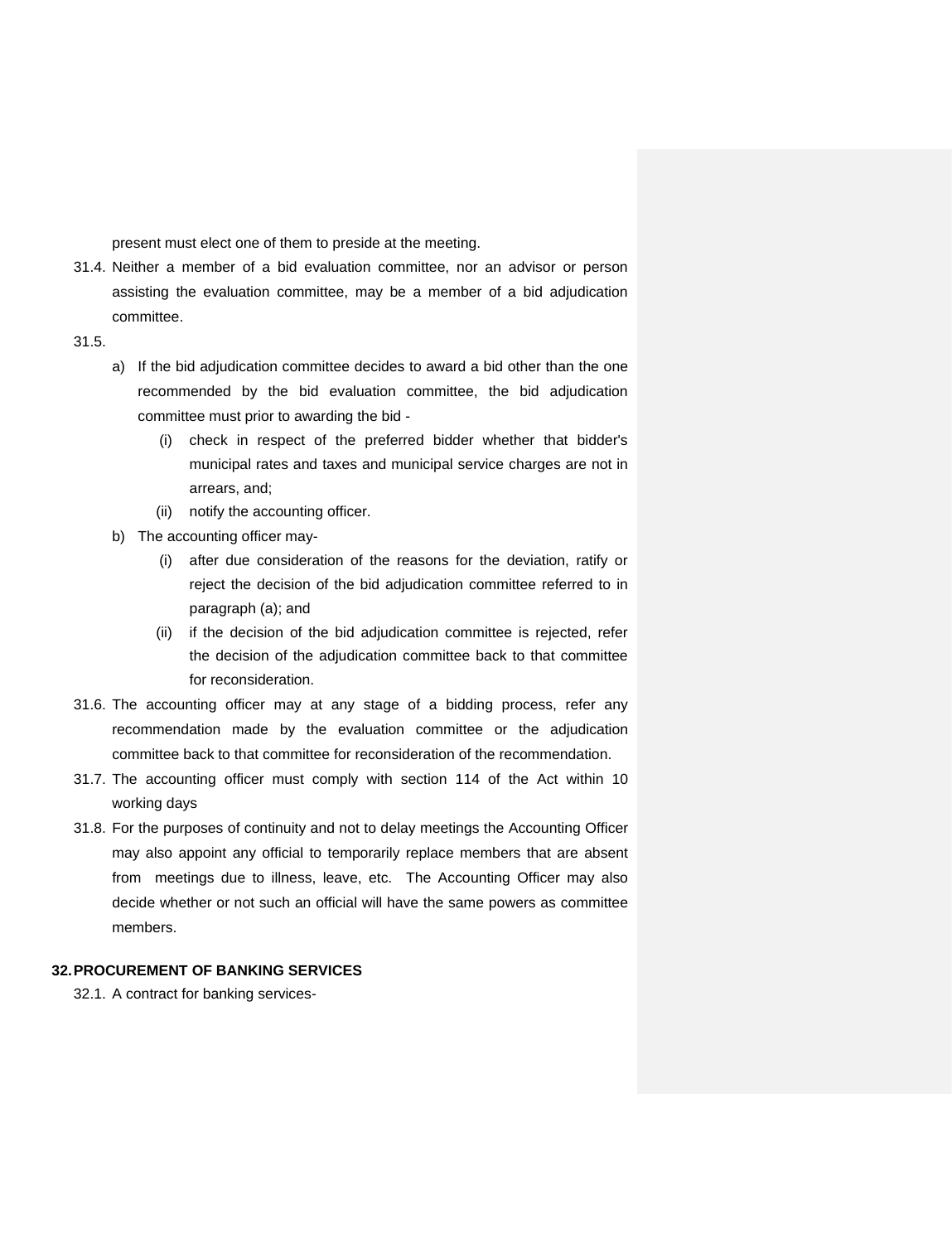- a) must be procured through competitive bids;
- b) must be consistent with section 7 or 85 of the Act; and
- c) may not be for a period of more than five years at a time.
- 32.2. The process for procuring a contract for banking services must commence at least nine months before the end of an existing contract.
- 32.3. The closure date for the submission of bids may not be less than 60 days from the date on which the advertisement is placed in a newspaper in terms of paragraph 24(1). Bids must be restricted to banks registered in terms of the Banks Act, 1990 (Act No. 94 of 1990):

## <span id="page-44-0"></span>**33.PROCUREMENT OF IT RELATED GOODS OR SERVICES**

- 33.1. The accounting officer may request the State Information Technology Agency (SITA) to assist with the acquisition of IT related goods or services through a competitive bidding process.
- 33.2. Both parties must enter into a written agreement to regulate the services rendered by, and the payments to be made to, SITA.
- 33.3. The accounting officer must notify SITA together with a motivation of the IT needs if
	- a) the transaction value of IT related goods or services required in any financial year will exceed R50 million (VAT included); or·
	- b) the transaction value of a contract to be procured whether for one or more years exceeds R50 million (VAT included).
- 33.4. If SITA comments on the submission and the municipality disagrees with such comments, the comments and the reasons for rejecting or not following such comments must be submitted to the council, the National Treasury, the relevant provincial treasury and the Auditor General.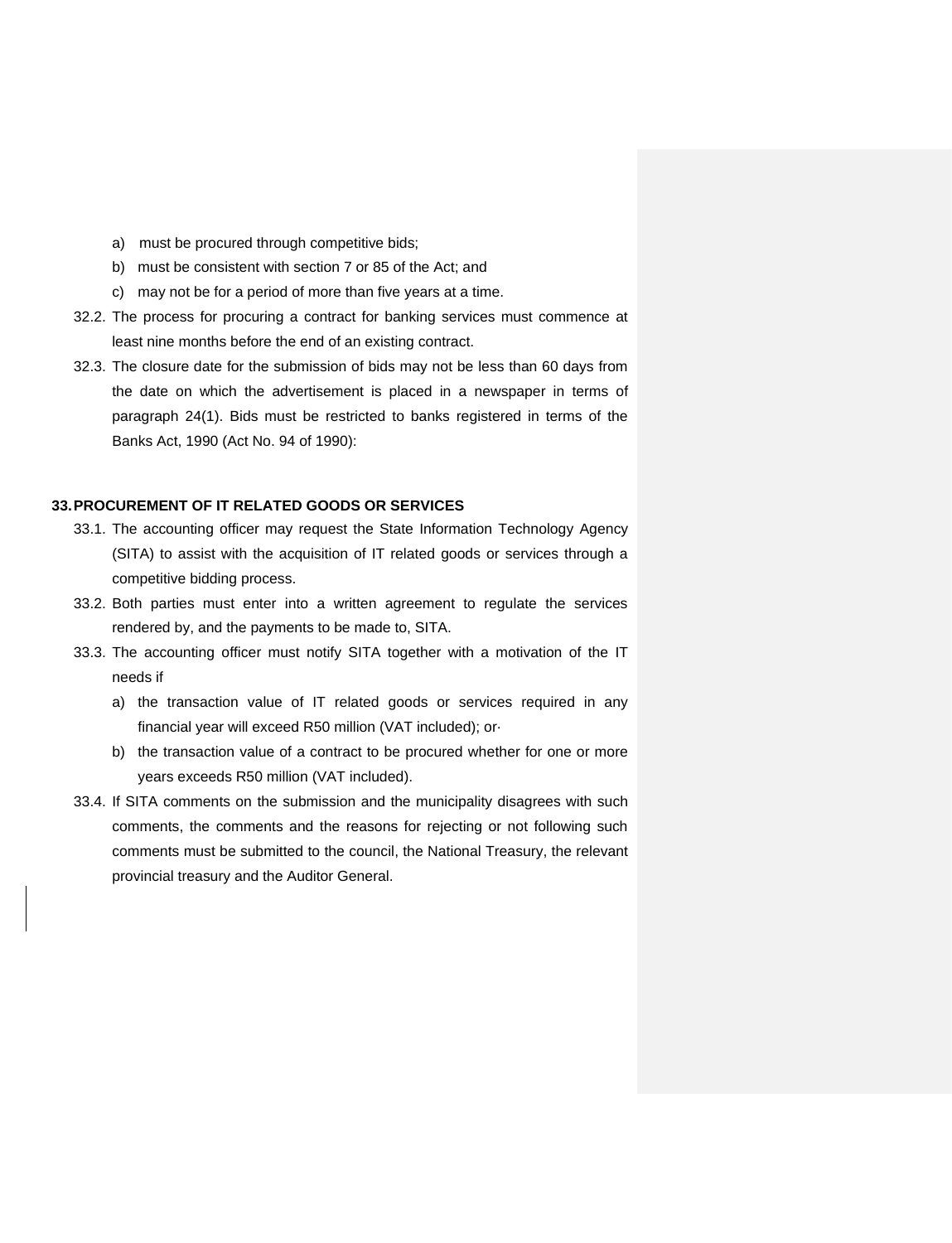## <span id="page-45-0"></span>**34.PROCUREMENT OF GOODS AND SERVICES UNDER CONTRACTS SECURED BY OTHER ORGANS OF STATE**

- 34.1. The accounting officer may procure goods or services under a contract secured by another organ of state, but only if
	- a) the contract has been secured by that other organ of state by means of a competitive bidding process applicable to that organ of state;
	- b) there is no reason to believe that such contract was not validly procured;
	- c) there are demonstrable discounts or benefits to do so; and
	- d) that other organ of state and the provider have consented to such procurement in writing.
- 34.2. Subparagraphs (1)(c) and (d) do not apply if
	- a) a municipal entity procures goods or services through a contract secured by its parent municipality; or
	- b) a municipality procures goods or services through a contract secured by a municipal entity of which it is the parent municipality.
- 34.3. The municipality will implement this procurement method using the guidelines provided in the Instruction Note 25/08/2020 and its implementation guide.

# <span id="page-45-1"></span>**35.PROCUREMENT OF GOODS NECESSITATING SPECIAL SAFETY ARRANGEMENTS**

- 35.1. The acquisition and storage of goods in bulk (other than water), which necessitate special safety arrangements, including gasses and fuel, should be avoided where ever possible.
- 35.2. Where the storage of goods in- bulk is justified, such justification must be based on sound reasons, including the total cost of ownership, cost advantages and environmental impact and must be approved by the accounting officer.

35.2.

## <span id="page-45-2"></span>**36.PROUDLY SA CAMPAIGN**

- 36.1. The municipality supports the Proudly SA Campaign to the extent that, all things being equal, preference is given to procuring local goods and services from:
	- Firstly suppliers and businesses within the municipality or district;
	- Secondly suppliers and businesses within the relevant province;

**Formatted:** Indent: Left: 1.75 cm, First line: 0 cm, Right: 0.02 cm, Space Before: 0 pt, Line spacing: Exactly 20.4 pt, Tab stops: 0.01 cm, Left + 1.75 cm, Left + Not at 1.21 cm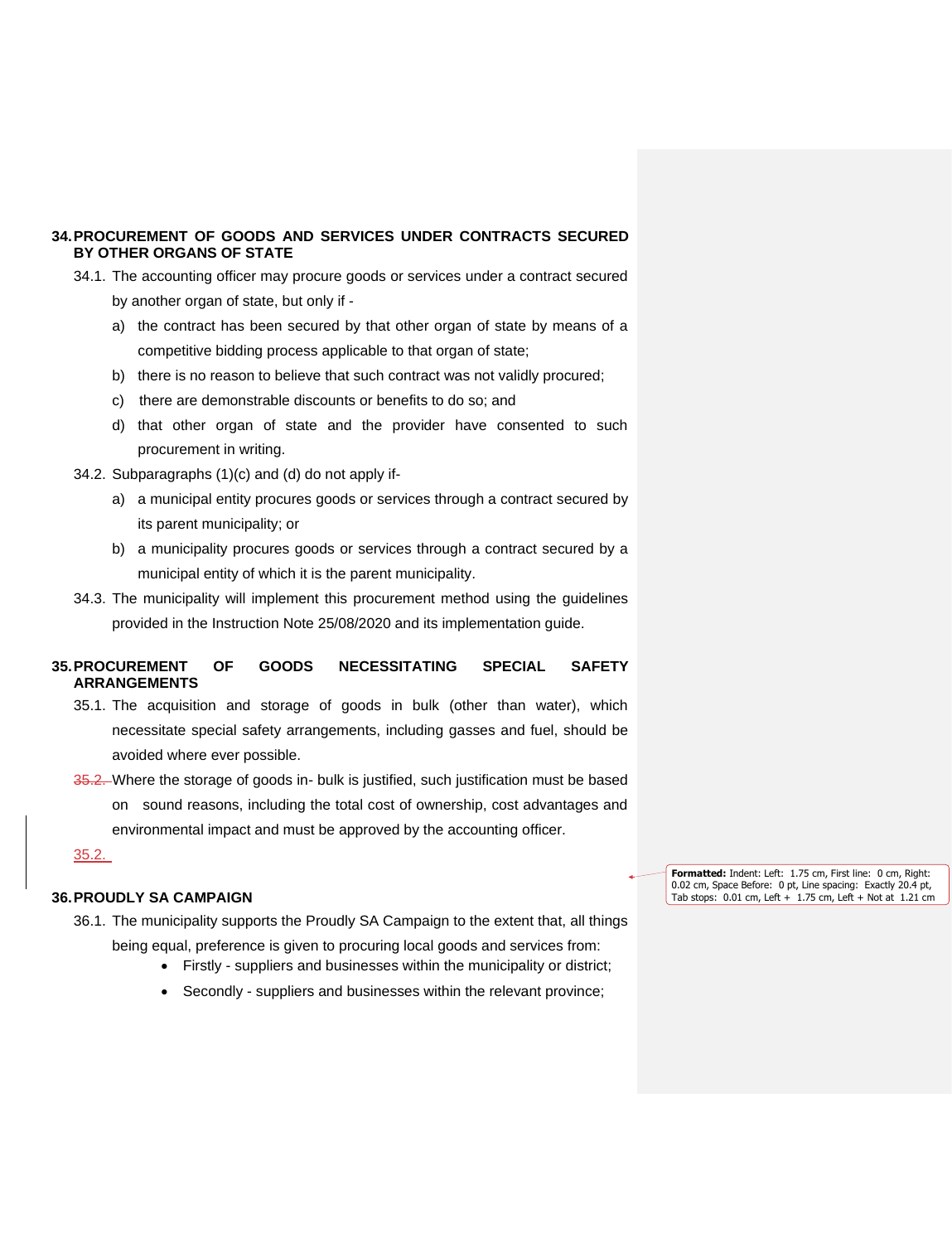• Thirdly - suppliers and businesses within the Republic.

## <span id="page-46-0"></span>**37.APPOINTMENT OF CONSULTANTS**

- 37.1. The accounting officer may procure consulting services provided that any Treasury guidelines in respect of consulting services are taken into account when such procurements are made.
- 37.2. Consultancy services must be procured through competitive bids if
	- a) the value of the contract exceeds R200 000 (VAT included); or
	- b) the duration period of the contract exceeds one year.
- 37.3. In addition to any requirements prescribed by this policy for competitive bids, bidders must furnish particulars of
	- a) all consultancy services provided to an organ of state in the last five years; and
	- b) any similar consultancy services provided to an organ of state in the last five years.
- 37.4. The accounting officer must ensure that copyright in any document produced, and the patent rights or ownership in any plant, machinery, thing, system or process designed or devised, by a consultant in the course of the consultancy service is vested in the municipality.

# <span id="page-46-1"></span>**38.DEVIATION FROM, AND RATIFICATION OF MINOR BREACHES OF, PROCUREMENT PROCESSES**

38.1. The accounting officer may -

- a) dispense with the official procurement processes established by this Policy and to procure any required goods or services through any convenient process, which may include direct negotiations, but only –
	- (i) in an emergency;
	- (ii) if such goods or services are produced or available from a single provider only;
	- (iii) for the acquisition of special works of art or historical objects where specifications are difficult to compile;
	- (iv) acquisition of animals for zoos and/or nature and game reserves; or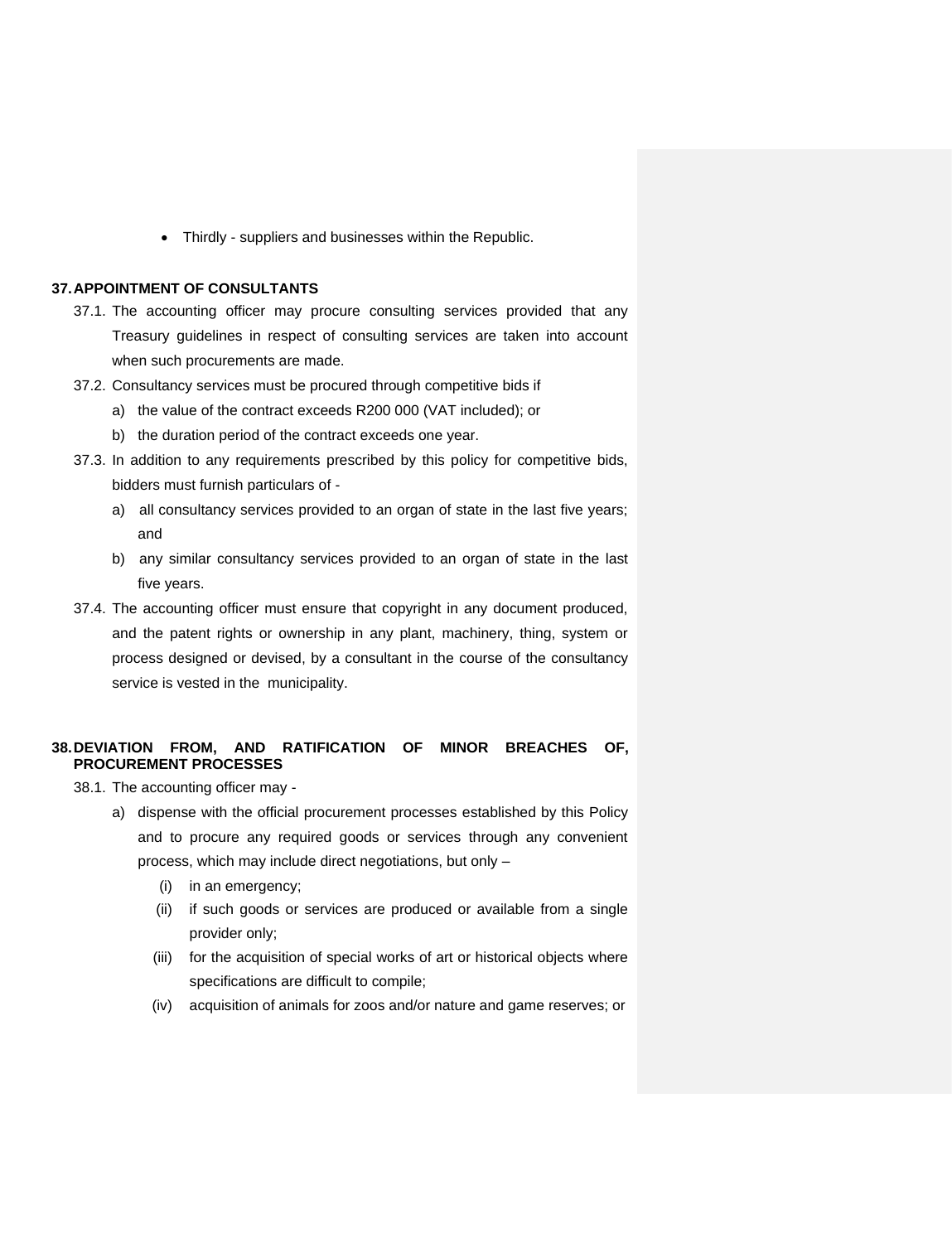- (v) in any other exceptional case where it is impractical or impossible to follow the official procurement processes; and
- b) ratify any minor breaches of the procurement processes by an official or committee acting in terms of delegated powers or duties which are purely of a technical nature.
- 38.2. The accounting officer must record the reasons for any deviations in terms of subparagraphs (1)(a) and (b) of this policy and report them to the next meeting of the council and include as a note to the annual financial statements.
- 38.3. Subparagraph (2) does not apply to the procurement of goods and services contemplated in paragraph 12 (2) of this policy.
- 38.4. Management of expansion or variation of orders against the original contract
	- (i) Contracts may be expanded or varied by not more than 20% for construction related goods, services and /or infrastructure projects and 15% for all other goods and/or services of the original value of the contract. Furthermore, anything beyond the above mentioned thresholds must be reported to council. Any expansion or variation in excess of these thresholds must be dealt with in terms of the provisions of Section 116 (3) of the MFMA which will be regarded as an amendment of the contract.
	- (ii) The contents of this paragraph are not applicable to transversal contracts, facilitated by the relevant treasuries on behalf of municipalities and specific term contracts. The latter refers to orders placed as and when commodities are required and at the time of awarding contracts, the required quantities were unknown.

## <span id="page-47-0"></span>**39.UNSOLICITED BIDS**

- 39.1. In accordance with section 113 of the Act there is no obligation toconsider unsolicited bids received outside a normal bidding process.
- 39.2. The accounting officer may decide in terms of section 113(2) of the Act to consider an unsolicited bid, only if
	- a) the product or service offered in terms of the bid is a demonstrably or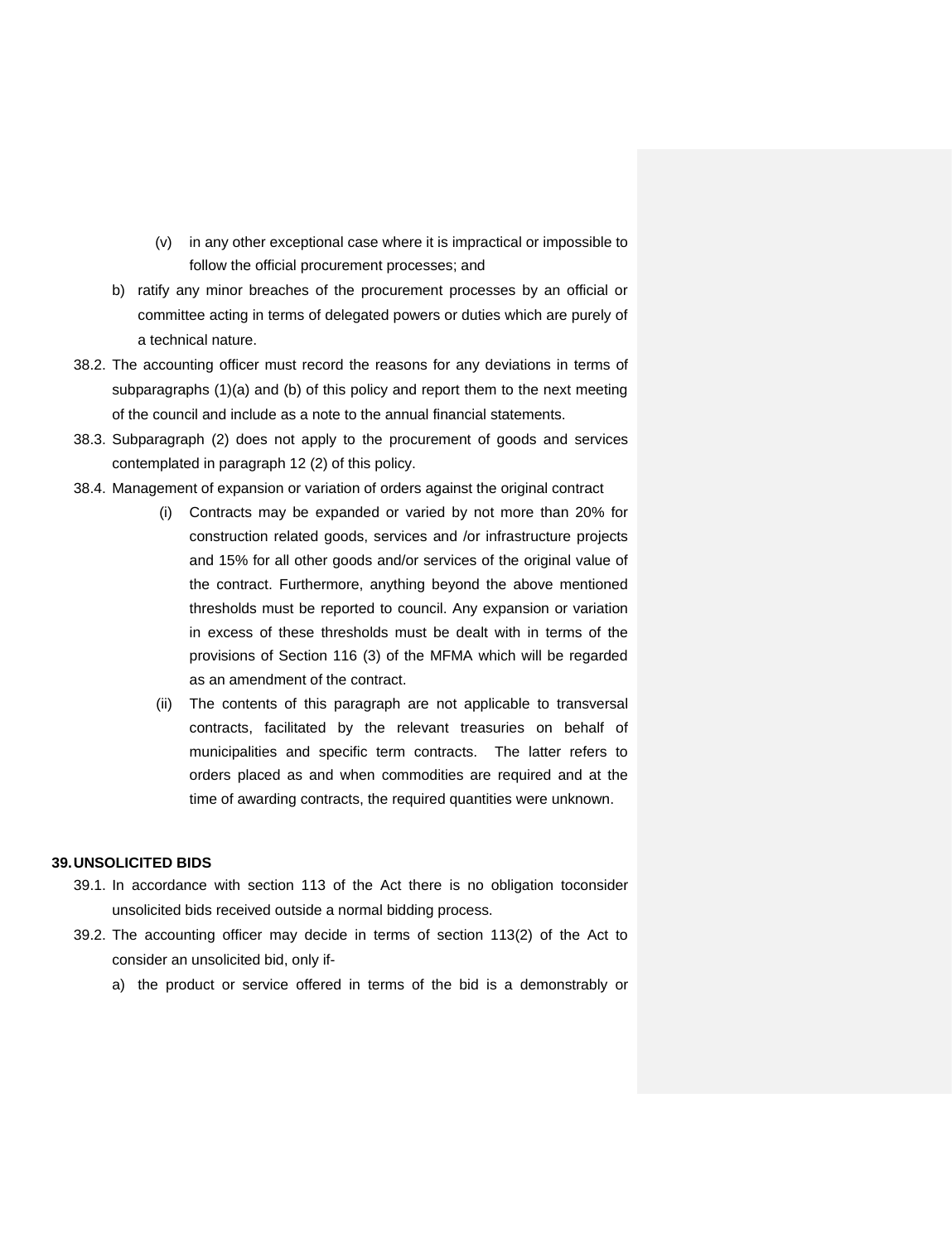proven unique innovative concept;

- b) the product or service will be exceptionally beneficial to, or have exceptional cost advantages;
- c) the person who made the bid is the sole provider of the product or service; and
- d) the reasons for not going through the normal bidding processes are found to be sound by the accounting officer.
- 39.3. If the accounting officer decides to consider an unsolicited bid that complies with subparagraph (2) of this policy, the decision must be made public in accordance with section 21A of the Municipal Systems Act, together with
	- a) its reasons as to why the bid should not be open to other competitors;
	- b) an explanation of the potential benefits if the unsolicited bid were accepted; and
	- c) an invitation to the public or other potential suppliers to submit their comments within 30 days of the notice.
- 39.4. The accounting officer must submit all written comments received pursuant to subparagraph (3), including any responses from the unsolicited bidder, to the National Treasury and the relevant provincial treasury for comment.
- 39.5. The adjudication committee must consider the unsolicited bid and may award the bid or make a recommendation to the accounting officer, depending on its delegations.
- 39.6. A meeting of the adjudication committee to consider an unsolicited bid must be open to the public.
- 39.7. When considering the matter, the adjudication committee must take into account
	- a) any comments submitted by the public; and
	- b) any written comments and recommendations of the National Treasury or the relevant provincial treasury.
- 39.8. If any recommendations of the National Treasury or Provincial Treasury are rejected or not followed, the accounting officer must submit to the Auditor General, the relevant provincial treasury and the National Treasury the reasons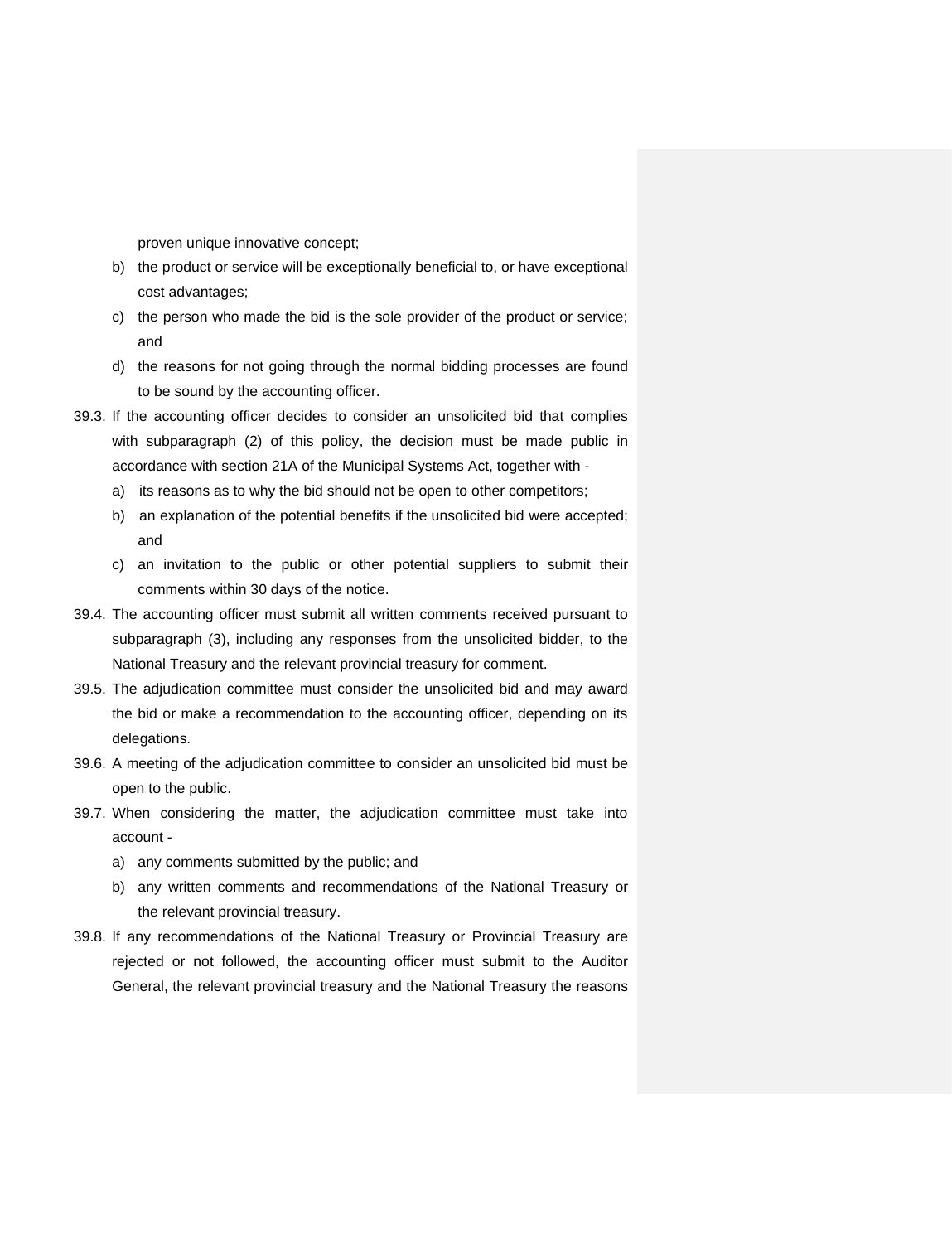for rejecting or not following those recommendations.

39.9. Such submission must be made within seven days after the decision on the award of the unsolicited bid is taken, but no contract committing the municipality to the bid may be entered into or signed within 30 days of the submission.

## <span id="page-49-0"></span>**40.COMBATING OF ABUSE OF SUPPLY CHAIN MANAGEMENT SYSTEM**

- 40.1. The accounting officer must
	- a) take all reasonable steps to prevent abuse of the supply chain management system;
	- b) investigate any allegations against an official or other role player of fraud, corruption, favouritism, unfair or irregular practices or failure to comply with this Policy, and when justified -
		- (i) take appropriate steps against such official or other role player; or
		- (ii) report any alleged criminal conduct to the South African Police Service;
	- c) check the National Treasury's database prior to awarding any contract to ensure that no recommended bidder, or any of its directors, is listed as a person prohibited from doing business with the public sector;
	- d) reject any bid from a bidder-
		- (i) if any municipal rates and taxes or municipal service charges owed by that bidder or any of its directors to the municipality or to any other municipality, are in arrears for more than three months; or
		- (ii) who during the last five years has failed to perform satisfactorily on a previous contract with the municipality or any other organ of state after written notice was given to that bidder that performance was unsatisfactory;
	- e) reject a recommendation for the award of a contract if the recommended bidder, or any of its directors, has committed a corrupt or fraudulent act in competing for the particular contract;
	- f) cancel a contract awarded to a person if
		- (i) the person committed any corrupt or fraudulent act during the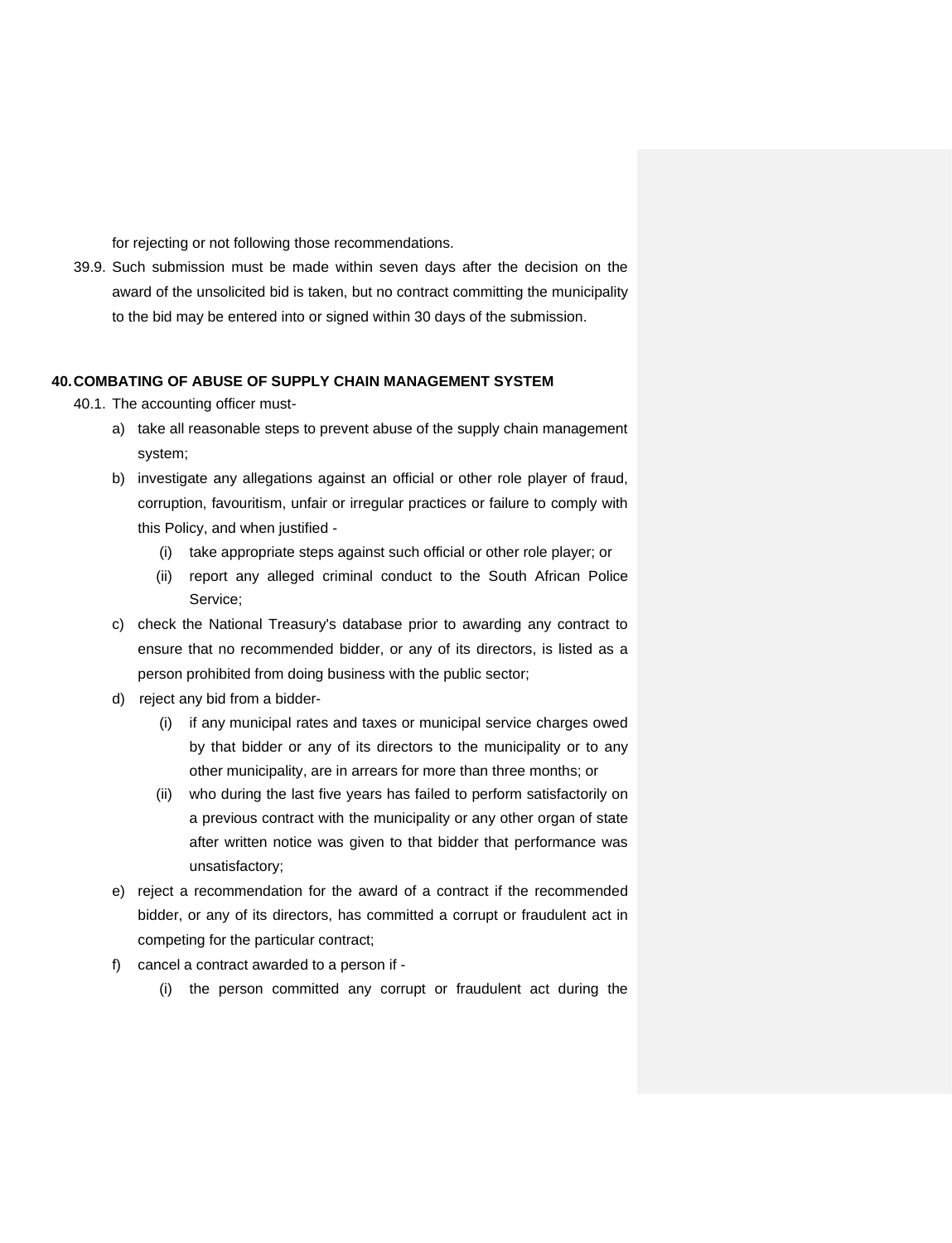bidding process or the execution of the contract; or

- (ii) an official or other role player committed any corrupt or fraudulent act during the bidding process or the execution of the contract that benefited that person; and
- g) reject the bid of any bidder if that bidder or any of its directors
	- (i) has abused the supply chain management system of the municipality or has committed any improper conduct in relation to such system;
	- (ii) has been convicted for fraud or corruption during the past five years;
	- (iii) has wilfully neglected, reneged on or failed to comply with any government, municipal or other public sector contract during the past five years; or
	- (iv) has been listed in the Register for Tender Defaulters in terms of section 29 of the Prevention and Combating of Corrupt Activities Act (No 12 of 2004).
- 40.2. The accounting officer must inform the National Treasury and relevant provincial treasury in writing of any actions taken in terms of subparagraphs  $(1)(b)(ii)$ ,  $(e)$  or  $(f)$  of this policy.
- 40.3. The accounting officer [who may delegate the task to the CFO] must, as part of complying with section 62[1][d] of the MFMA set up and maintain a register of Unauthorised, Irregular, Fruitless and Wasteful Expenditures. The aim with the register is also to serve as a tool for recording all unauthorised, irregular, fruitless and wasteful expenditures and for tracking progress in dealing with the consequences flowing from such expenditures until all the issues that gave rise to the expenditures are properly resolved in accordance with the legal framework. Please also consult National Treasury MFMA Circular 68 dated 10 May 2013 in this regard.

#### 40.4. REMEDIES

The regulation has been enhanced to include sub-regulations related to:

- (i) Giving tenderer an opportunity to make a submission;
- (ii) Informing the relevant treasury in writing of any actions taken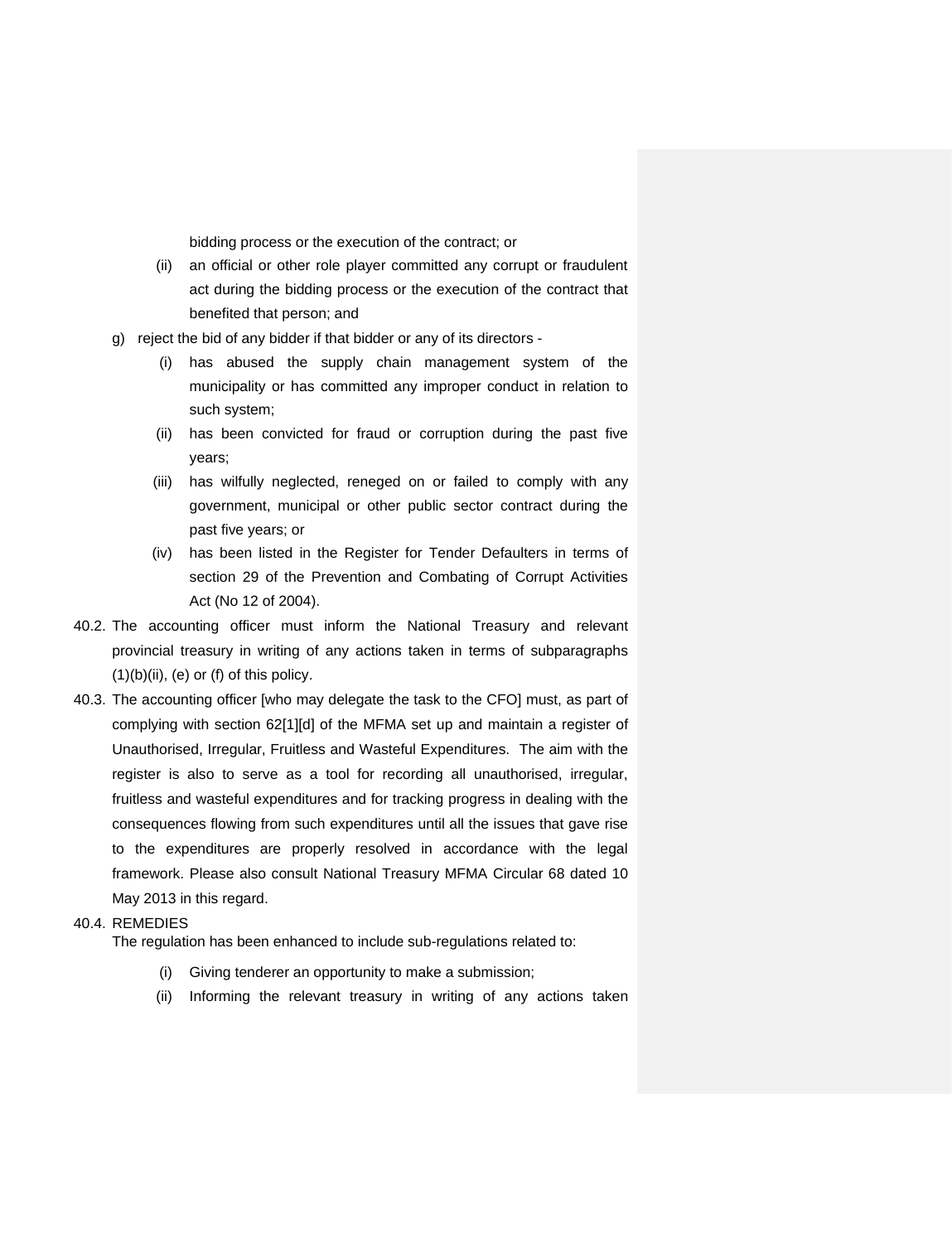against the tenderer;

(iii) The responsibilities of the treasury after receiving documents from the organ of state concerned.

#### <span id="page-51-0"></span>**PART 3: LOGISTICS, DISPOSAL, RISK AND PERFORMANCE MANAGEMENT**

#### <span id="page-51-1"></span>**41.LOGISTICS MANAGEMENT**

- 41.1. The accounting officer must establish and implement an effective system of logistics management, which must include
	- a) the monitoring of spending patterns on types or classes of goods and services incorporating, where practical, the coding of items to ensure that each item has a unique number;
	- b) the setting of inventory levels that includes minimum and maximum levels and lead times wherever goods are placed in stock;
	- c) the placing of manual or electronic orders for all acquisitions other than those from petty cash;
	- d) before payment is approved, certification by the responsible officer that the goods and services are received or rendered on time and is in accordance with the order, the general conditions of contract and specifications where applicable and that the price charged is as quoted in terms of a contract; .
	- e) appropriate standards of internal control and warehouse management to ensure that goods placed in stores are secure and only used for the purpose for which they were purchased;
	- f) regular checking to ensure that all assets including official vehicles are properly managed, appropriately maintained and only used for official purposes; and
	- g) monitoring and review of the supply vendor performance to ensure compliance with specifications and contract conditions for particular goods or services.
	- h) the maintenance and administration of term contracts is co-managed with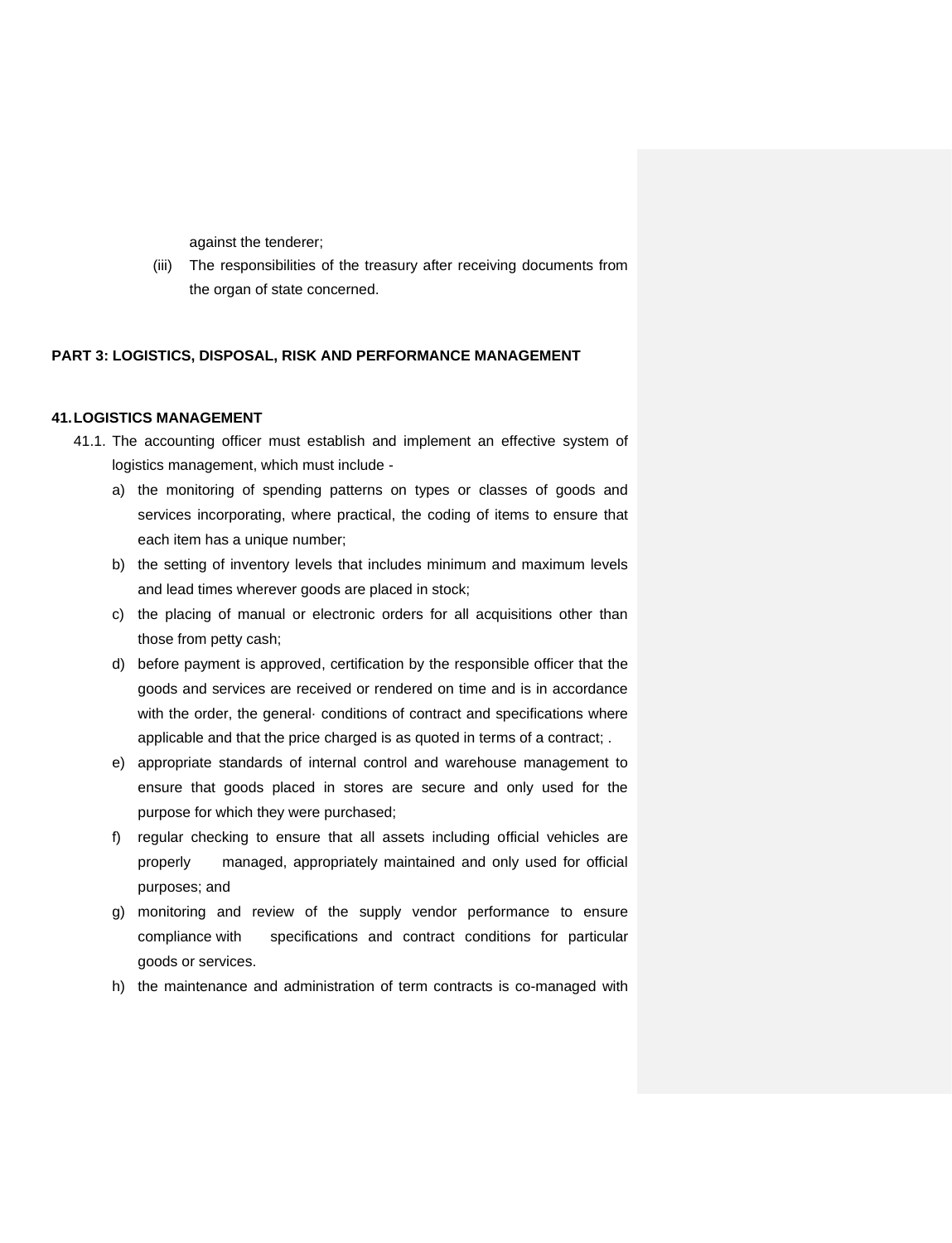acquisition management for general goods / services.

## <span id="page-52-0"></span>**42.DISPOSAL MANAGEMENT**

- 42.1. The criteria for the disposal or letting of assets, including unserviceable, redundant or obsolete assets, subject to sections 14 and 90 of the Act, are to be determined by council.
- 42.2. Assets may be disposed of by –

a)

- (i) transferring the asset to another organ of state in terms of a provision of the Act enabling the transfer of assets;
- (ii) transferring the asset to another organ of state at market related value or, when appropriate, free of charge;
- (iii) selling the asset; or
- b) The accounting officer must stipulate that
	- (i) immovable property is sold only at market related prices except when the public interest or the plight of the poor demands otherwise;
	- (ii) movable assets are sold either by way of written price quotations, a competitive bidding process, auction or at market related prices, whichever is the most advantageous;
	- (iii) in the case of free disposal of computer equipment, the provincial department of education must first be approached to indicate withing 30 days whether any of the local schools are interested in the equipment; and
	- (iv) in the case of disposal of firearms, the National Conventional Arms Control Committee has approved any sale or donation of firearms to any person or institution within or outside the Republic;
- c) provide that
	- (i) immovable property is let at market related rates except when the public interest or the plight of the poor demands otherwise;
	- (ii) all fees, charges, rates, tariffs, scales of fees or other charges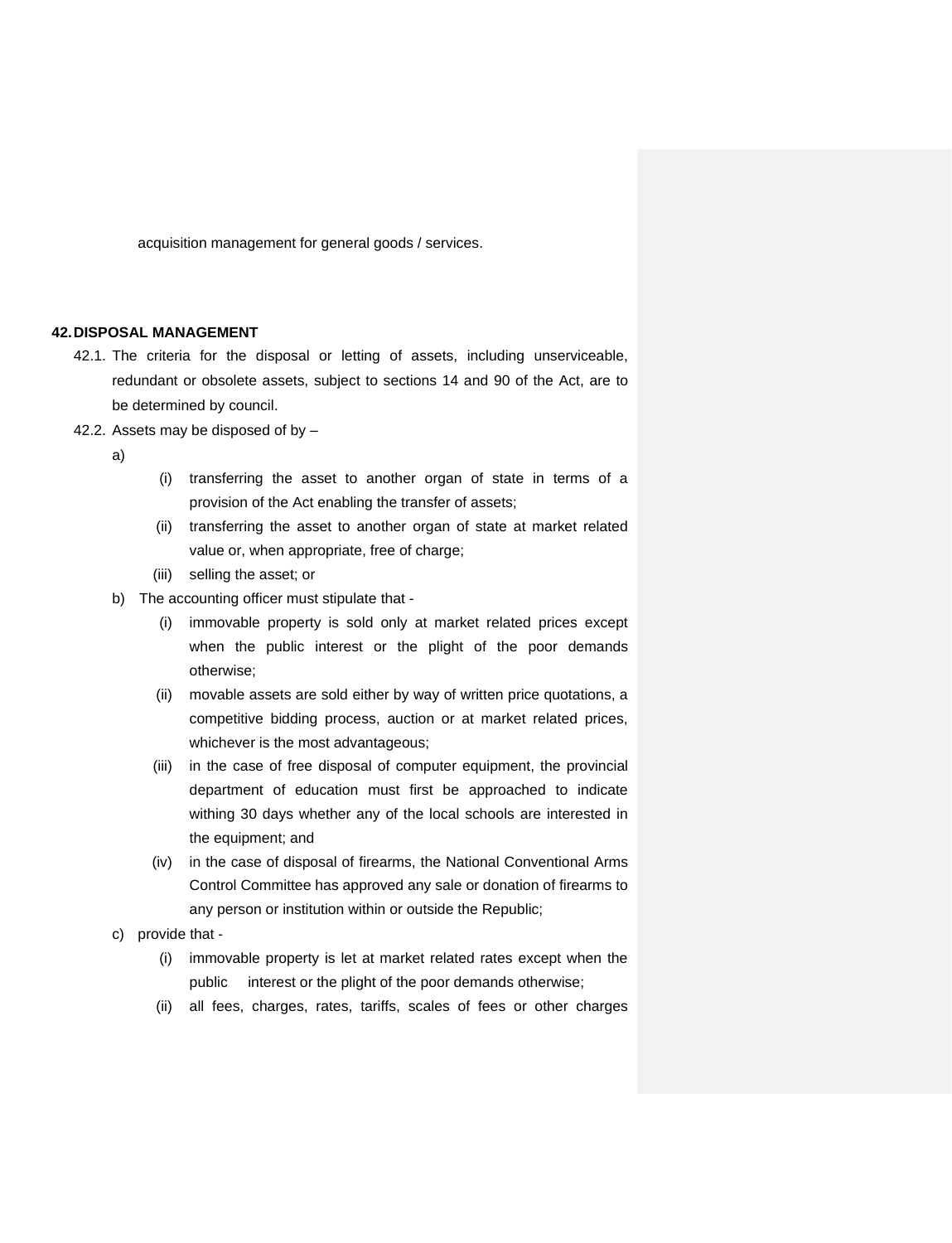relating to the letting of immovable property are annually reviewed;

d) where assets are traded in for other assets, the highest possible trade-in price is negotiated.

## <span id="page-53-0"></span>**43.RISK MANAGEMENT**

- 43.1. The criteria for the identification, consideration and avoidance of potential risks in the supply chain management system, are to be determined by council
- 43.2. Risk management must include
	- a) the identification of risks on a case-by-case basis;
	- b) the allocation of risks to the party best suited to manage such risks;
	- c) acceptance of the cost of the risk where the cost of transferring the risk is greater than that of retaining it;
	- d) the management of risks in a pro-active manner and the provision of adequate cover for residual risks; and
	- e) the assignment of relative risks to the contracting parties through clear and unambiguous contract documentation.

## <span id="page-53-1"></span>**44.PERFORMANCE MANAGEMENT**

44.1. The accounting officer must establish and implement an internal monitoring system in order to determine, on the basis of a retrospective analysis, whether the authorised supply chain management processes were followed and whether the objectives of this Policy were achieved.

## <span id="page-53-2"></span>**PART 4: OTHER MATTERS**

#### <span id="page-53-3"></span>**45.PROHIBITION ON AWARDS TO PERSONS WHOSE TAX MATTERS ARE NOT IN ORDER**

- 45.1. No award above R 15 000 [all taxes included], may be made in terms of this Policy to a person whose tax matters have not been declared by the South African Revenue Service to be in order.
- 45.2. Before making an award to a person the accounting officer must first check with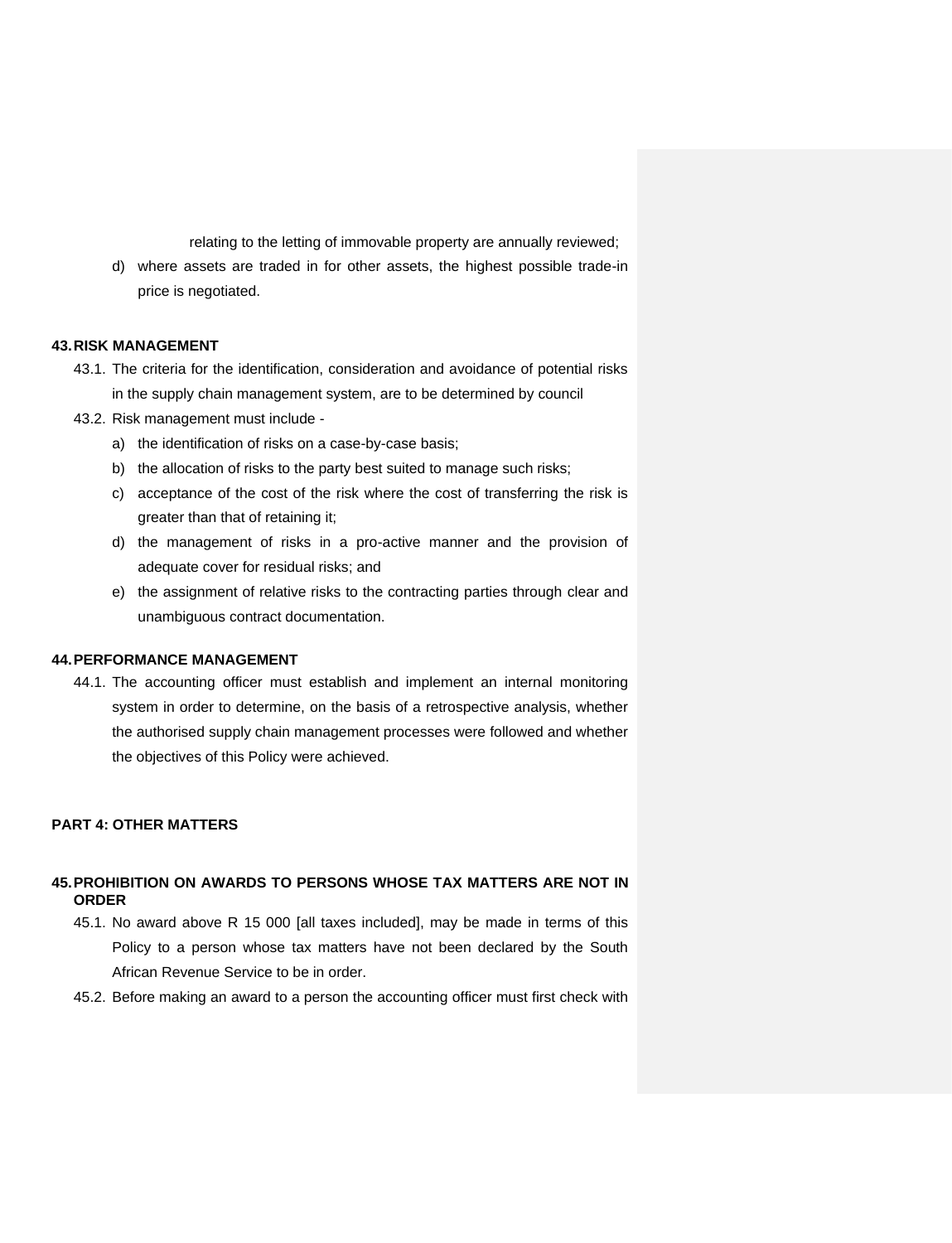SARS whether that person's tax matters are in order.

45.3. If SARS does not respond within 7 days such person's tax matters may for purposes of subparagraph (1) be presumed to be in order.

## <span id="page-54-0"></span>**46.PROHIBITION ON AWARDS TO PERSONS IN THE SERVICE OF THE STATE**

- 46.1. Irrespective of the procurement process followed, no award may be made to a person in terms of this Policy
	- a) who is in the service of the state;
	- b) if that person is not a natural person, of which any director, manager, principal shareholder or stakeholder is a person in the service of the state; or
	- c) a person who is an advisor or consultant contracted with  $t$ he municipalitythe municipality.

# <span id="page-54-1"></span>**47.AWARDS TO CLOSE FAMILY MEMBERS OF PERSONS IN THE SERVICE OF THE STATE**

- 47.1. The accounting officer must ensure that the notes to the annual financial statements disclose particulars of any award of more than R2000 to a person who is a spouse, child or parent of a person in the service of the state, or has been in the service of the state in the previous twelve months, including
	- a) the name of that person;
	- b) the capacity in which that person is in the service of the state; and
	- c) the amount of the award.

## <span id="page-54-2"></span>**48.ETHICAL STANDARDS**

- 48.1. A code of ethical standards as set out in subparagraph  $(2)$  is hereby established for officials and other role players in the supply chain management system of the municipalitythe municipality in order to promote
	- a) mutual trust and respect; and
	- b) an environment where business can be conducted with integrity and in a fair and reasonable manner.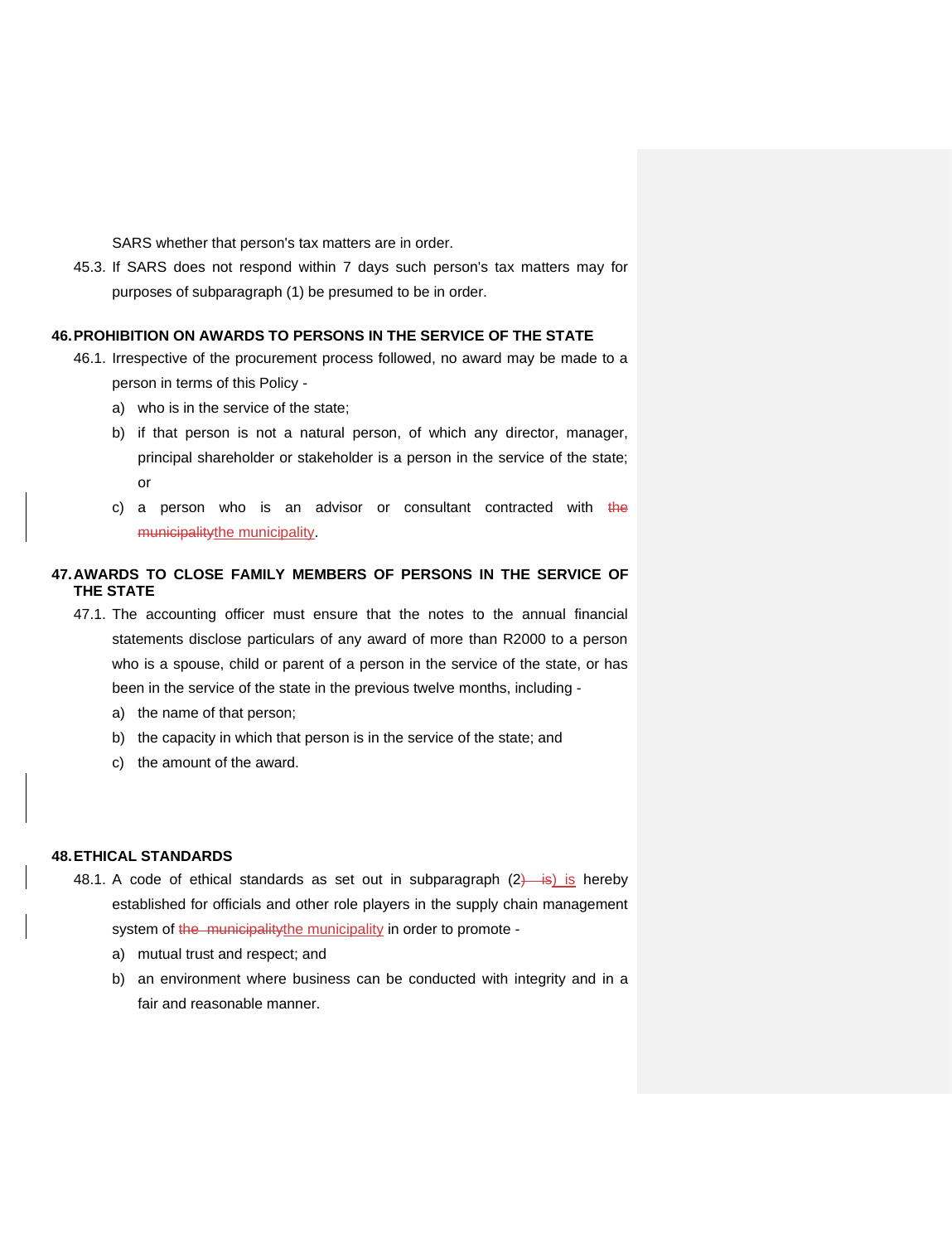## *Note:*

*It is recommended that the municipality or municipal entity adopt the 'National Treasury's code of conduct for supply chain management practitioners and other role players involved in supply chain management'. When adopted, such code of conduct becomes binding on all officials and other role players involved in the implementation of the supply chain management policy of the municipality or municipal entity. A copy of the National Treasury code of conduct is available on the website [www.treasury.gov.za/mfma](http://www.treasury.gov.za/mfma) located under "legislation". This code of conduct must be adopted by council or board of directors to become binding.*

48.2. An official or other role player involved in the implementation of this Policy -

- a) must treat all providers and potential providers equitably;
- b) may not use his or her position for private gain or to improperly benefit another person;
- c) may not accept any reward, gift, favour, hospitality or other benefit directly'" or indirectly, including to any close family member, partner or associate of that person, of a value more than R350;
- d) notwithstanding subparagraph (2) (c), must declare to the accounting officer details of any reward, gift, favour, hospitality or other benefit promised, offered or granted to that person or to any close family member, partner or associate of that person;
- e) must declare to the accounting officer details of any private or business interest which that person, or any close family member, partner or associate, may have in any proposed procurement or disposal process of, or in any award of a contract by, the municipality ;
- f) must immediately withdraw from participating in any manner whatsoever in a procurement or disposal process or in the award of a contract in which that person, or any close family member, partner or associate, has any private or business interest;
- g) must be scrupulous in his or her use of property belonging to municipality ;
- h) must assist the accounting officer in combating fraud, corruption, favouritism and unfair and irregular practices in the supply chain management system; and
- i) must report to the accounting officer any alleged irregular conduct in the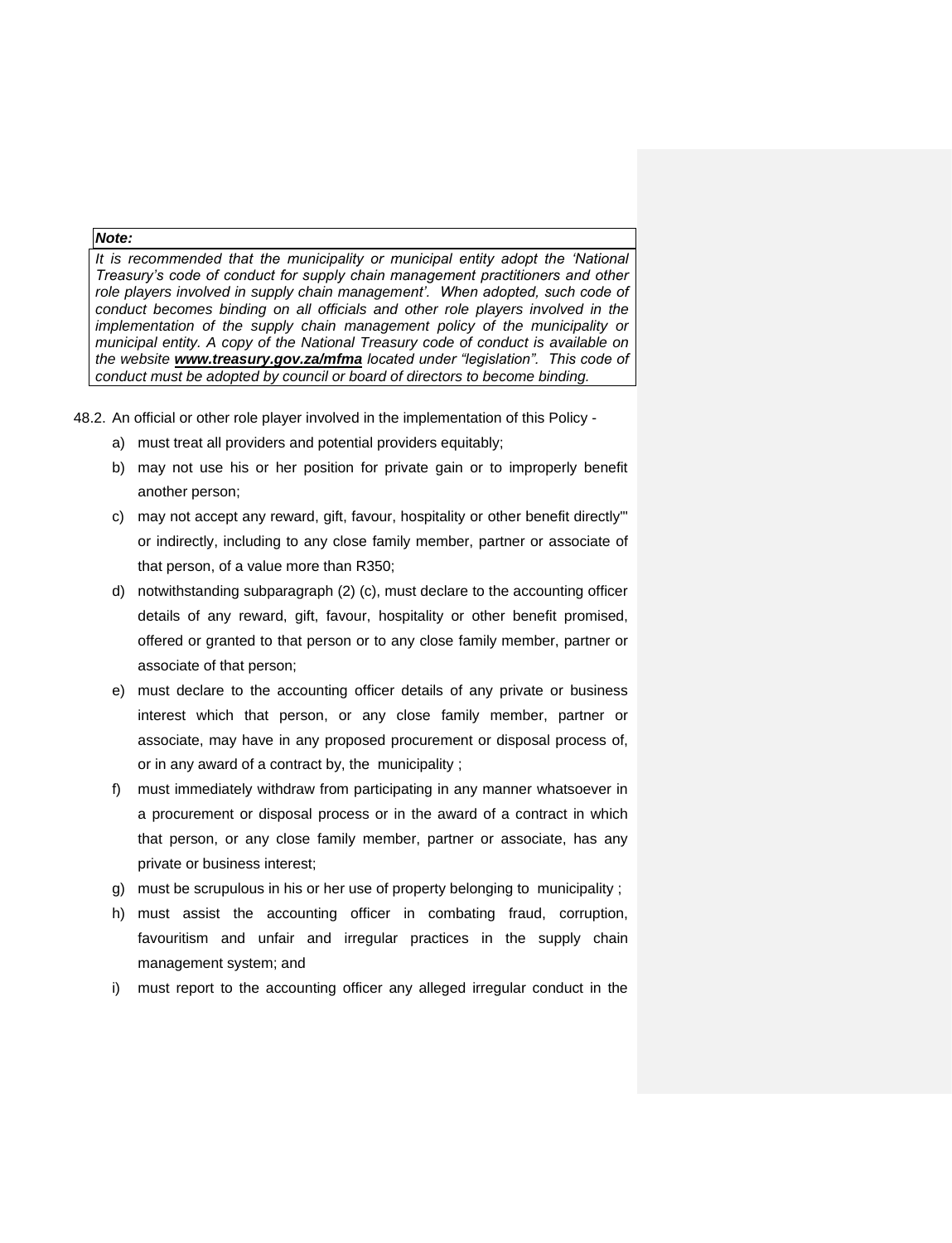supply chain management system which that person may become aware of, including -

- (i) any alleged fraud, corruption, favouritism or unfair conduct;
- (ii) any alleged contravention of paragraph 49(1) of this Policy; or
- (iii) any alleged breach of this code of ethical standards.
- 48.3. Declarations in terms of subparagraphs (2)(d) and (e)
	- a) must be recorded in a register which the accounting officer must keep for this purpose;
	- b) by the accounting officer must be made to the council of the municipality who must ensure that such declarations are recorded in the register.
- 48.4. The National Treasury's code of conduct must also be taken into account by supply chain management practitioners and other role players involved in supply chain management.
- 48.5. A breach of the code of ethics must be dealt with as follows
	- a) in the case of an employee, in terms of the disciplinary procedures of the municipality envisaged in section 67(1)(h) of the Municipal Systems Act;
	- b) in the case a role player who is not an employee, through other appropriate means in recognition of the severity of the breach.
	- c) In all cases, financial misconduct must be dealt with in terms of chapter 15 of the Act.

## <span id="page-56-0"></span>**49.INDUCEMENTS, REWARDS, GIFTS AND FAVOURS TO MUNICIPALITIES, OFFICIALS AND OTHER ROLE PLAYERS**

- 49.1. No person who is a provider or prospective provider of goods or services, or a recipient or prospective recipient of goods disposed or to be disposed of may either directly or through a representative or intermediary promise, offer or grant
	- a) any inducement or reward to the municipality for or in connection with the award-of a contract; or
	- b) any reward, gift, favour or hospitality to
		- (i) any official; or
		- (ii) any other role player involved in the implementation of this Policy.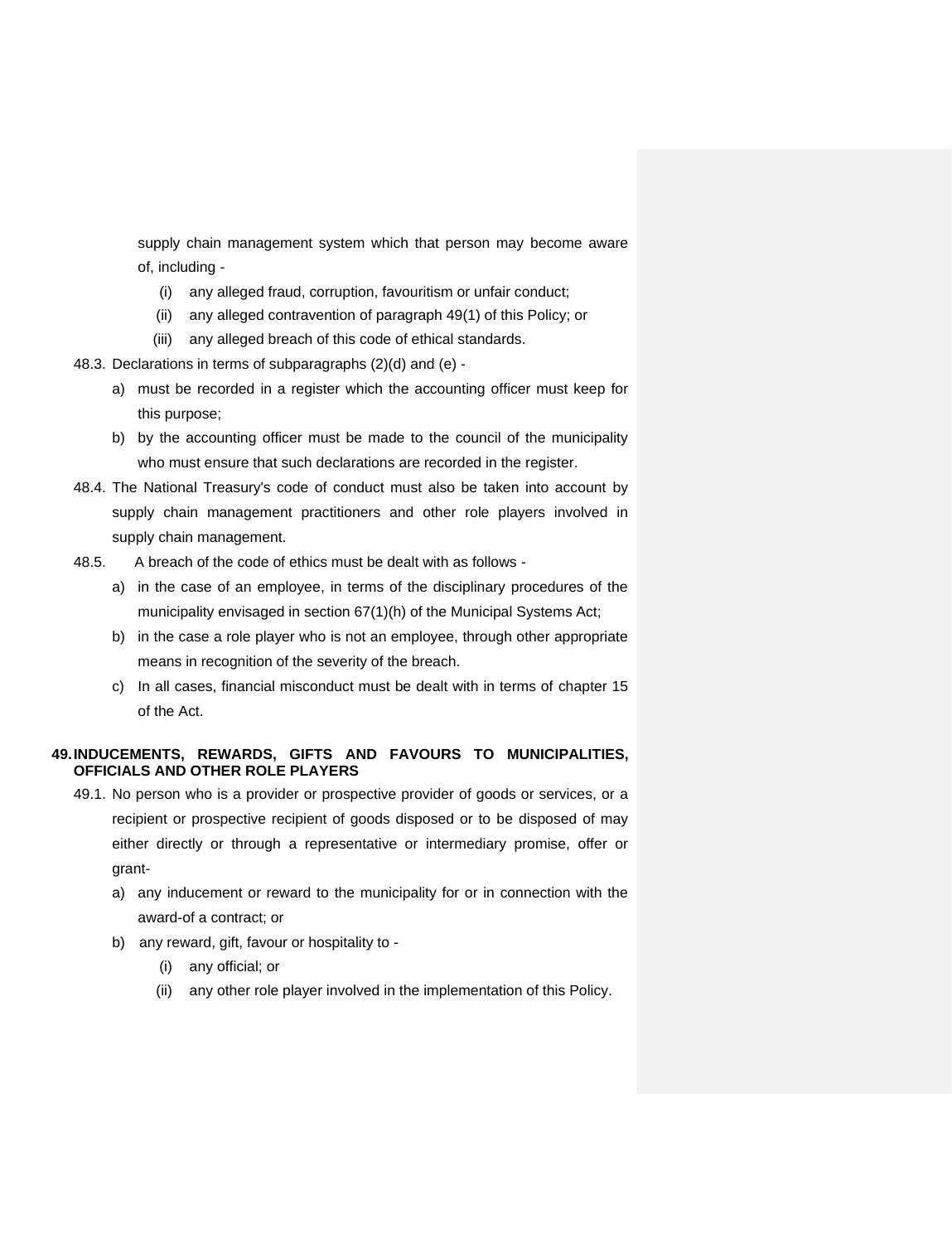- 49.2. The accounting officer must promptly report any alleged contravention of subparagraph (1) to the National Treasury for considering whether the offending person, and any representative or intermediary through which such person is alleged to have acted, should be listed in the National Treasury's database of persons prohibited from doing business with the public sector.
- 49.3. Subparagraph (1) does not apply to gifts less than R350 in value.

#### <span id="page-57-0"></span>**50.SPONSORSHIPS**

- 50.1. The accounting officer must promptly disclose to the National Treasury and the relevant provincial treasury any sponsorship promised, offered or granted, whether directly or through a representative or intermediary, by any person who is
	- a) a provider or prospective provider of goods or services; or
	- b) a recipient or prospective recipient of goods disposed or to be disposed.

## <span id="page-57-1"></span>**51.OBJECTIONS AND COMPLAINTS**

51.1. Persons aggrieved by decisions or actions taken in the implementation of this supply chain management system, may lodge within 14 days of the decision or action, a written objection or complaint against the decision or action.

## <span id="page-57-2"></span>**52.RESOLUTION OF DISPUTES, OBJECTIONS, COMPLAINTS AND QUERIES**

- 52.1. The accounting officer must appoint an independent and impartial person, not directly involved in the supply chain management processes
	- a) to assist in the resolution of disputes between the municipality and other persons regarding
		- (i) any decisions or actions taken in the implementation of the supply chain management system; or
		- (ii) any matter arising from a contract awarded in the course of the supply chain management system; or
	- b) to deal with objections, complaints or queries regarding any such decisions or actions or any matters arising from such contract.
- 52.2. The accounting officer, or another official designated by the accounting officer, is responsible for assisting the appointed person to perform his or her functions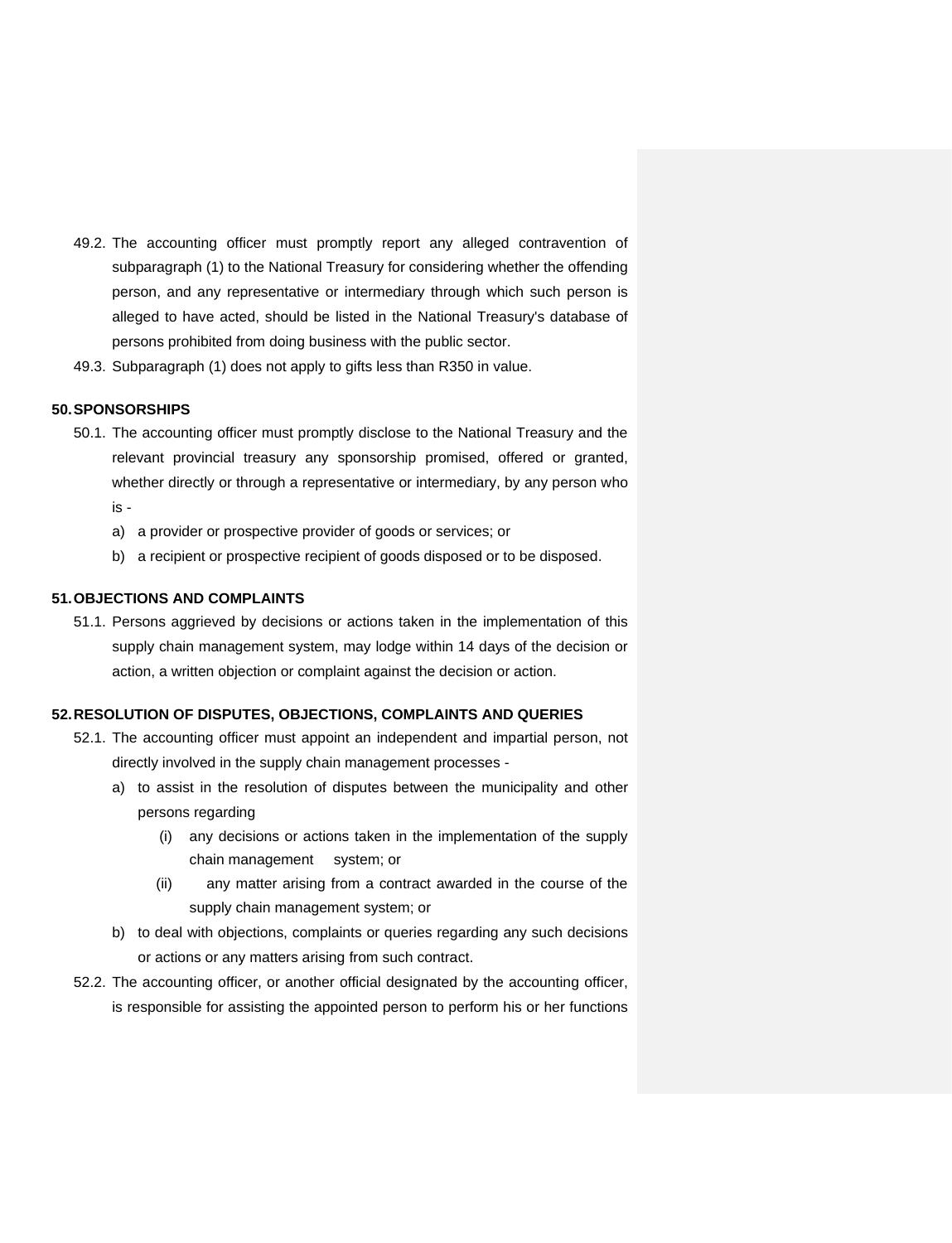effectively.

- 52.3. The person appointed must ~
	- a) strive to resolve promptly all disputes, objections, complaints or queries received; and
	- b) submit monthly reports to the accounting officer on all disputes, objections, complaints or queries received, attended to or resolved.
- 52.4. A dispute, objection, complaint or query may be referred to the relevant provincial treasury if
	- a) the dispute, objection, complaint or query is not resolved within 60 days; or
	- b) no response is forthcoming within 60 days.
- 52.5. If the provincial treasury does not or cannot resolve the matter, the dispute, objection, complaint or query may be referred to the National Treasury for resolution.
- 52.6. This paragraph must not be read as affecting a person's rights to approach a court at any time.

## <span id="page-58-0"></span>**53.CONTRACTS PROVIDING FOR COMPENSATION BASED ON TURNOVER-**

- 53.1. If a service provider acts on behalf of municipality to provide any service or act as a collector of fees, service charges or taxes and the compensation payable to the service provider is fixed as an agreed percentage of turnover for the service or the amount collected, the contract between the service provider and the municipality must stipulate
	- a) a cap on the compensation payable to the service provider; and
	- b) that such compensation must be performance based.

## <span id="page-58-1"></span>**54.PROCUREMENT CONTROL MEASURES UNDER COVID**

- 54.1. During the national state of disaster accounting officers must consider the impact any supply chain disruptions may have on finance management operations and develop control measures to address such.
- 54.2. When accounting officers consider invoking provisions in contracts related to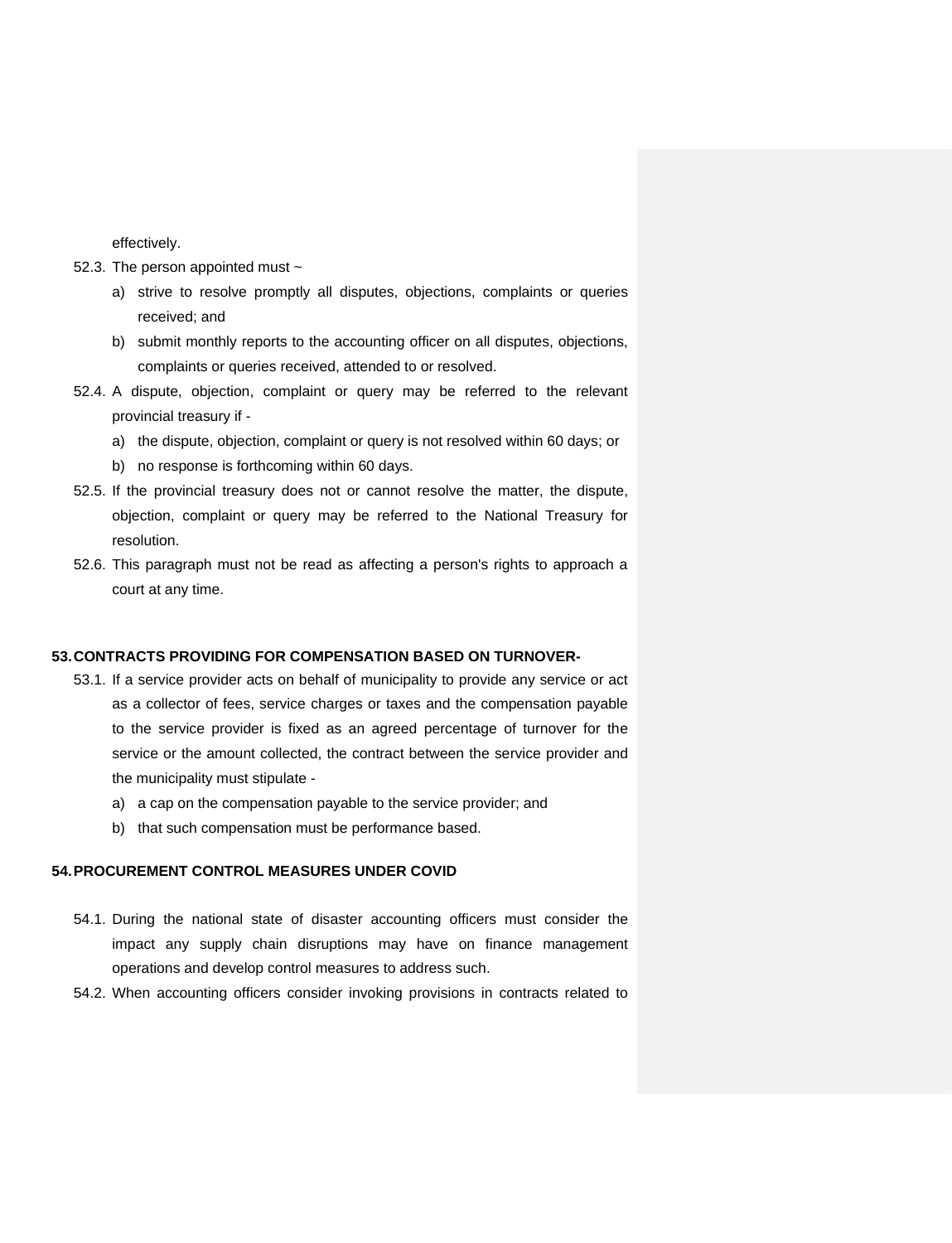"force majeure" for suppliers, legal advice must be sought on a case-by-case basis and accounting officers must guard against the risk of possible fruitless and wasteful expenditure due to payments made for services not rendered or goods not supplied.

- 54.3. Internal controls within the supply chain management (SCM) environment must be reviewed in terms of administrative controls and delegations to ensure required authorisations are done by relevant officials.
- 54.4. Internal control measures must be established to consider and approve any COVID-19 related procurement in the municipality or municipal entity. Prior to generating an order in relation to COVID-19 related procurement, the document must be referred to any other relevant function within the municipality or municipal entity to conduct checks to prevent any possible irregular expenditure.
- 54.5. Emergency requirements may be addressed through the emergency procurement provisions as stipulated in SCM Regulations and MFMA Circulars — Preventing and Combatting Abuse in the SCM System and reiterated further in the National Treasury Circulars.
- 54.6. MFMA Circulars on Preventing and Combating Abuse in the Supply Chain Management System states that accounting officers must only deviate from inviting competitive bids in cases of emergency and sole supplier status. These deviations do not require the approval of the relevant treasuries. It is understood that emergency procurement may occur when there is a serious and unexpected situation that poses an immediate risk to health, life, property or environment which calls on a municipality or municipal entity to action and there is insufficient time to invite competitive bids.
- 54.7. The emergency procurement provisions provide for accounting officers to procure the required goods or services by other means, such as price quotations or negotiations, in terms of SCM Regulations. The reasons must be recorded and approved by the accounting officer or his/her delegate.
- 54.8. Section 114 of the MFMA and council policies require accounting officers to report within 10 working days to the relevant treasury and the Auditor-General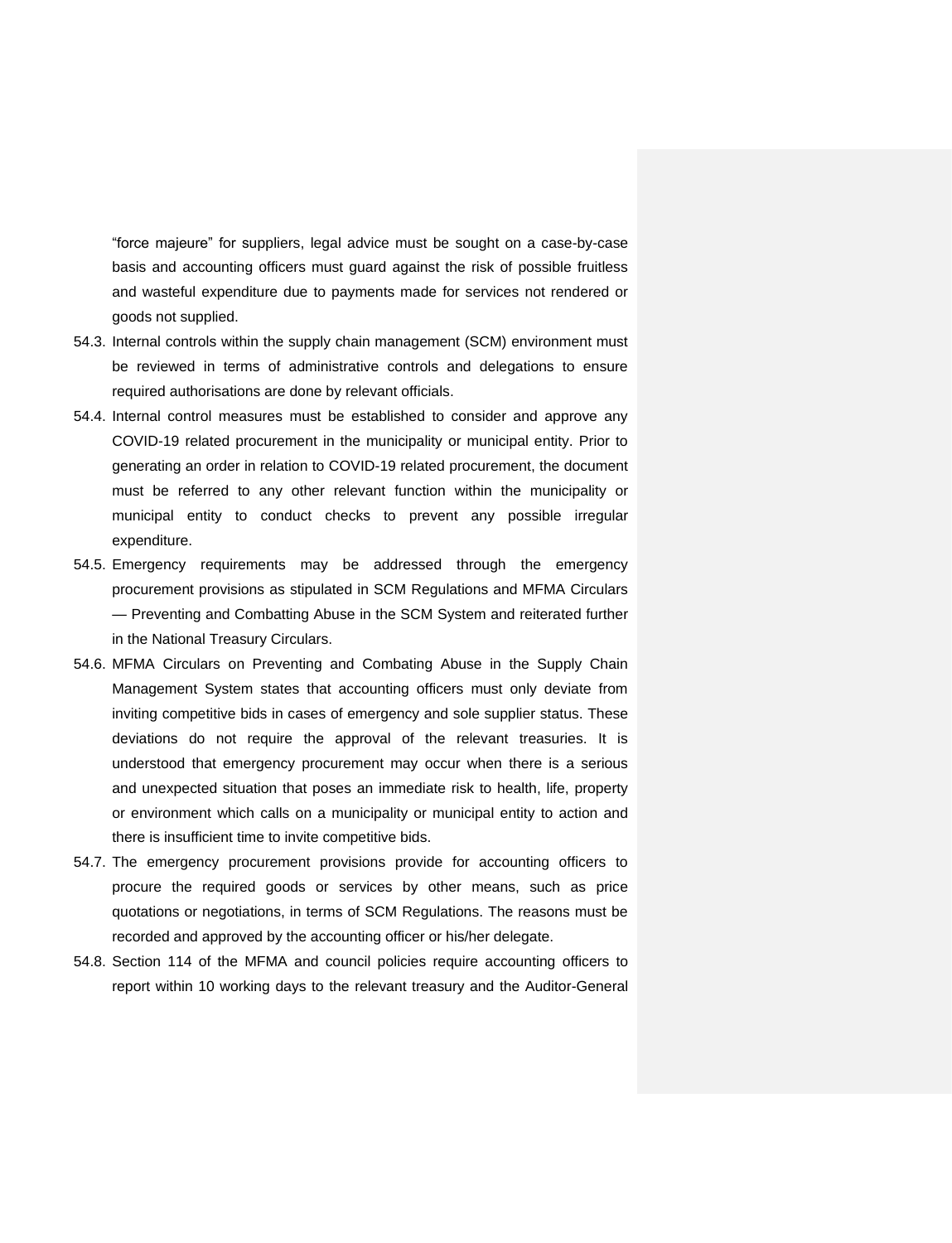all cases where goods and services were procured from bidders other than the one recommended. The report must include the description of the goods or services, the name/s of the supplier/s, the amount/s involved and the reasons for dispensing with the prescribed competitive bidding process.

54.9. The principles of fairness, equity, transparency, competitiveness and costeffectiveness must be maintained. Emergency procurement must be limited to goods, services and works that addresses the programme of preventing the spread of the COVID-19 virus.

| <b>EFFECTIVE YEAR</b> | <b>DESCRIPTION</b>                                                                      | <b>CIRCULAR NO</b> |
|-----------------------|-----------------------------------------------------------------------------------------|--------------------|
| 01 July 2021          | Local Government Framework for Infrastructure                                           | 106                |
|                       | <b>Delivery and Procurement Management</b>                                              |                    |
| 18 July 2016          | <b>E-Tender Portal</b>                                                                  | 83                 |
| November 2016         | <b>Cost Containment Measures</b>                                                        | 82                 |
| <b>18 March 2016</b>  | <b>Central Supplier Database</b>                                                        | 81                 |
| 26 Oct 2015           | Model SCM Policy for infrastructure Procurement<br>and Delivery Management              | 77                 |
| 13 May 2014           | <b>Systems of Delegations</b>                                                           | 73                 |
| 22 May 2013           | <b>SCM on Local Production and Content</b>                                              | 69                 |
| 10 May 2013           | Unuthorised, Irregular, Fruitless and<br>Wasteful<br><b>Expenditure</b>                 | 68                 |
| 20 Aug 2012           | <b>SCM Enhancing Compliance and Accountability</b>                                      | 62                 |
| 03 Sep 2010           | Supply Chain Management - Amended Guidelines<br>on Functionality for Evaluation of Bids | 53                 |
| 30 July 2010          | Supply Chain Management - Prohibition<br>οf<br><b>Restrictive Practices</b>             | 52                 |
| 17 March 2008         | Supply Chain Management - Checking<br>the<br>prohibition status of recommended bidders  | 46                 |
| 25 May 2007           | Chain<br>Management - Restriction<br>οf<br>Suppy                                        | 43                 |

#### <span id="page-60-0"></span>**55.CIRCULARS AND GUIDELINES**